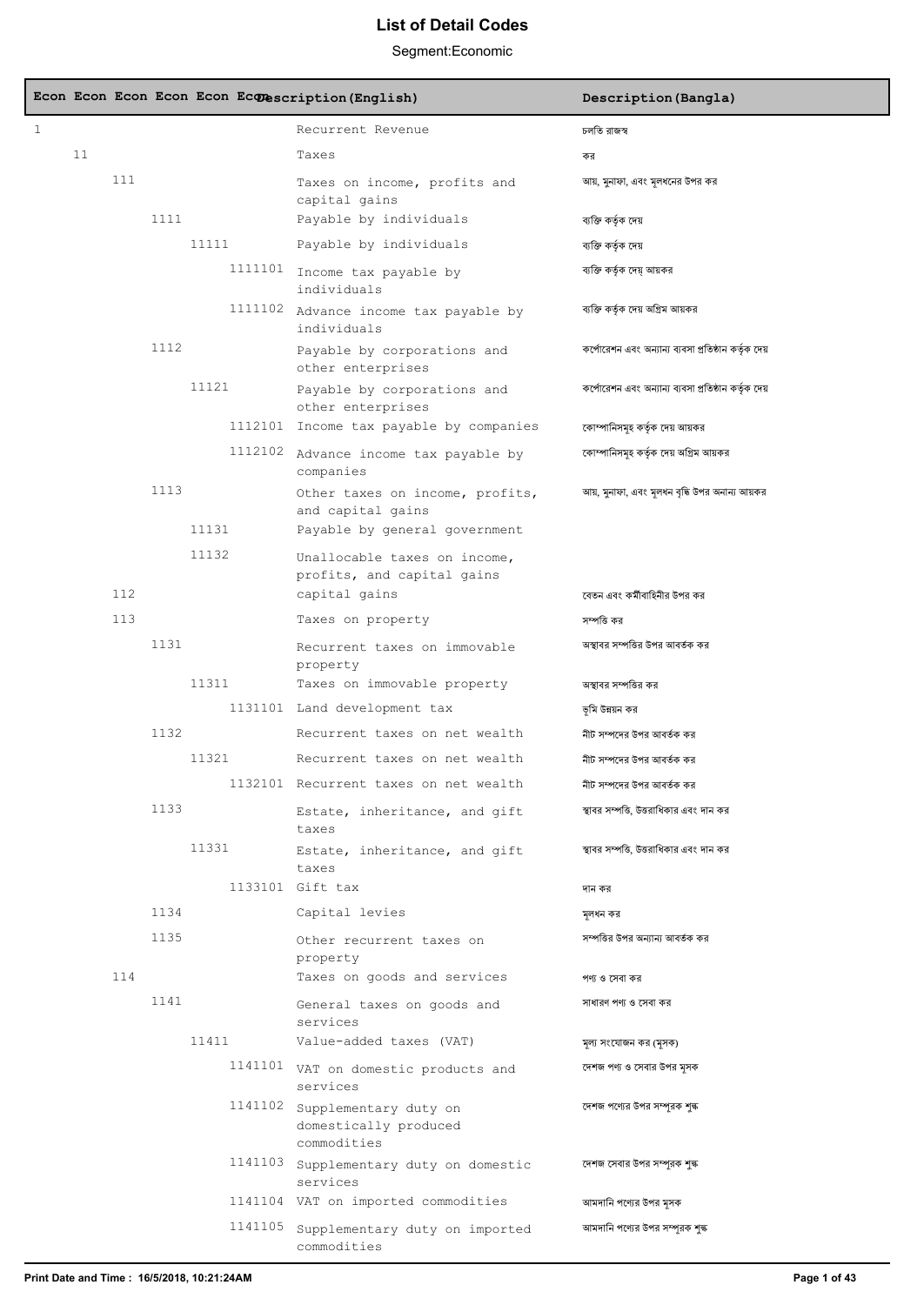| Econ Econ Econ Econ Econ Econescription (English) |                                                                                                                    | Description (Bangla)                                                                            |
|---------------------------------------------------|--------------------------------------------------------------------------------------------------------------------|-------------------------------------------------------------------------------------------------|
| 11412                                             | Sales taxes                                                                                                        | বিক্রয় কর                                                                                      |
| 11413                                             | Turnover and other general taxes<br>on goods and services                                                          | পণ্য ও সেবার উপর টার্নওভার ও অনান্য সাধারণ কর                                                   |
|                                                   | 1141301 Turnover tax                                                                                               | টার্নওভার ট্যাক্স                                                                               |
| 11414                                             | Taxes on financial and capital<br>transactions                                                                     | আর্থিক ও মূলধন লেনদেন উপর কর                                                                    |
|                                                   | 1141401 Tax on property transfer                                                                                   | সম্পত্তি হস্তান্তর কর                                                                           |
| 1142                                              | Excise                                                                                                             | আবগারী                                                                                          |
| 11421                                             | Excise                                                                                                             | আবগারী                                                                                          |
|                                                   | 1142101 Narcotics and liquor duty                                                                                  | মাদক ও মদ শুল্ক                                                                                 |
|                                                   | 1142199 Excise duty                                                                                                | আবগারী শঙ্ক                                                                                     |
| 1143                                              | Profits of fiscal monopolies                                                                                       | একচেটিয়া আৰ্থিক মুনাফা                                                                         |
| 1144                                              | Taxes on specific services                                                                                         | বিশেষ সেবা কর                                                                                   |
| 11441                                             | Taxes on specific services                                                                                         | বিশেষ সেবা কর                                                                                   |
|                                                   | 1144101 Advertising tax                                                                                            | বিজ্ঞাপন কর                                                                                     |
|                                                   | 1144102 Travel tax                                                                                                 | ভ্ৰমণ কৰ                                                                                        |
| 1145                                              | Taxes on use of goods and on<br>permission to use goods or<br>perform activities                                   | পণ্য ব্যবহারের জন্য এবং পণ্য ব্যবহারের অনুমতির জন্য কর কিংবা<br>কর্ম সম্পাদনের জন্য অন্যান্য কর |
| 11451                                             | Motor vehicle taxes                                                                                                | মোটরযান কর                                                                                      |
|                                                   | 1145101 Motor vehicle tax                                                                                          | মোটরযান কর                                                                                      |
|                                                   | 1145102 Road tax                                                                                                   | পথ কর                                                                                           |
| 11452                                             | Business and professional<br>licenses                                                                              | ব্যবসা-প্রতিষ্ঠান এবং পেশাদার লাইসেন্স                                                          |
|                                                   | 1145201 Real estate licenses                                                                                       | রিয়েল এস্টেট লাইসেন্স এর উপর কর                                                                |
|                                                   | 1145202 Stockbroker licenses                                                                                       | স্টকব্রোকার লাইসেন্স এর উপর কর                                                                  |
|                                                   | 1145203 Pollution taxes                                                                                            | দূষণ কর                                                                                         |
|                                                   | 1145299 Other business and professional<br>licenses                                                                | অন্যান্য ব্যবসা-প্রতিষ্ঠান এবং পেশাদার লাইসেন্স                                                 |
| 11453                                             | Licenses and permits for<br>households                                                                             | গৃহস্হালির জন্য লাইসেন্স এবং পারমিট                                                             |
|                                                   | 1145301 Radio and television licenses                                                                              | রেডিও এবং টেলিভিশন লাইসেন্স                                                                     |
|                                                   | 1145399 Other licenses and permits for<br>households                                                               |                                                                                                 |
| 11454                                             | Other taxes on use of goods and<br>on permission to use goods or<br>perform activities not elsewhere<br>classified | পণ্য ব্যবহারের জন্য এবং পণ্য ব্যবহারের অনুমতির জন্য কর কিংবা<br>কর্ম সম্পাদনের জন্য অন্যান্য কর |
| 1146                                              | Other taxes on goods and<br>services                                                                               | পণ্য ও সেবার উপর অন্যান্য কর                                                                    |
| 115                                               | Taxes on international trade and<br>transactions                                                                   | আন্তর্জাতিক বাণিজ্য এবং লেনদেন কর                                                               |
| 1151                                              | Customs and other import duties                                                                                    | কাস্টমস এবং অন্যান্য আমদানি শুল্ক                                                               |
| 11511                                             | Customs                                                                                                            | কাস্টমস                                                                                         |
|                                                   | 1151101 Customs duty                                                                                               | কাস্টমস ডিউটি                                                                                   |
|                                                   | 1151102 Supplementary duty                                                                                         | সম্পূরক শৃঙ্ক                                                                                   |
| 1152                                              | Taxes on exports                                                                                                   | রপ্তানি কর                                                                                      |
| 11521                                             | Taxes on exports                                                                                                   | রপ্তানি কর                                                                                      |
|                                                   | 1152101 Export duty                                                                                                | বপ্তানি শুল্ক                                                                                   |
| 1153                                              | Profits of export or import<br>monopolies                                                                          | একচেটিয়া আমদানি অথবা রপ্তানি মুনাফা                                                            |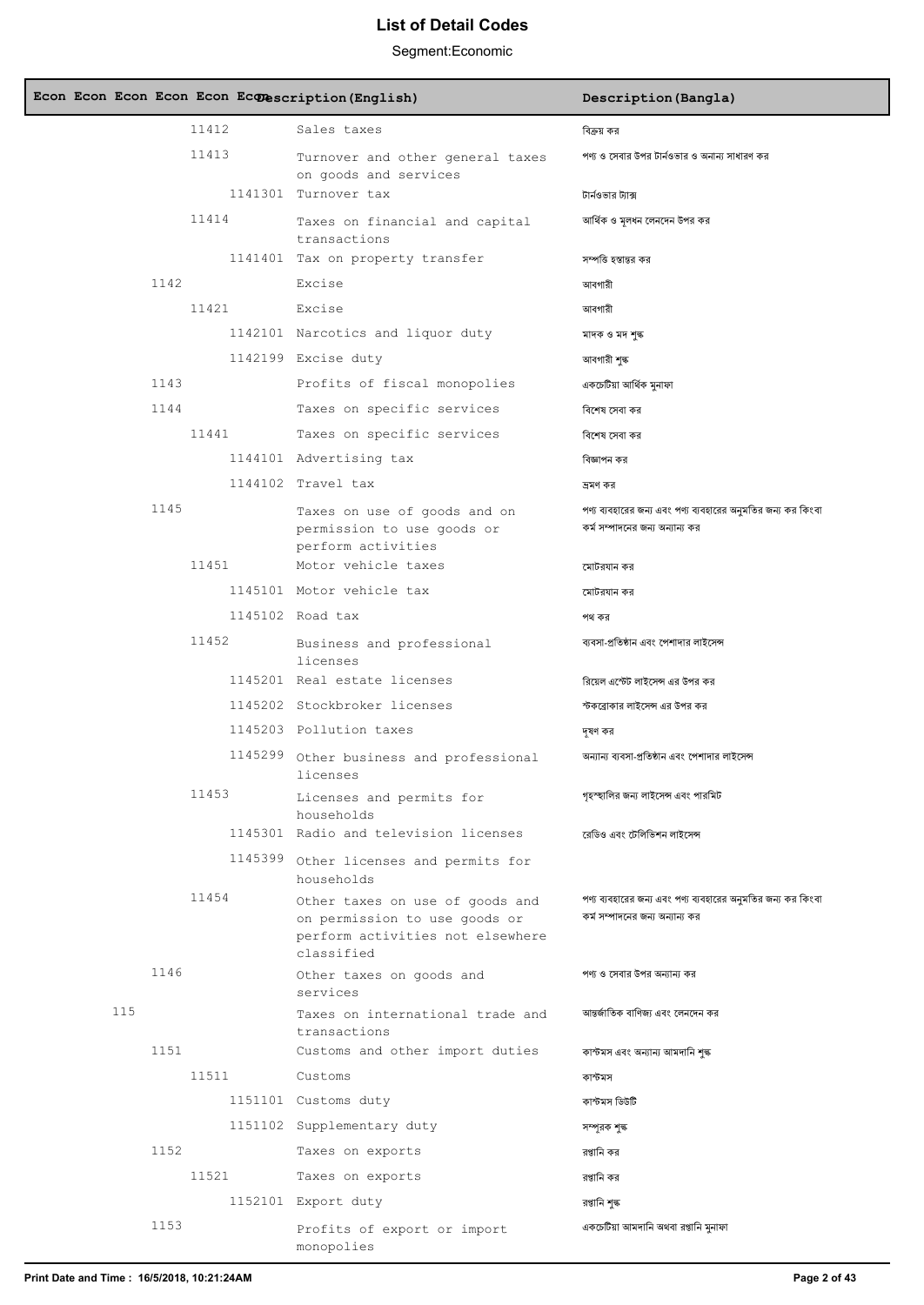|    |     |      |       | Econ Econ Econ Econ Econ Econescription (English)                          | Description (Bangla)                                   |
|----|-----|------|-------|----------------------------------------------------------------------------|--------------------------------------------------------|
|    |     | 1154 |       | Exchange profits                                                           | মুনাফা বিনিময়                                         |
|    |     | 1155 |       | Exchange taxes                                                             | বিনিময় কর                                             |
|    |     | 1156 |       | Other taxes on international<br>trade and transactions                     | অন্যান্য আন্তর্জাতিক বাণিজ্য এবং লেনদেন কর             |
|    |     |      | 11561 | Other taxes on international<br>trade and transactions                     | অন্যান্য আন্তর্জাতিক বাণিজ্য এবং লেনদেন কর             |
|    |     |      |       | 1156101 Embarkation fee                                                    | উড্ডয়ন ফি                                             |
|    | 116 |      |       | Other taxes                                                                | অন্যান্য কর                                            |
|    |     | 1161 |       | Payable solely by business                                                 | কেবলমাত্র ব্যবসা প্রতিষ্ঠান কর্তৃক দেয়/ পরিশোধিতব্য   |
|    |     | 1162 |       | Payable by other than business<br>or unidentifiable                        | ব্যবসা প্রতিষ্ঠান ব্যতীত অন্য কর্তৃক দেয়/ পরিশোধিতব্য |
|    |     |      | 11621 | Stamp duty                                                                 | ৰীৰ্ততী ক্ষাৰ্ফে                                       |
|    |     |      |       | 1162101 Stamp duty                                                         | ৰ্বীৰ্টভী ম্পাৰ্কে                                     |
|    |     |      |       | 1162102 Duty on impressing documents                                       | ছাপযুক্ত দলিলের উপর শৃঙ্ক                              |
|    |     |      | 11622 | Surcharge                                                                  | অন্যান্য কর                                            |
|    |     |      |       | 1162202 IT development surcharge                                           | তথ্য প্রযুক্তি উন্নয়ন সারর্চাজ                        |
|    |     |      |       | 1162203 Health development surcharge                                       | স্বাস্থ্য উন্নয়ন সারচাজ                               |
|    |     |      |       | 1162204 Enviroment safety surcharge                                        | পরিবেশ সংরক্ষণ সারর্চাজ                                |
| 12 |     |      | 11623 | Other tax<br>Social contributions                                          | অন্যান্য কর                                            |
|    | 121 |      |       |                                                                            | সামাজিক অবদান                                          |
|    |     | 1211 |       | Social security contributions<br>Employee contributions                    | সামাজিক নিরাপতা অবদান<br>কর্মচারির অবদান               |
|    |     | 1212 |       | Employer contributions                                                     | নিয়োগকারীর অবদান                                      |
|    |     | 1213 |       |                                                                            | স্বনিয়োজিত অথবা অনিয়োজিত অবদান                       |
|    |     | 1214 |       | Self-employed or nonemployed<br>contributions<br>Unallocable contributions | বরাদ্দহীন অবদান                                        |
|    | 122 |      |       | Other social contributions                                                 | অন্যান্য সামাজিক অবদান                                 |
|    |     | 1221 |       | Employee contributions                                                     | কর্মচারির অবদান                                        |
|    |     | 1222 |       | Employer contributions                                                     | নিয়োগকারীর অবদান                                      |
|    |     | 1223 |       | Imputed contributions                                                      | আরোপিত অবাদান                                          |
| 13 |     |      |       | Grants                                                                     | অনুদান                                                 |
|    | 131 |      |       | From foreign governments                                                   | বৈদেশিক সরকার থেকে প্রাপ্ত                             |
|    |     | 1311 |       | Current                                                                    | আবৰ্তক                                                 |
|    |     |      | 13111 | Current                                                                    | আবৰ্তক                                                 |
|    |     |      |       | 1311101 Food aid                                                           | খাদ্য সাহায্য                                          |
|    |     |      |       | 1311102 Commodity aid                                                      | পণ্য সাহায্য                                           |
|    |     |      |       | 1311103 Budget support                                                     | বাজেট সাপোর্ট/ সহায়তা                                 |
|    |     |      |       | 1311104 Debt relief grants                                                 | ঋণ মওকুফ অনুদান                                        |
|    |     | 1312 |       | Capital                                                                    | মূলধন                                                  |
|    |     |      | 13121 | Capital                                                                    | মূলধন                                                  |
|    |     |      |       | 1312101 Food aid                                                           | খাদ্য সাহায্য                                          |
|    |     |      |       | 1312102 Project aid                                                        | প্ৰকল্প সাহায্য                                        |
|    | 132 |      |       | From international organizations                                           | আন্তর্জাতিক সংগঠন থেকে প্রাপ্ত                         |
|    |     | 1321 |       | Current                                                                    | আবৰ্তক                                                 |
|    |     |      | 13211 | Current                                                                    | আবৰ্তক                                                 |
|    |     |      |       | 1321101 Food aid                                                           | খাদ্য সাহায্য                                          |
|    |     |      |       | 1321102 Commodity aid                                                      | পণ্য সাহায্য                                           |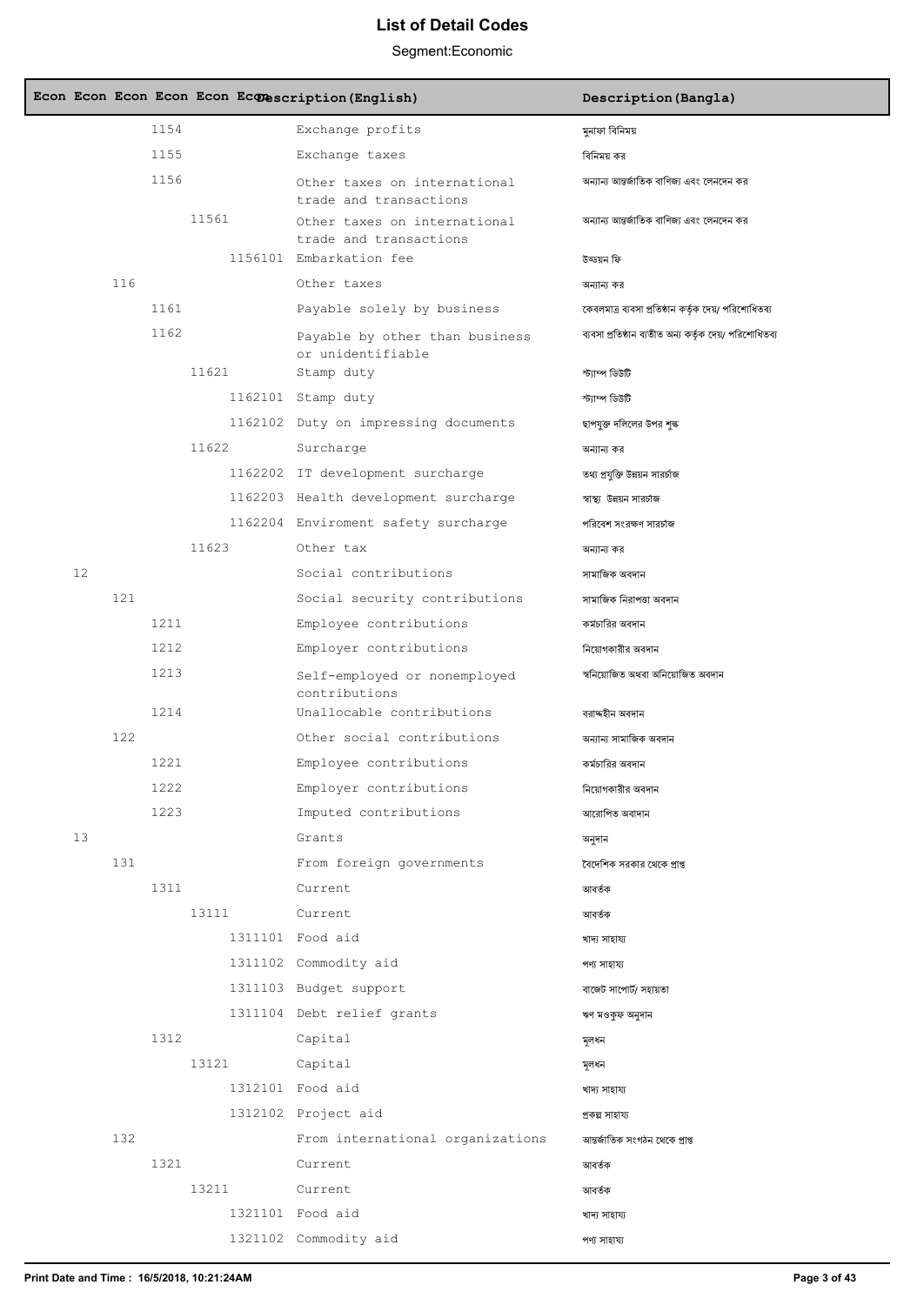|    |     |      |       | Econ Econ Econ Econ Econ Econ extription (English)           | Description (Bangla)                            |
|----|-----|------|-------|--------------------------------------------------------------|-------------------------------------------------|
|    |     |      |       | 1321103 Budget support                                       | বাজেট সাপোর্ট/ সহায়তা                          |
|    |     |      |       | 1321104 Debt relief grants                                   | ঋণ মুক্তি অনুদান                                |
|    |     | 1322 |       | Capital                                                      | সুলধন                                           |
|    |     |      | 13221 | Capital                                                      | মূলধন                                           |
|    |     |      |       | 1322101 Food aid                                             | খাদ্য সাহায্য                                   |
|    |     |      |       | 1322102 Project aid                                          | প্ৰকল্প সাহায্য                                 |
|    | 133 |      |       | From other general government<br>units                       | অন্যান্য সাধারণ সরকারি ইউনিট থেকে প্রাপ্ত       |
|    |     | 1331 |       | Current                                                      | আবৰ্তক                                          |
| 14 |     | 1332 |       | Capital<br>Other revenue                                     | মূলধন                                           |
|    | 141 |      |       | Property income                                              | অন্যান্য রাজস্ব<br>সম্পত্তি আয়                 |
|    |     | 1411 |       | Interest                                                     |                                                 |
|    |     |      | 14111 | From nonresidents                                            | সুদ<br>অনিবাসী থেকে প্ৰাপ্ত                     |
|    |     |      | 14112 | From residents other than                                    | নিবাসী থেকে প্রাপ্ত                             |
|    |     |      |       | general government                                           |                                                 |
|    |     |      |       | 1411201 Interest on loan to autonomous<br>bodies             | স্বায়ত্বশাসিত সংস্থাকে প্রদত্ত ঋণের সুদ        |
|    |     |      |       | 1411202 Interest on loan to government<br>employees          | সরকারি কর্মচারীকে প্রদত্ত ঋণের সুদ              |
|    |     |      |       | 1411203 Interest on foreign loan on lent                     | বৈদেশিক ঋণের সদ                                 |
|    |     |      |       | 1411204 Interest on S T D accounts                           | সল্প মেয়াদী জমার সুদ                           |
|    |     |      | 14113 | From other general government<br>units                       | অন্যান্য সাধারণ সরকারি ইউনিট থেকে প্রাপ্তি      |
|    |     |      |       | 1411301 Interest on loan to local<br>qovernments             |                                                 |
|    |     |      |       | 1411302 Interest on foreign loan on lent                     | বৈদেশিক ঋণের সুদ                                |
|    |     |      |       | 1411303 Interest on S T D accounts                           | সল্প মেয়াদী জমার সুদ                           |
|    |     | 1412 |       | Dividends                                                    | লভ্যাংশ                                         |
|    |     |      | 14121 | From nonresidents                                            | অনিবাসী থেকে প্রাপ্ত                            |
|    |     |      | 14122 | From residents                                               | নিবাসী থেকে প্রাপ্ত                             |
|    |     |      |       | 1412201 Dividends (cash) from financial<br>institutions      | আৰ্থিক প্ৰতিষ্ঠান থেকে প্ৰাপ্ত লভ্যাংশ (নগদ)    |
|    |     |      |       | 1412202 Dividends (stock) from<br>financial institutions     | আৰ্থিক প্ৰতিষ্ঠান থেকে প্ৰাপ্ত লভ্যাংশ (স্টক)   |
|    |     |      |       | 1412203 Dividends (cash) from non<br>financial institutions  | অনাৰ্থিক প্ৰতিষ্ঠান থেকে প্ৰাপ্ত লভ্যাংশ (নগদ)  |
|    |     |      |       | 1412204 Dividends (stock) from non<br>financial institutions | অনাৰ্থিক প্ৰতিষ্ঠান থেকে প্ৰাপ্ত লভ্যাংশ (স্টক) |
|    |     | 1413 |       | Withdrawals from income of<br>quasi-corporations             | কুয়াসি-কর্পোরেশনের আয় থেকে প্রত্যাহার/উত্তোলন |
|    |     |      | 14131 | Withdrawals from income of<br>quasi-corporations             | কুয়াসি-কর্পোরেশনের আয় থেকে প্রত্যাহার         |
|    |     |      |       | 1413101 Withdrawals from income of<br>quasi-corporations     | কুয়াসি-কর্পোরেশনের আয় থেকে প্রত্যাহার         |
|    |     | 1414 |       | Property income from investment<br>income disbursements      | বিনিয়োগ আয় বন্টন থেকে সম্পত্তি আয়            |
|    |     | 1415 |       | Rent                                                         | ভাড়া                                           |
|    |     |      | 14151 | Royalty                                                      | রয্যালটি                                        |
|    |     |      |       | 1415101 Royalty from mines and minerals                      | খনি ও খনিজদ্রব্যের রয়্যালটি                    |
|    |     |      | 14152 | Lease/rent of non produced<br>assets                         | অনুৎপাদিত সম্পত্তি ইজারা/ভাড়া                  |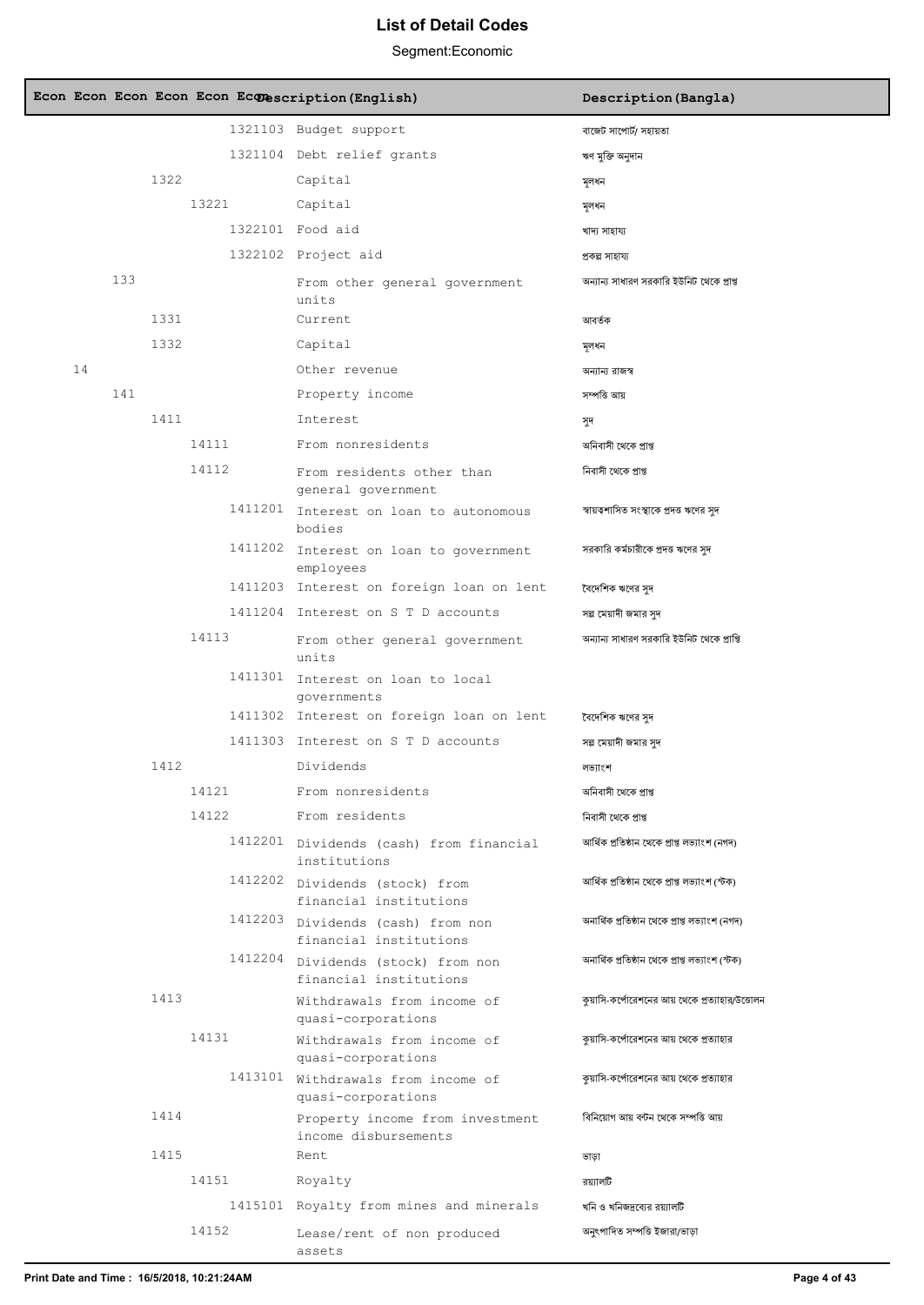|  |     |      |       | Econ Econ Econ Econ Econ Econ extention (English)   | Description (Bangla)                                   |
|--|-----|------|-------|-----------------------------------------------------|--------------------------------------------------------|
|  |     |      |       | 1415201 Lease of balu mahal                         | বালুমহাল ইজারা                                         |
|  |     |      |       | 1415202 Lease of water bodies (jal<br>mahal, ponds) | জলমহাল ও পুকুর ইজারা                                   |
|  |     | 1416 |       | Reinvested earnings on foreign<br>direct investment | প্রত্যক্ষ বিদেশি বিনিযোগের উপর পুন বিনিযোগ হতে আয়     |
|  | 142 |      |       | Sales of goods and services                         | পণ্য ও সেবা বিক্রয়                                    |
|  |     | 1421 |       | Sales by market establishments                      | বাজার ব্যবস্হাপনার কর্তৃক বিক্রয়                      |
|  |     |      | 14211 | Railway fares and charges                           | রেল ভাড়া ও চার্জ                                      |
|  |     |      |       | 1421101 Passenger fare                              | যাত্ৰী ভাড়া                                           |
|  |     |      |       | 1421102 Charges from goods                          | পণ্য পরিবহণ ভাড়া                                      |
|  |     |      |       | 1421199 Adjustment with Total<br>Expenditure        | সৰ্বমোট ব্যয়ের সাথে সমন্বয়                           |
|  |     |      | 14212 | Post office sales and services                      | ডাক বিভাগের বিক্রয় ও সেবা                             |
|  |     |      |       | 1421201 Sale of stamp                               | স্ট্যাম্প বিক্ৰয়                                      |
|  |     |      |       | 1421202 Postage realised in cash                    | নগদ আদায়কৃত ডাক মাশুল                                 |
|  |     |      |       | 1421203 Sale of service stamp                       | সার্ভিস স্ট্যাম্প বিক্রয়                              |
|  |     |      |       | 1421204 Charge of money order and postal            | মানি অর্ডার এবং পোস্টাল অর্ডার চার্জ                   |
|  |     |      |       | order<br>1421205 Commissions                        | কমিশন                                                  |
|  |     |      |       | 1421299 Adjustment with Total<br>Expenditure        | সৰ্বমোট ব্যয়ের সাথে সমন্বয়                           |
|  |     |      | 14213 | Rentals                                             |                                                        |
|  |     |      |       | 1421301 Rentals - non residential                   | ভাড়া- অনাবাসিক                                        |
|  |     |      |       | 1421302 Rentals- residential                        | ভাড়া- আবাসিক                                          |
|  |     |      |       | 1421303 Tolls on bridges                            | সেতুর উপর টোল                                          |
|  |     |      |       | 1421304 Tolls on roads                              | সড়কের উপর টোল                                         |
|  |     |      |       | 1421305 Tolls on ferry                              | ফেরির উপর টোল                                          |
|  |     |      |       | 1421306 Seat Rent<br>Administrative fees            | সিট ভাড়া                                              |
|  |     | 1422 | 14221 | License fees                                        | প্ৰশাসনিক ফি                                           |
|  |     |      |       | 1422101 Firearm trade license fee                   | প্ৰশাসনিক ফি                                           |
|  |     |      |       | 1422102 Firearm license fee                         | আগ্নেয়াস্ত্ৰ ব্যবসা লাইসেন্স ফি                       |
|  |     |      |       | 1422103 Hotel and restaurant license fee            | আগ্নেয়ান্ত্ৰ লাইসেন্স ফি                              |
|  |     |      |       | 1422104 Import /export license fee                  | হোটেল এবং রেঙোঁরা লাইসেন্স ফি                          |
|  |     |      |       | 1422105 Driving license fee                         | আমদানি/ রপ্তানি প্রশাসনিক ফি<br>গাড়ীচালনা লাইসেন্স ফি |
|  |     |      |       | 1422199 Other license fee                           | অন্যান্য লাইসেন্স ফি                                   |
|  |     |      | 14222 | Registration fees                                   | প্ৰশাসনিক ফি                                           |
|  |     |      |       | 1422201 Document registration fee                   | দলিল নিবন্ধন ফি                                        |
|  |     |      |       | 1422202 Firms and companies registration            | ফাৰ্ম এবং কোম্পানি নিবন্ধন ফি                          |
|  |     |      |       | fee                                                 |                                                        |
|  |     |      |       | 1422203 Water transport registration fee            | নৌযান নিবন্ধন ফি                                       |
|  |     |      |       | 1422204 Non-profit organization<br>registration fee | অলাভজনক সংগঠন নিবন্ধন ফি                               |
|  |     |      |       | 1422205 Marriage registration fee                   | বিবাহ নিবন্ধন ফি                                       |
|  |     |      |       | 1422206 Patent and design registration<br>fee       | প্যাটেন্ট এবং ডিজাইন নিবন্ধন ফি                        |
|  |     |      |       | 1422207 Trademark registration fee                  | ট্ৰেডমাৰ্ক নিবন্ধন ফি                                  |
|  |     |      |       | 1422208 Birth and Death Registration                | জন্ম ও মৃত্যু নিবন্ধন                                  |
|  |     |      | 14223 | Service fees                                        | প্ৰশাসনিক ফি                                           |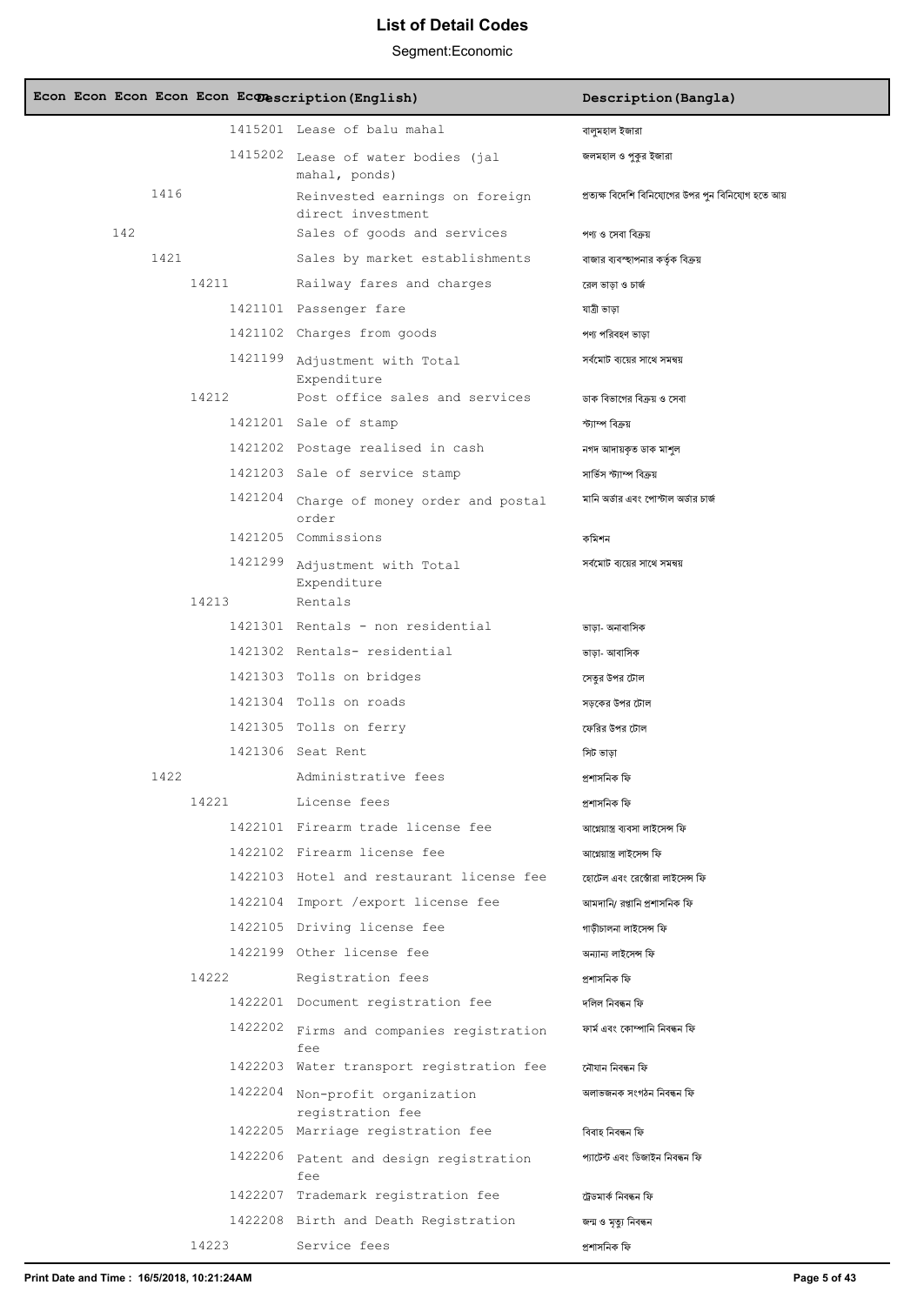| Econ Econ Econ Econ Econ Econescription (English) |                                                      | Description (Bangla)                         |
|---------------------------------------------------|------------------------------------------------------|----------------------------------------------|
|                                                   | 1422301 Fees for the lost items                      | হারানো পণ্য (আইটেম)                          |
|                                                   | 1422302 National Identification card fee             | জাতীয় পরিচয়পত্র ফি                         |
|                                                   | 1422303 Police clearance fee                         | পলিশ ক্লিয়ারেন্স ফি                         |
|                                                   | 1422304 Lighthouse and shipping services<br>fee      | লাইট হাউজ এবং নৌপরিবহণ সেবা ফি               |
|                                                   | 1422305 Admiralty suite fee                          | নৌচালনা বিষয়ক ফি                            |
|                                                   | 1422306 Copyright fee                                | কপিরাইট ফি                                   |
|                                                   | 1422307 Tuition fee                                  | টিউশন ফি                                     |
|                                                   | 1422308 Fee for access for information               | তথ্যে অভিগমন ফি                              |
|                                                   | 1422309 Insurance fee                                | বীমা ফি                                      |
|                                                   | 1422310 Visa fee                                     | তিসা ফি                                      |
|                                                   | 1422311 Passport fee                                 | পাসপোর্ট ফি                                  |
|                                                   | 1422312 Transfer fee                                 | হস্তান্তর ফি                                 |
|                                                   | 1422313 Inspection fee                               | পরিদর্শন ফি                                  |
|                                                   | 1422314 Fees levied under guest control<br>ordinance | অতিথি নিয়ন্ত্রণ-অডিনেল্স এর আওতায় ধায্য ফি |
|                                                   | 1422315 Navigation fee                               | নৌচলাচল ফি                                   |
|                                                   | 1422316 Pre-shipment inspection fee                  | প্রাক-জাহাজিকরণ পরিদর্শন ফি                  |
|                                                   | 1422317 Road development fee                         | সড়ক উন্নয়ন ফি                              |
|                                                   | 1422318 Survey fee                                   | সাৰ্ভে ফি                                    |
|                                                   | 1422319 Envirmental clearance fee                    | পরিবেশগত ছাড়প্ত্র ফি                        |
|                                                   | 1422320 Mutation fee                                 | নাম জারী ও জমা ভাগের ফি                      |
|                                                   | 1422321 Seed certification fee                       | বীজ প্ৰত্যায়ন ফি                            |
|                                                   | 1422322 Ouarantine certification fee                 | সংগনিরোধক সনদ ফি                             |
|                                                   | 1422323 Court fee                                    | কোৰ্ট ফি                                     |
|                                                   | 1422324 Audit fee                                    | নিরীক্ষা ফি                                  |
|                                                   | 1422325 Engineering service fee                      | প্ৰকৌশল সেবা ফি                              |
|                                                   | 1422326 Examination fee                              | পরীক্ষা ফি                                   |
|                                                   | 1422327 Fire service fee                             | অগ্নিনিৰ্বাপণ সেবা ফি                        |
|                                                   | 1422328 Tender document fee                          | দরপত্র দলিল ফি                               |
|                                                   | 1422329 Testing fees                                 | টেস্টিং ফি                                   |
|                                                   | 1422330 Health and family planning<br>services fee   | স্বাস্থ্য এবং পরিবার পরিকল্পনা সেবা ফি       |
| 14224                                             | Charges                                              | প্ৰশাসনিক ফি                                 |
|                                                   | 1422401 Survey and settlement charge                 | সার্ভে এবং সেটেলমেন্ট চার্জ                  |
|                                                   | 1422402 Document copying charge                      | দলিল নকল চাৰ্জ                               |
|                                                   | 1422403 Electricity charge                           | বিদ্যুৎ চাৰ্জ                                |
|                                                   | 1422404 Water and sewerage charge                    | পানি ও পয়ঃনিষ্কাশন ব্যবস্থা চার্জ           |
| 1423                                              | Incidental sales by nonmarket<br>establishments      | বাজার বহির্ভূত ব্যবস্হাপনা আনুষঙ্গিক বিক্রয় |
| 14231                                             | Sale of traded food stuff                            | বাণিজ্যিক খাদ্যদ্রব্য বিক্রয়                |
|                                                   | 1423101 Sale of rice                                 | চাল বিক্ৰয়                                  |
|                                                   | 1423102 Sale of wheat                                | গম বিক্রয়                                   |
|                                                   | 1423103 Sale of edible oil                           | ভোজ্য তেল বিক্ৰয়                            |
|                                                   | 1423104 Sale of corn                                 | ভূটা বিক্ৰয়                                 |
|                                                   | 1423105 Sale of other food stuff                     | অন্যান্য খাদ্যদ্রব্য বিক্রয়                 |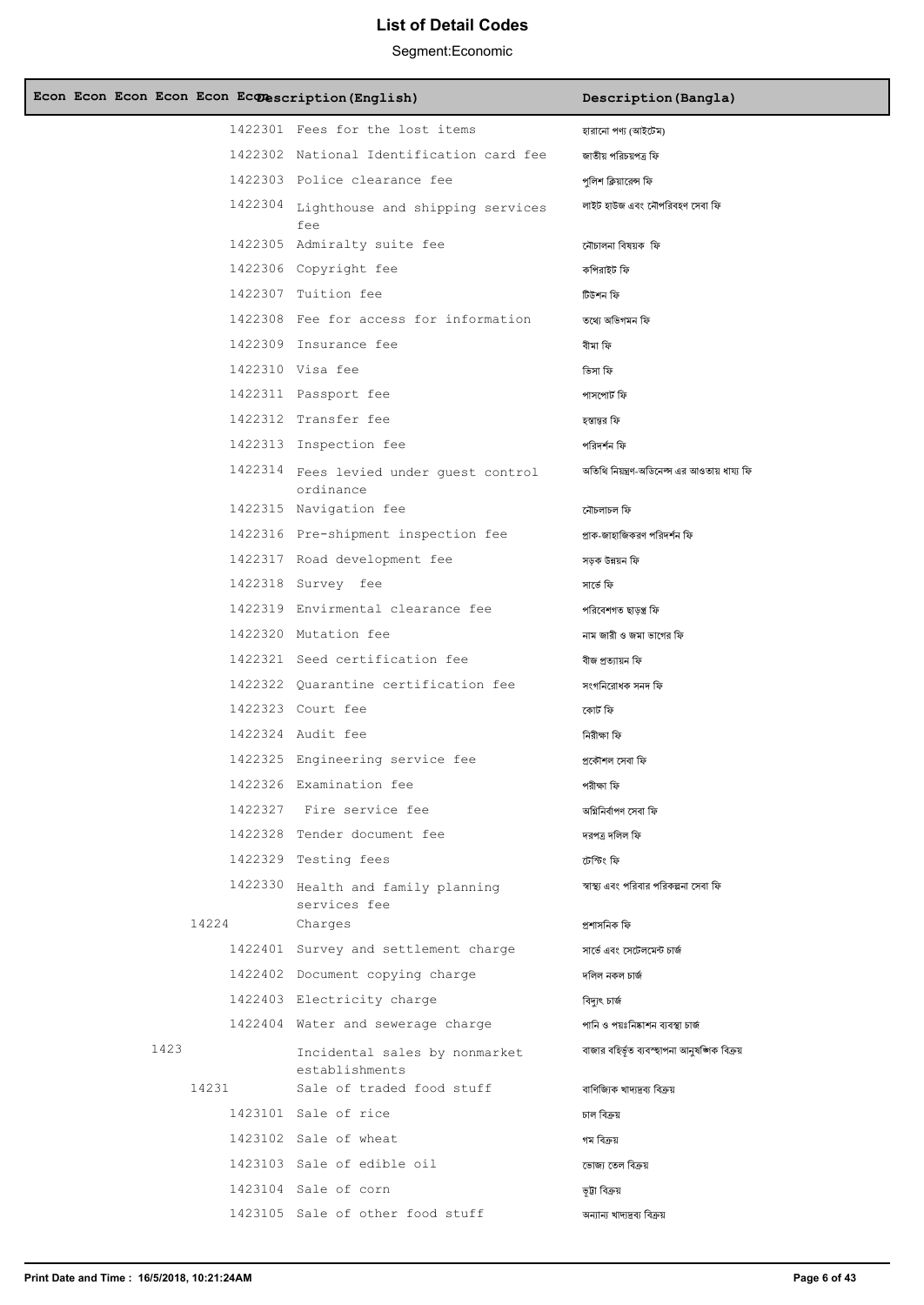| Econ Econ Econ Econ Econ Econescription (English) |                                                                                     | Description (Bangla)                                   |
|---------------------------------------------------|-------------------------------------------------------------------------------------|--------------------------------------------------------|
|                                                   | 1423199 Adjustment with Total<br>Expenditure                                        | সৰ্বমোট ব্যয়ের সাথে সমন্বয়                           |
| 14232                                             | Other incidental sales by non-<br>market establishments                             | বাজার বহির্ভূত ব্যবস্হাপনা অন্যান্য আনুষজ্ঞাক বিক্রয়  |
|                                                   | 1423201 Admission fee                                                               | তৰ্তি ফি                                               |
|                                                   | 1423202 Fee for commercial broadcasting<br>services (sales of advertising<br>times) | বাণিজ্যিক সম্প্রচার সেবা ফি                            |
|                                                   | 1423203 Receipt incurred from convicted<br>prisoners                                | কয়েদিদের শ্রমের বিনিময়ে প্রাপ্তি                     |
|                                                   | 1423204 Use of government vehicle fee                                               | সরকারি যানবাহন ব্যবহার ফি                              |
|                                                   | 1423205 Hospital bed charge                                                         | হাসপাতালের বিছানার চার্জ                               |
|                                                   | 1423206 Security services charge                                                    | নিরাপত্তা সেবা চার্জ                                   |
|                                                   | 1423207 UN peacekeeping services charge                                             | জাতিসংঘ শান্তিরক্ষা সেবা চার্জ                         |
|                                                   | 1423208 Fee for uniform                                                             | ইউনিফর্ম ফি                                            |
|                                                   | 1423209 User fees                                                                   | ইউজার ফি                                               |
|                                                   | 1423210 Charge on vehicle repair in<br>govt. Workshop                               | সরকারি কারখানায় যানবাহন মেরামত চার্জ                  |
|                                                   | 1423211 Irrigation fee                                                              | সেঁচ ফি                                                |
|                                                   | 1423212 Sale of agricultural products                                               | কৃষি পন্ন বিক্ৰয়                                      |
|                                                   | 1423213 Sale of Fish and fish products                                              | মৎস্য ও মৎস্যজাত দ্রব্য বিক্রয়                        |
|                                                   | 1423214 Sale of livestock                                                           | প্ৰাণিসম্পদ বিক্ৰয়                                    |
|                                                   | 1423215 Sale of poultry                                                             | হাঁস-মুরগি বিক্রয়                                     |
|                                                   | 1423216 Sale of arms and ammunitions                                                | অস্ত্র ও গোলাবারুদ বিক্রয়                             |
|                                                   | 1423217 Sale of books and publications                                              | বই ও প্রকাশনা বিক্রয়                                  |
|                                                   | 1423218 Sale of dairy products                                                      | দগ্ধজাত দ্ৰব্য বিক্ৰয়                                 |
|                                                   | 1423219 Sale of products produced in<br>jail<br>1423220 Sale of judicial stamps     | কারাগারে উৎপাদিত দ্রব্য বিক্রয়                        |
|                                                   | 1423221 Sale of medicines and vaccines                                              | জডিসিয়াল স্ট্যাম্প বিক্রয়<br>ঔষধ ও প্ৰতিষেধক বিক্ৰয় |
|                                                   | 1423222 Sale of hydrogen gas                                                        | হাইড্রোজেন গ্যাস বিক্রয়                               |
|                                                   | 1423223 Sale of meteorological data                                                 | আবহাওয়া উপাত্ত বিক্ৰয়                                |
|                                                   | 1423224 Sale of tickets of zoo                                                      | চিডিয়াখানার টিকিট বিক্রয়                             |
|                                                   | 1423225 Sale of paper and stationery                                                | কাগজ ও স্টেশনারী বিক্রয়                               |
|                                                   | 1423226 Sale of used paper and<br>stationery                                        | ব্যবহহৃত কাগজ ও স্টেশনারী বিক্রয়                      |
|                                                   | 1423227 Sale of plants and seedlings                                                | উদ্ভিদ এবং চারা বিক্রয়                                |
|                                                   | 1423228 Sale of rations                                                             | রেশন বিক্রয়                                           |
|                                                   | 1423229 Sale of timber                                                              | টিম্বার বিক্রয়                                        |
|                                                   | 1423230 Artificial insemination                                                     | কত্ৰিম প্ৰজনন চাৰ্জ                                    |
|                                                   | 1423231 Ambulance charge                                                            | এম্বল্যান্স চার্জ                                      |
|                                                   | 1423232 Day care charge                                                             | দিবা যত্ন সেবা চাৰ্জ                                   |
|                                                   | 1423233 Pathology charge                                                            | প্যাথলজি চার্জ                                         |
|                                                   | 1423234 Radiological Examination charge                                             | রেডিওলজিকেল চার্জ                                      |
|                                                   | 1423235 sale of cartidge paper                                                      | কাটিজ পেপার বিক্রয়                                    |
|                                                   | 1423236 sale of Corrugated sheets                                                   | ঢেউটিন                                                 |
|                                                   | 1423237 sale of Blanket                                                             | কম্বল                                                  |
|                                                   | 1423246 Lease of abandoned property                                                 | পরিত্যক্ত সম্পত্তি ইজারা                               |
|                                                   | 1423247 Lease of estates                                                            | ড়-সম্পত্তি ইজারা                                      |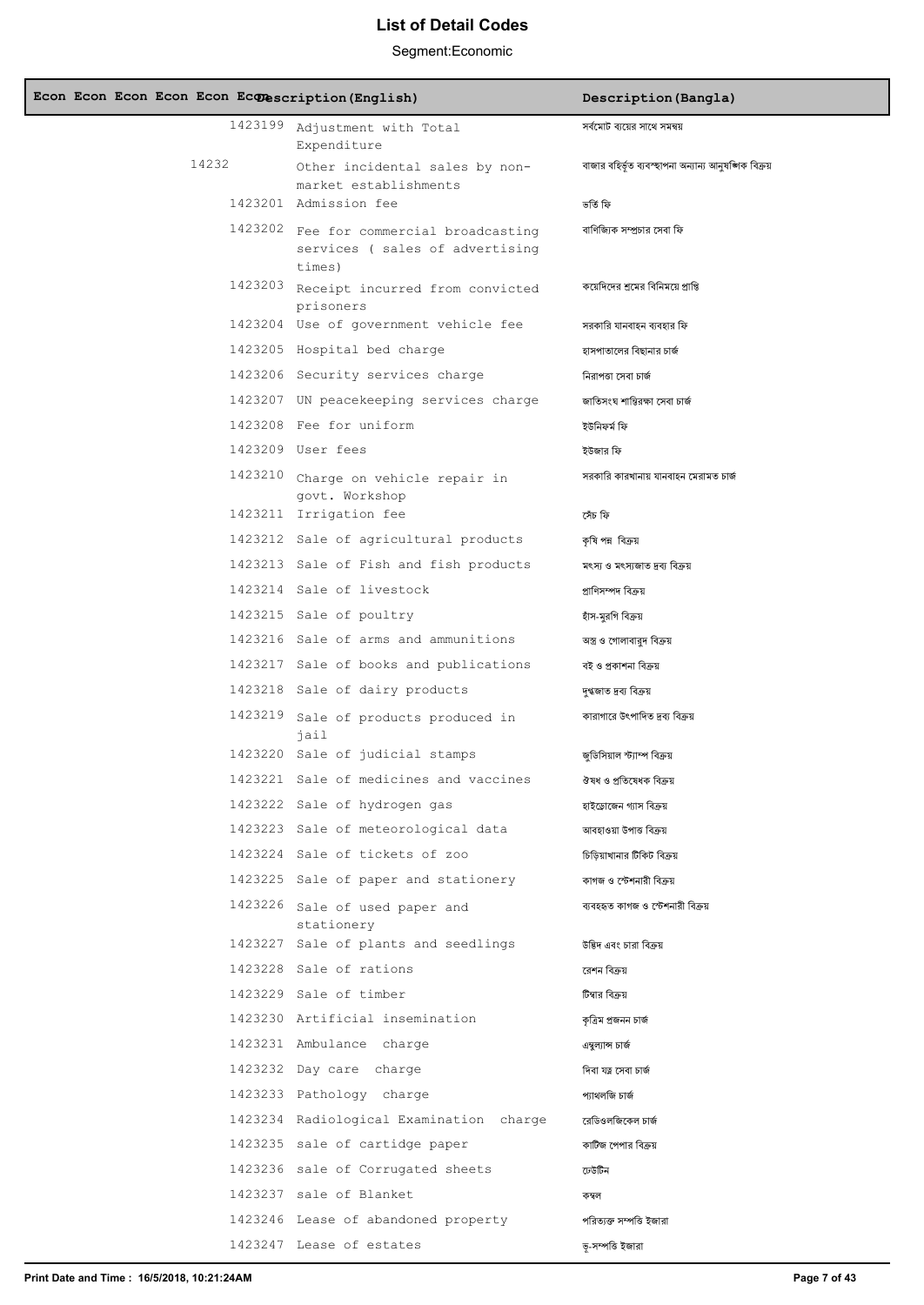|   |    |     |      |               | Econ Econ Econ Econ Econ Econescription (English)                                                | Description (Bangla)                                                             |
|---|----|-----|------|---------------|--------------------------------------------------------------------------------------------------|----------------------------------------------------------------------------------|
|   |    |     |      |               | 1423248 Lease of hats and bazars                                                                 | হাটবাজার ইজারা                                                                   |
|   |    |     |      |               | 1423249 Lease of tea garden                                                                      | চা বাগান ইজারা                                                                   |
|   |    |     |      |               | 1423250 Lease of acquired properties                                                             | অৰ্জিত সম্পত্তি ইজারা                                                            |
|   |    |     | 1424 |               | Imputed sales of goods and<br>services                                                           | পণ্য ও সেবার আরোপিত বিক্রয়                                                      |
|   |    | 143 |      |               | Fines, penalties, and forfeits                                                                   | জরিমানা, দন্ড ও বাজেয়াপ্তকরণ                                                    |
|   |    |     | 1431 |               | Fines, penalties, and forfeits                                                                   | জরিমানা, দন্ড ও বাজেয়াপ্তকরণ                                                    |
|   |    |     |      | 14311         | Fines, penalties, and forfeits                                                                   | জরিমানা, দন্ড ও বাজেয়াপ্তকরণ                                                    |
|   |    |     |      | 1431101 Fines |                                                                                                  | জরিমানা                                                                          |
|   |    |     |      |               | 1431102 Penalties                                                                                | দন্ড                                                                             |
|   |    |     |      |               | 1431103 Forfeiture                                                                               | বাজেয়াপ্তকরণ                                                                    |
|   |    |     |      |               | 1431104 Sale of confiscated items                                                                | বাজেয়াপ্ত দ্রব্য বিক্রয়                                                        |
|   |    |     |      |               | 1431105 Forfeit Election deposit                                                                 | নিৰ্বাচন প্ৰাপ্তি                                                                |
|   |    | 144 |      |               | Transfers not elsewhere<br>classified                                                            | হস্তান্তর অন্যত্র শ্রেণীবদ্ধ নয়                                                 |
|   |    |     | 1441 |               | Current transfers not elsewhere<br>classified                                                    | আবর্তক হস্তান্তর অন্যত্র শ্রেণীবদ্ধ নয়                                          |
|   |    |     |      | 14411         | Subsidies                                                                                        | ভৰ্তৃকি                                                                          |
|   |    |     |      | 14412         | Other current transfers not<br>elsewhere classified                                              | অন্যান্য আবর্তক হস্তান্তর যা অন্যত্র শ্রেণীবদ্ধ নয়                              |
|   |    |     |      |               | 1441201 Gifts/ donations /subscriptions<br>from non government residents                         | বেসরকারি নিবাসী থেকে উপহার/ দান/চাঁদা                                            |
|   |    |     |      |               | 1441202 Recovery of over payment from<br>prior years                                             | পূৰ্ববৰ্তী বছরের  অতিরিক্ত পরিশোধিত অর্থ আদায়                                   |
|   |    |     |      |               | 1441203 Premium on Treasury Bond<br>Issuance                                                     | ট্রেজারী বন্ড ইস্যুতে প্রিমিয়াম বাবদ ব্যয়                                      |
|   |    |     |      |               | 1441204 Municipal tax payable by<br>government employee living in<br>govt accommodation          | সরকারি আবাসনে বসবাসকারী সরকারি কর্মচারি কর্তৃক দেয়<br>পৌরকর                     |
|   |    |     |      |               | 1441205 Leave salary contribution                                                                | ছটি বেতন বাবদ চাঁদা                                                              |
|   |    |     |      |               | 1441206 Pension and gratuity<br>contribution                                                     | অবসর ভাতা ও আনুতোষিক বাবদ চাঁদা                                                  |
|   |    |     |      | 1441299       | Other receipts not elsewhere<br>classified                                                       | অন্যান্য আদায় যা অন্যত্র শ্রেণীবদ্ধ নয়                                         |
|   |    |     | 1442 |               | Capital transfers not elsewhere<br>classified                                                    | অন্যত্র শ্রেণীবদ্ধ নয় এমন মূলধন হস্তান্তর                                       |
|   |    | 145 |      |               | Premiums, fees, and claims<br>related to nonlife insurance and<br>standardized guarantee schemes | ননলাইফ ইনস্যরেন্স এবং প্রমীত গ্যারান্টি স্কীম সম্পর্কীত প্রিমিয়াম,<br>ফি ও দাবী |
|   |    |     | 1451 |               | Premiums, fees, and current<br>claims                                                            | প্ৰিমিযাম, ফি, এবং চলতি দাবী                                                     |
|   |    |     |      | 14511         | Premiums                                                                                         | প্ৰিমিয়াম                                                                       |
|   |    |     |      | 14512         | Fees for standardized quarantee<br>schemes                                                       | প্রমীত গ্যারান্টি স্কীমের জন্য ফী                                                |
|   |    |     |      | 14513         | Current claims                                                                                   | চলতি দাবী                                                                        |
|   |    |     | 1452 |               | Capital claims                                                                                   | মূলধন দাবী                                                                       |
| 2 |    |     |      |               | Capital Revenue                                                                                  | মূলধন প্ৰাপ্তি                                                                   |
|   | 21 |     |      |               | Sale of non financial assets                                                                     | অ-আৰ্থিক সম্পদ                                                                   |
|   |    | 211 |      |               | Sale of fixed assets                                                                             | স্থাযী সম্পদসমহ                                                                  |
|   |    |     | 2111 |               | Buildings and structures                                                                         | ভবন ও স্হাপনাসমূহ                                                                |
|   |    |     |      | 21111         | Residential buildings                                                                            | আবাসিক ভবনসমূহ                                                                   |
|   |    |     |      |               | 2111101 Residential buildings                                                                    | আবাসিক ভবনসমহ                                                                    |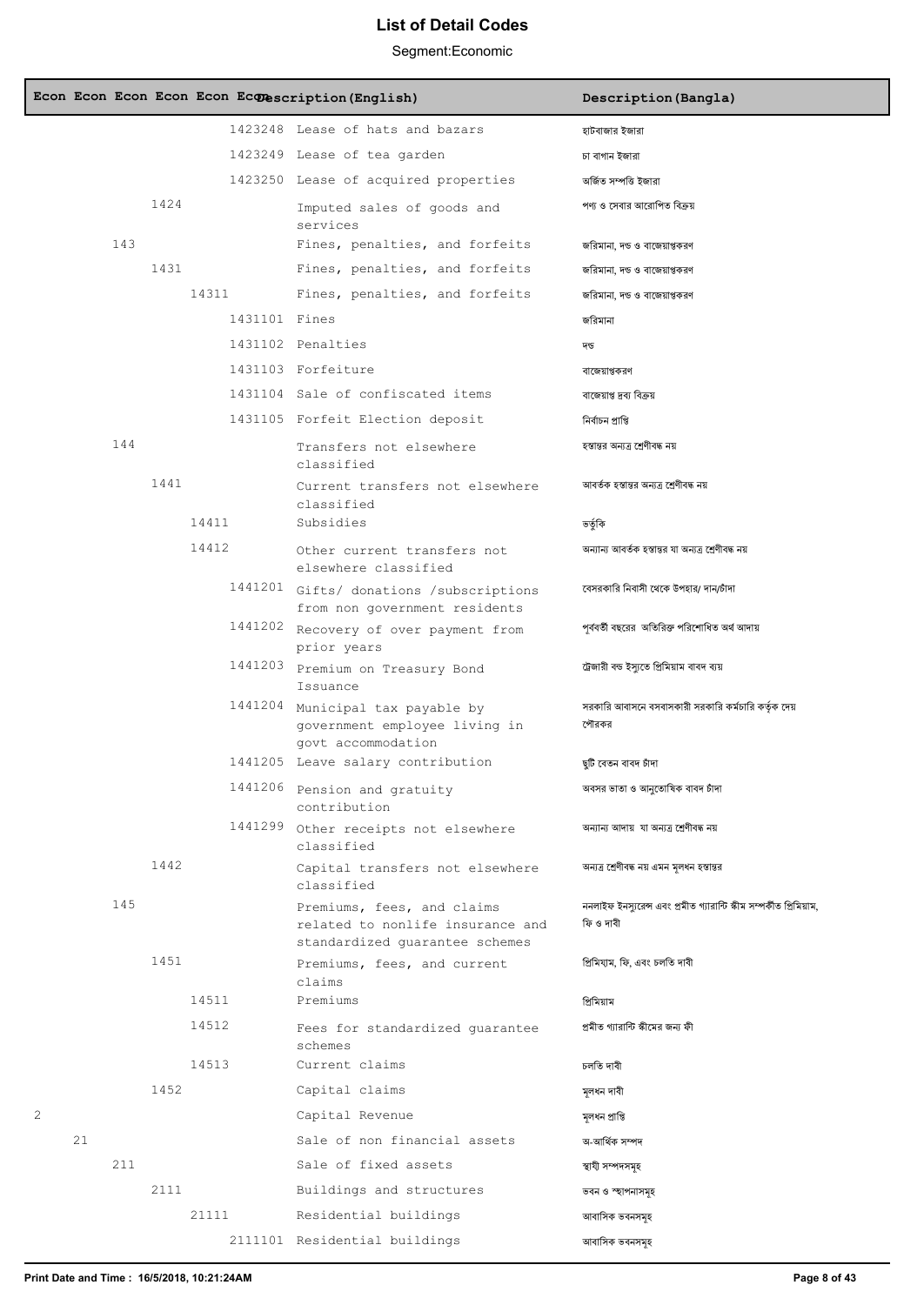| Econ Econ Econ Econ Econ Econescription (English) |                                                                                     | Description (Bangla)                              |
|---------------------------------------------------|-------------------------------------------------------------------------------------|---------------------------------------------------|
| 21112                                             | Non residential buildings                                                           | অনাবাসিক ভবনসমহ                                   |
|                                                   | 2111201 Non residential buildings                                                   | অনাবাসিক ভবনসমূহ                                  |
| 21113                                             | Other structures                                                                    | অন্যান্য স্থাপনা                                  |
|                                                   | 2111301 Monuments                                                                   | স্মতিসৌধ                                          |
|                                                   | 2111302 Roads and highways                                                          | সড়ক ও মহাসড়ক                                    |
|                                                   | 2111303 Bridges                                                                     | সেতু                                              |
|                                                   | 2111304 Rural roads                                                                 | গ্ৰামীন সড়ক                                      |
|                                                   | 2111305 Culverts                                                                    | কালভার্ট                                          |
|                                                   | 2111306 Irrigation structures                                                       | সেচ কাঠামো                                        |
|                                                   | 2111307 Drainage structures                                                         | ডেনেজ কাঠামো                                      |
|                                                   | 2111308 Sinking of tube well                                                        | নলকপ স্থাপন                                       |
|                                                   | 2111309 Sanitation and water supply                                                 | স্যানিটেশন ও পানি সরবরাহ                          |
|                                                   | 2111310 Excavation of religious sites<br>and monuments                              | স্মৃতিসৌধ ও ধৰ্মীয় স্থানসমূহ খনন                 |
|                                                   | 2111311 Rail installation                                                           | রেলওয়ে স্থাপনা                                   |
|                                                   | 2111312 Telecommunication                                                           | টেলিযোগাযোগ                                       |
|                                                   | 2111313 Lines and wires                                                             | লাইন ও তার                                        |
|                                                   | 2111314 Mast and aerials                                                            | খাঁটি ও এরিয়াল                                   |
|                                                   | 2111315 Small capital works                                                         | স্বল্প মূলধনের কাজসমূহ                            |
| 21114                                             | Land improvements                                                                   | ভূমি উন্নয্ন                                      |
| 2112                                              | Machinery and equipment                                                             | যন্ত্রপাতি ও সরঞ্জামাদি                           |
| 21121                                             | Transport equipment                                                                 | যানবাহন সরঞ্জামাদি                                |
|                                                   | 2112101 Motor vehicle                                                               | মোটরযান                                           |
|                                                   | 2112102 Water vehicle                                                               | জলযান                                             |
|                                                   | 2112103 Aircraft                                                                    | আকাশযান                                           |
|                                                   | 2112104 Rolling stock                                                               | রোলিং ষ্টক                                        |
| 21122                                             | Machinery and equipment other<br>than transport equipment                           | পরিবহন যন্ত্রপাতি ছাড়া অন্য যন্ত্রপাতি ও সরঞ্জাম |
|                                                   | 2112201 information, computer, and<br>telecommunications (ICT)<br>equipments        | তথ্য যোগাযোগ প্রযুক্তি সরঞ্জামাদি                 |
|                                                   | 2112202 Computers and accessories                                                   | কম্পিউটার এবং আনুষজ্ঞাক                           |
|                                                   | 2112203 Radio equipment                                                             | বেতার সরঞ্জামাদি                                  |
|                                                   | 2112204 Telecommunication equipment                                                 | টেলিযোগাযোগ সরঞ্জামাদি                            |
|                                                   | 2112205 Sale of information,<br>computer, and telecommunications<br>(ICT) equipment | তথ্য, কম্পিউটার, ও টেলিযোগাযোগ (আইসিটি) সরঞ্জাম   |
| 21123                                             | Machinery and equipment not<br>elsewhere classified                                 | যন্ত্রপাতি ও সরঞ্জাম অন্যত্র শ্রেণীবদ্ধ নয়       |
|                                                   | 2112301 Ballot box                                                                  | ব্যালট বাক্স                                      |
|                                                   | 2112302 Cameras and accessories                                                     | ক্যামেরা এবং আনুষজ্ঞাক                            |
|                                                   | 2112303 Electrical equipment                                                        | বৈদ্যুতিক সরঞ্জামাদি                              |
|                                                   | 2112304 Engineering equipment                                                       | প্রকৌশল সরঞ্জামাদি                                |
|                                                   | 2112305 Fire fighting equipment                                                     | অগ্নিনির্বাপক সরঞ্জামাদি                          |
|                                                   | 2112306 Laboratory equipment                                                        | গবেষণাগার সরঞ্জামাদি                              |
|                                                   | 2112307 Meteorological equipment                                                    | আবহাওযা সরঞ্জামাদি                                |
|                                                   | 2112308 Mobile instrument                                                           | মোবাইল ফোন যন্ত্ৰ                                 |
|                                                   | 2112309 Office equipment                                                            | অফিস সরঞ্জামাদি                                   |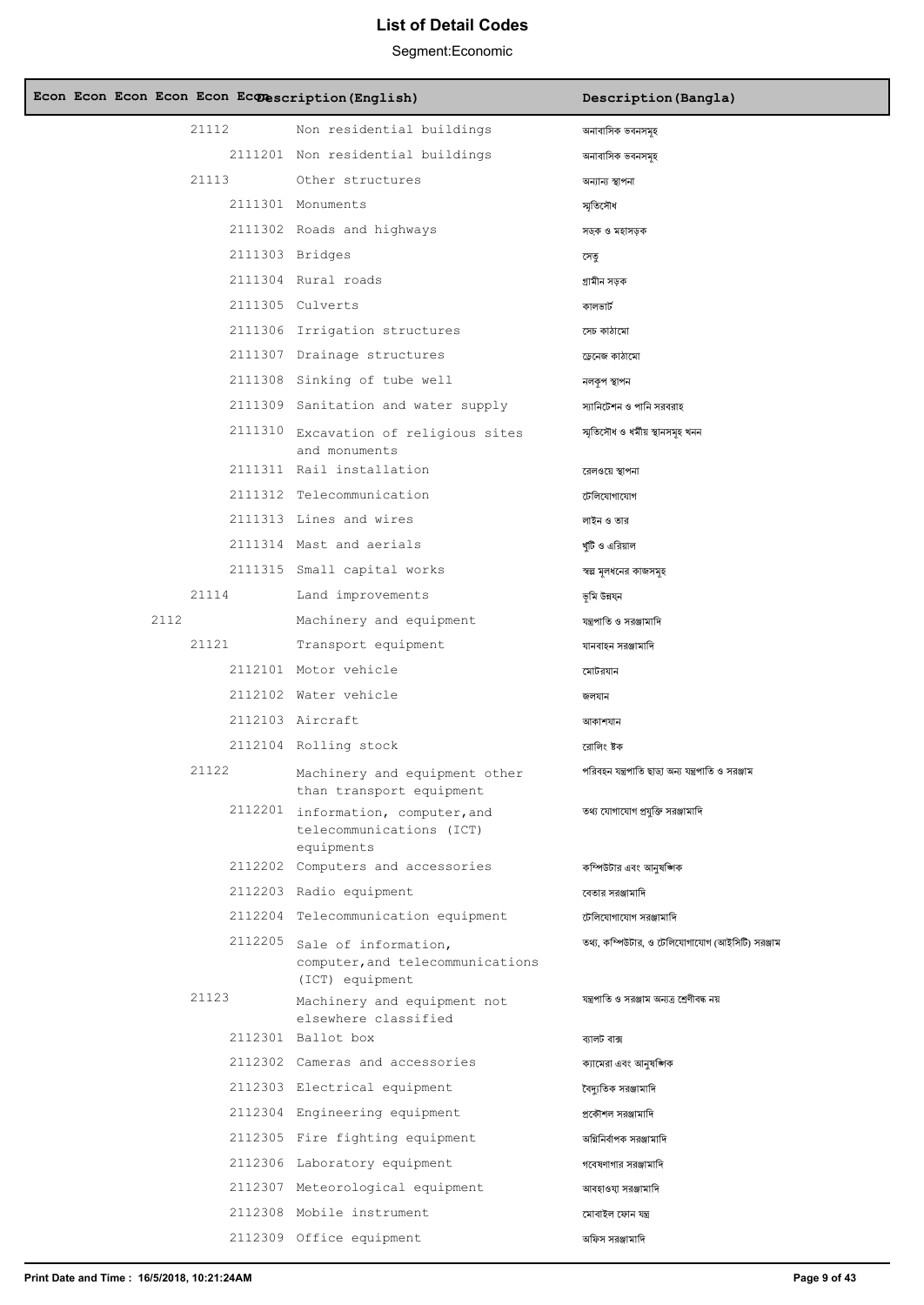| Econ Econ Econ Econ Econ Econescription (English) |                                                                         | Description (Bangla)                                       |
|---------------------------------------------------|-------------------------------------------------------------------------|------------------------------------------------------------|
|                                                   | 2112310 Tents and equipment                                             | তাঁবু ও সরঞ্জাম                                            |
|                                                   | 2112311 Teaching and learning materials                                 | শিক্ষা ও শিক্ষণ উপকরণ                                      |
|                                                   | 2112312 Solar electric panel                                            | সৌর বিদ্যুৎ প্যানেল                                        |
|                                                   | 2112313 Furniture                                                       | আসবাবপত্ৰ                                                  |
| 2113                                              | Other fixed assets                                                      | অন্যান্য স্থাযী সম্পদ                                      |
| 21131                                             | Cultivated biological resources                                         | চাষকৃত জৈব সম্পদ                                           |
|                                                   | 2113101 Animal resources yielding repeat<br>products                    | পশু সম্পদ প্রদাযক পুনরাবৃত্তি পণ্য                         |
|                                                   | 2113102 Tree, crop, and plant resources<br>yielding repeat products     | বৃক্ষ, শস্য, উদ্ভিদ সম্পদ উৎপন্নকারী পুনরাবৃত্ত পণ্য       |
| 21132                                             | Intellectual property products                                          | মেধা সম্পদ                                                 |
|                                                   | 2113201 Research and development                                        | গবেষণা ও উন্নয্ন                                           |
|                                                   | 2113202 Mineral exploration and<br>evaluation                           | খনিজ অনুসন্ধান ও মূল্যায্ন                                 |
| 21133                                             | Computer software and databases                                         | কম্পিউটার সফটওয্যার ও ড্যাটাবেজ                            |
|                                                   | 2113301 Computer software                                               | কম্পিউটার সফটওয্যার                                        |
|                                                   | 2113302 Databases                                                       | ড্যাটাবেজ                                                  |
| 21134                                             | Entertainment, literary, and<br>artistic originals                      | মৌলিক বিনোদন, সাহিত্য, ও শৈল্পিক সত্ব                      |
| 21135                                             | Other Intellectual and property<br>products                             | অন্যান্য মেধা সম্পত্তি পণ্য                                |
| 21136                                             | Costs of ownership transfer on<br>nonproduced assets other than<br>land | ভূমি ব্যতীত অনুৎপাদিত সম্পদের উপর মালিকানা স্থানান্তর খরচ  |
| 2114                                              | Weapons systems                                                         | অস্ত্ৰ সিস্টেম                                             |
| 21141                                             | Weapons systems                                                         |                                                            |
|                                                   | 2114101 Military hardware                                               | সামরিক যন্ত্রপাতি/মিলিটারী হার্ডওয়্যার                    |
| 212                                               | Sale of inventories                                                     | তালিকাভুক্ত জিনিসপত্ৰ/মজুদমাল বিক্ৰয়                      |
| 2121                                              | Materials and supplies                                                  | উপকরণ ও সরবরাহ                                             |
| 2122                                              | Work in progress                                                        | চলমান কাজ                                                  |
| 2123                                              | Finished goods                                                          | তৈরি পণ্য                                                  |
| 2124                                              | Goods for resale                                                        | পর্নবিক্রয়ের জন্য সামগ্রী                                 |
| 21241                                             | Food stuff                                                              | খাদ্য দ্ৰব্য                                               |
| 2124101 Rice                                      |                                                                         | চাল বিক্ৰয়                                                |
| 2124102 Wheat                                     |                                                                         | গম ক্ৰয্                                                   |
|                                                   | 2124103 Edible oil                                                      | ভোজ্য তেল বিক্ৰয়                                          |
| 2124104 Corn                                      |                                                                         | ভূটা বিক্রয়                                               |
|                                                   | 2124105 Other foods                                                     | অন্যান্য খাদ্যদ্রব্য বিক্রয়                               |
| 2125                                              | Sale of military inventories                                            | তালিকাভুক্ত সামরিক জিনিসপত্র /মিলিটারী ইনভেন্টোরিজ বিক্রয় |
| 213                                               | Sale of valuables                                                       | মূল্যবান দ্রব্য বিক্রয়                                    |
| 2131                                              | Valuables                                                               | মূল্যবান দ্রব্য                                            |
| 21311                                             | Valuables                                                               | মূল্যবান দ্রব্য                                            |
|                                                   | 2131101 Museum artifacts, paintings,<br>archives, and films             | যাদুঘর শিল্পকর্ম, পেইন্টিং, আর্কাইভ এবং চলচ্চিত্র          |
| 214                                               | Sale of nonproduced assets                                              | প্ৰাকৃতিক সম্পদ বিক্ৰয়                                    |
| 2141                                              | Land                                                                    | ভূমি                                                       |
| 21411                                             | Land                                                                    | ভূমি                                                       |
|                                                   | 2141101 Sale/disposal of land                                           | ভূমি বিক্রয                                                |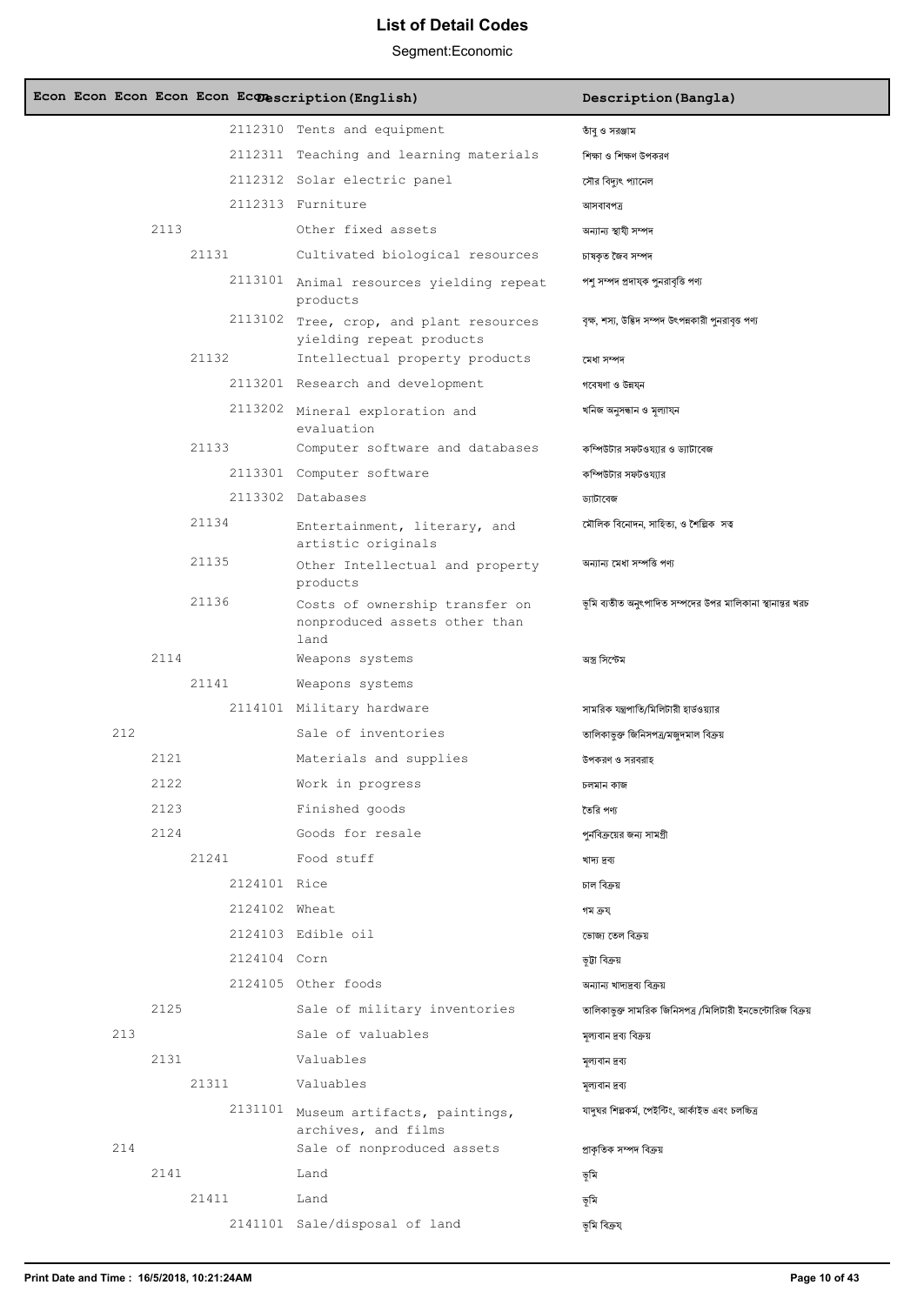|   |    |     |      |         | Econ Econ Econ Econ Econ Econescription (English)                                                          | Description (Bangla)                                           |
|---|----|-----|------|---------|------------------------------------------------------------------------------------------------------------|----------------------------------------------------------------|
|   |    |     | 2142 |         | Mineral and energy resources                                                                               | খনিজ ও জ্বালানি সম্পদ                                          |
|   |    |     |      | 21421   | Mineral and energy resources                                                                               | খনিজ ও জ্বালানি সম্পদ                                          |
|   |    |     | 2143 |         | Other naturally Occurring Assets                                                                           | অন্যান্য প্রাকৃতিক সম্পদ                                       |
|   |    |     |      | 21431   | Non cultivated biological<br>resources                                                                     | অচাষকৃত জৈব সম্পদ                                              |
|   |    |     |      |         | 2143101 Animal resources yielding repeat<br>products                                                       | পুনরাবৃত্ত পণ্য প্রদাযক পশু সম্পদ                              |
|   |    |     |      | 2143102 | Tree, crop, and plant resources<br>yielding repeat products                                                | পুনরাবৃত্ত পণ্য বৃক্ষ, শস্য, উদ্ভিদ সম্পদ উৎপন্নকারী           |
|   |    |     |      | 21432   | Water resources                                                                                            | পানি সম্পদ                                                     |
|   |    |     |      | 21433   | Other natural resources                                                                                    | প্রাকৃতিকভাবে উৎপন্ন অন্যান্য সম্পদ (অন্যান্য প্রাকৃতিক সম্পদ) |
|   |    |     |      |         | 2143301 Radio spectra                                                                                      | রেডিও স্পেক্টা                                                 |
|   |    |     |      |         | 2143302 Natural resources not elsewhere<br>classified                                                      | প্ৰাকৃতিক সম্পদ অন্যত্ৰ শ্ৰেণীবদ্ধ নয়                         |
|   |    |     | 2144 |         | Intangible nonproduced assets                                                                              | অপরিমাপ্য অাউৎপাদিত সম্পদ                                      |
|   |    |     |      | 21441   | Contracts, leases, and licences                                                                            | চুক্তি, ইজারা ও লাইসেন্স                                       |
|   |    |     |      |         | 2144101 Marketable operating leases                                                                        | বাজারজাত অপারেটিং ইজারা                                        |
|   |    |     |      |         | 2144102 Permits to use natural resources                                                                   | প্রাকৃতিক সম্পদ ব্যবহার করার জন্য অনুমতি                       |
|   |    |     |      |         | 2144103 Permits to undertake specific<br>activities                                                        | নিৰ্দিষ্ট কাৰ্যক্ৰম গ্ৰহণ করার অনুমতি                          |
|   |    |     |      | 21442   | 2144104 Entitlement to future goods and<br>services on an exclusive basis<br>Goodwill and marketing assets | অনান্য ভিত্তিতে ভবিষ্যতে পণ্য ও পরিসেবা অধিকার                 |
| 3 |    |     |      |         | Recurrent Expenditure                                                                                      | সুনাম ও বাজারজাতকরণ সম্পদ<br>আবৰ্তক ব্যয়                      |
|   | 31 |     |      |         | Compensation of employees                                                                                  | কর্মচারিদের প্রতিদান (Compensation)                            |
|   |    | 311 |      |         | Wages and salaries                                                                                         | মজুরী ও বেতন                                                   |
|   |    |     | 3111 |         | Wages and salaries in cash                                                                                 | নগদ মজুরী ও বেতন                                               |
|   |    |     |      | 31111   | Officers' pay                                                                                              | অফিসারদের বেতন                                                 |
|   |    |     |      |         | 3111101 Basic pay (Officer)                                                                                | মল বেতন (অফিসার)                                               |
|   |    |     |      |         | 3111102 Personal pay                                                                                       | ব্যক্তিগত বেতন                                                 |
|   |    |     |      |         | 3111103 Special pay                                                                                        | বিশেষ বেতন                                                     |
|   |    |     |      |         | 3111104 Command pay                                                                                        | কমান্ড পে                                                      |
|   |    |     |      |         | 3111105 Qualification pay                                                                                  | কোয়ালিফিকেশন পে                                               |
|   |    |     |      |         | 3111106 Appointment pay                                                                                    | নিযুক্তি বেতন                                                  |
|   |    |     |      |         | 3111107 Flying pay                                                                                         | উড্ডয়ন বেতন                                                   |
|   |    |     |      |         | 3111108 SSG pay                                                                                            | এসএসজি বেতন                                                    |
|   |    |     |      |         | 3111109 Disturbance pay                                                                                    | ডিসটার্ববেন্স বেতন                                             |
|   |    |     |      |         | 3111199 Other pay                                                                                          | অন্যান্য বেতন                                                  |
|   |    |     |      | 31112   | Staff's pay                                                                                                | কর্মচারিদের বেতন                                               |
|   |    |     |      |         | 3111201 Basic pay (Employee)                                                                               | মূল বেতন (কর্মচারী)                                            |
|   |    |     |      |         | 3111202 Personal pay                                                                                       | ব্যক্তিগত বেতন                                                 |
|   |    |     |      |         | 3111203 Qualification pay                                                                                  | কোয়ালিফিকেশন পে                                               |
|   |    |     |      |         | 3111204 Appointment pay                                                                                    | নিযুক্তি বেতন                                                  |
|   |    |     |      |         | 3111205 Flying pay                                                                                         | উড্ডয়ন বেতন                                                   |
|   |    |     |      |         | 3111206 SSG pay                                                                                            | এসএসজি বেতন                                                    |
|   |    |     |      |         | 3111207 Good conduct pay                                                                                   | সদাচরণ বেতন                                                    |
|   |    |     |      |         | 3111208 Worthyness pay                                                                                     | সার্ভিসেস ওয়ার্দিনেস বেতন                                     |
|   |    |     |      | 31113   | Allowances                                                                                                 | ভাতাদি                                                         |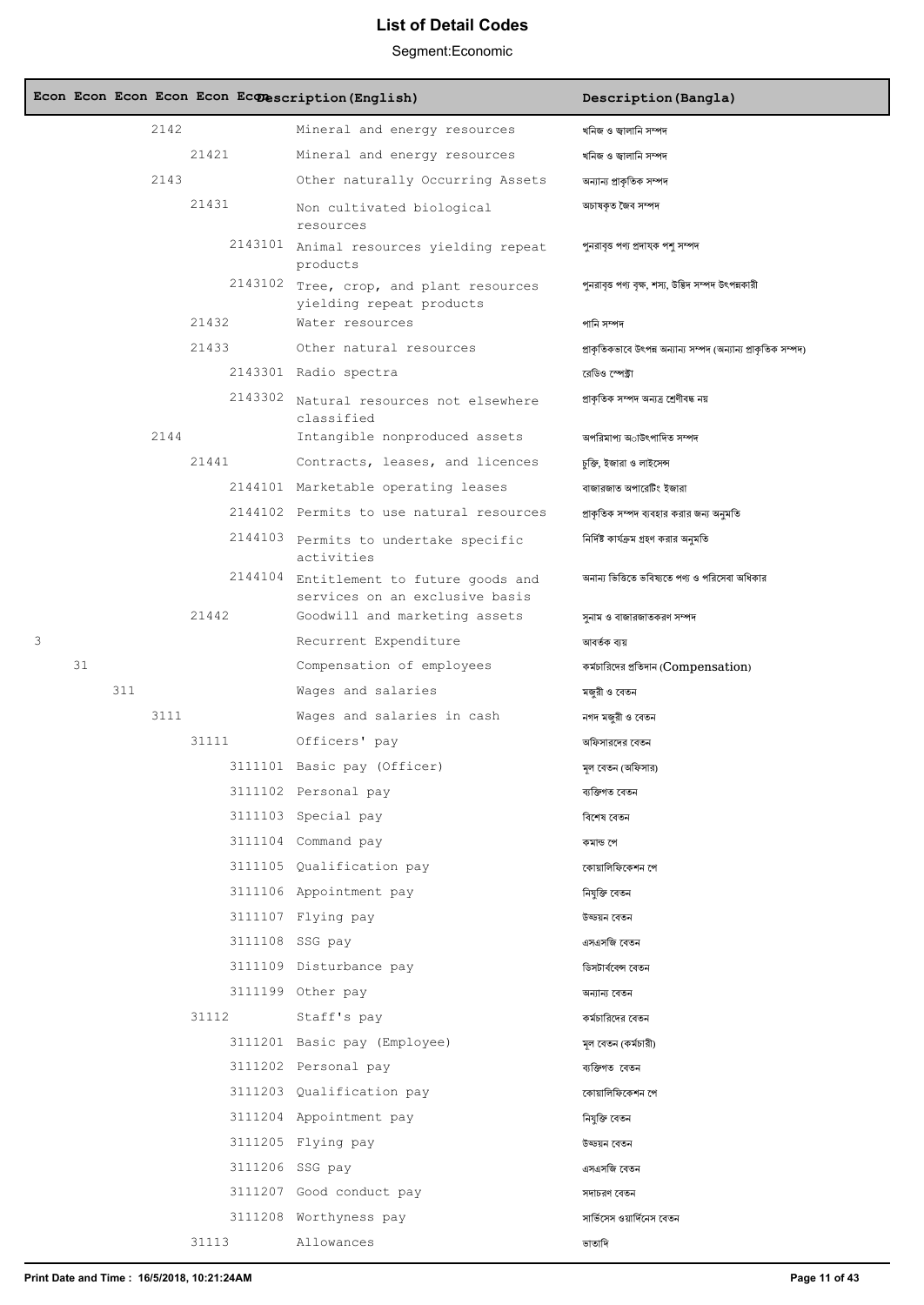| Econ Econ Econ Econ Econ Econescription (English) |                                         | Description (Bangla)            |
|---------------------------------------------------|-----------------------------------------|---------------------------------|
|                                                   | 3111301 Charge allowance                | দায়িত্ব ভাতা                   |
|                                                   | 3111302 Conveyance allowance            | যাতায়াত ভাতা                   |
|                                                   | 3111303 Daily/ Subsistence allowance    | দৈনিক/ খোরাকী ভাতা              |
|                                                   | 3111304 Dearness allowance              | মহাৰ্ঘ ভাতা                     |
|                                                   | 3111305 Deputation allowance            | প্ৰেষণ ভাতা                     |
|                                                   | 3111306 Education allowance             | শিক্ষা ভাতা                     |
|                                                   | 3111307 Foreign allowance               | বৈদেশিক ভাতা                    |
|                                                   | 3111308 Hazardous job allowance         | ঝুঁকি ভাতা                      |
|                                                   | 3111309 Hill allowance                  | পাহাড়ী ভাতা                    |
|                                                   | 3111310 Housing rent allowance          | বাড়ী ভাড়া                     |
|                                                   | 3111311 Medical allowance               | চিকিৎসা ভাতা                    |
|                                                   | 3111312 Mobile/cell phone allowance     | মোবাইল/সেল ফোন ভাতা             |
|                                                   | 3111313 Transport maintenance allowance | মোটরযান রক্ষণাবেক্ষণ ভাতা       |
|                                                   | 3111314 Tiffin allowance                | টিফিন ভাতা                      |
|                                                   | 3111315 Uniform allowance               | পোশাক ভাতা                      |
|                                                   | 3111316 Washing allowance               | ধোলাই ভাতা                      |
|                                                   | 3111317 Defence services allowance      | প্ৰতিৰক্ষা সাৰ্ভিস ভাতা         |
|                                                   | 3111318 Batsman allowance               | ব্যাটসম্যান ভাতা                |
|                                                   | 3111319 Haircut allowance               | চুলকাটা ভাতা                    |
|                                                   | 3111320 Ration allowance                | রেশন ভাতা                       |
|                                                   | 3111321 Internee/Apprenticeship         | ইন্টাৰ্নী/শিক্ষানবীশ ভাতা       |
|                                                   | allowance<br>3111322 Retainer allowance | রিটেইনার ভাতা                   |
|                                                   | 3111323 Chawki allowance                | চৌকি ভাতা                       |
|                                                   | 3111324 Compensatory allowance          | ক্ষতিপূরণ ভাতা                  |
|                                                   | 3111325 Festival allowance              | উৎসব ভাতা                       |
|                                                   | 3111326 Fixed travel allowance          | দ্ৰমণ ভাতা                      |
|                                                   | 3111327 Overtime allowance              | অতিরিক্ত সময়ে কাজের ভাতা       |
|                                                   | 3111328 Rest and recreation allowance   | শ্ৰান্তি ও বিনোদন ভাতা          |
|                                                   | 3111329 Training allowance              | প্ৰশিক্ষণ ভাতা                  |
|                                                   | 3111330 Allowances for chief, headman   | চিফ, হেডম্যান ও কারবারিদের ভাতা |
|                                                   | and karbaries                           |                                 |
|                                                   | 3111331 Refreshment allowance           | আপ্যায়ন ভাতা                   |
|                                                   | 3111332 Honorarium                      | সম্মানি                         |
|                                                   | 3111333 Domestic aid allowance          | গৃহ-সহয়তা ভাতা                 |
|                                                   | 3111334 Medal allowance                 | পদক ভাতা                        |
|                                                   | 3111335 Bangla new year allowance       | বাংলা নববর্ষ ভাতা               |
|                                                   | 3111336 Sumtuary allowance              | নিয়ামক ভাতা                    |
|                                                   | 3111337 Disterbance allowance           | ডিসটাৰ্ববেন্স ভাতা              |
|                                                   | 3111338 Other allowances                | অন্যান্য ভাতা                   |
|                                                   | 3111339 Cook allowance                  | পাচক ভাতা                       |
|                                                   | 3111340 Security allowances             | নিরাপত্তা ভাতা                  |
|                                                   | 3111341 Judicial allowance              | বিচারিক ভাতা                    |
| 3112                                              | Wages and salaries in kind              | অনগদ মজুরী ও বেতন               |
| 312                                               | Employer's social contributions         | নিয়োগকারীর সামাজিক অবদান       |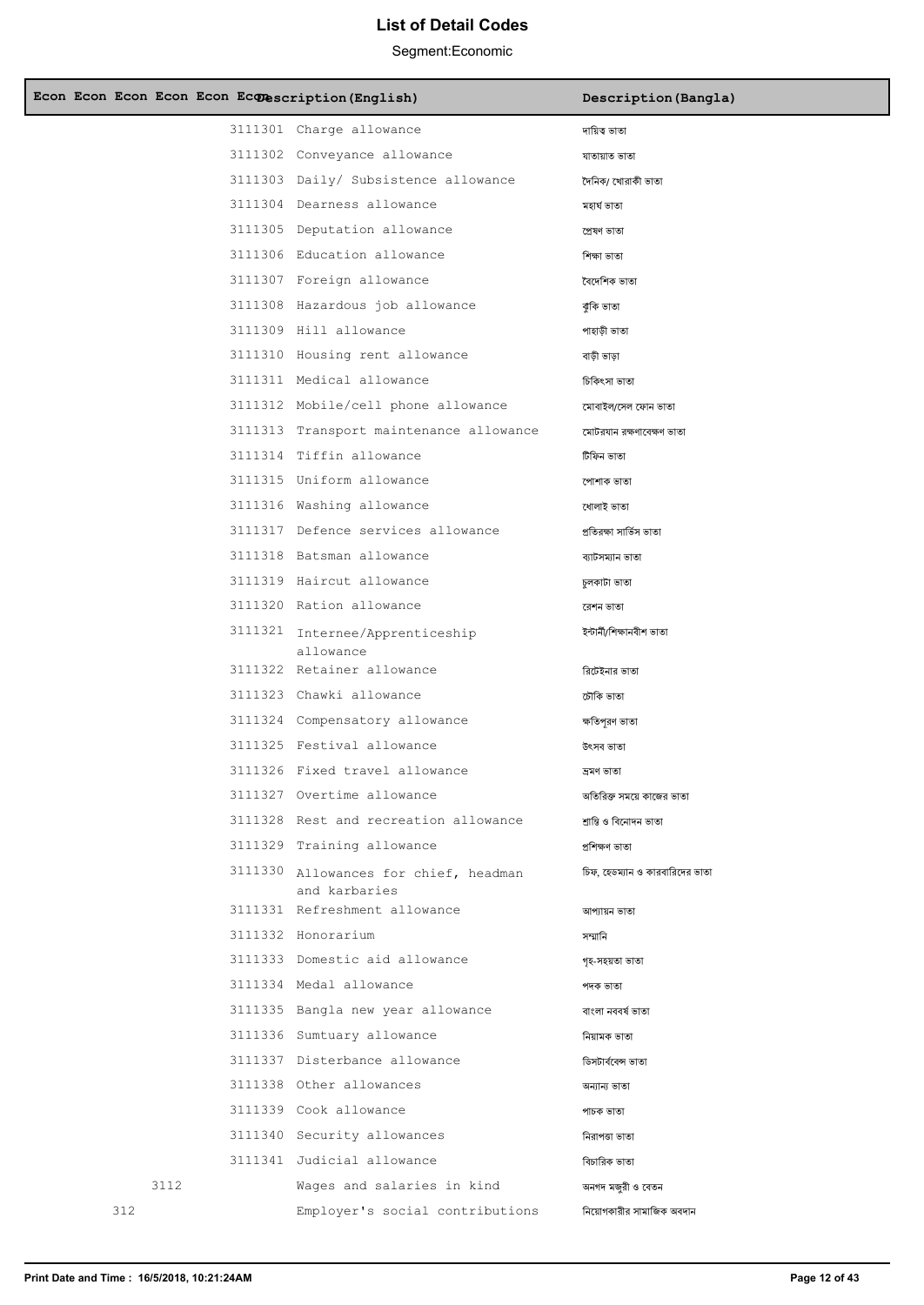|    |     |      |       |               | Econ Econ Econ Econ Econ Econescription (English) | Description (Bangla)             |
|----|-----|------|-------|---------------|---------------------------------------------------|----------------------------------|
|    |     | 3121 |       |               | Imputed employer's social<br>contributions        | নিয়োগকারীর আরোপিত সামাজিক অবদান |
|    |     | 3122 |       |               | Actual employer's social<br>contributions         | নিয়োগকারীর প্রকৃত সামাজিক অবদান |
| 32 |     |      |       |               | Purchases goods and services                      | পণ্য ও সেবার ব্যবহার             |
|    | 321 |      |       |               | Administrative Expenses                           | প্ৰশাসনিক ব্যয়                  |
|    |     | 3211 |       |               | Administrative Expenses                           | প্ৰশাসনিক ব্যয়                  |
|    |     |      | 32111 |               | Administrative Expenses                           | প্ৰশাসনিক ব্যয়                  |
|    |     |      |       |               | 3211101 Awards and rewards                        | পুরস্কার                         |
|    |     |      |       |               | 3211102 Cleaning and washing                      | পরিস্কার পরিচ্ছনতা               |
|    |     |      |       |               | 3211103 Compensation                              | ক্ষতিপূরণ                        |
|    |     |      |       |               | 3211104 Contingent Staff                          | আনুষঙ্গিক কৰ্মচারি/ প্রতিষ্ঠান   |
|    |     |      |       |               | 3211105 Delegation expenses                       | প্রতিনিধি বায়                   |
|    |     |      |       |               | 3211106 Entertainment expenses                    | আপ্যায়ন খরচ                     |
|    |     |      |       |               | 3211107 Hiring charge                             | হায়ারিং চার্জ                   |
|    |     |      |       |               | 3211109 Labour wages to non-employees             | শ্ৰমিক মজরি                      |
|    |     |      |       |               | 3211110 Legal expenses                            | আইন সংক্ৰান্ত ব্যয়              |
|    |     |      |       |               | 3211111 Seminar and conference expenses           | সেমিনার এবং কনফারেন্স ব্যয়      |
|    |     |      |       |               | 3211112 Subscriptions                             | চাঁদা                            |
|    |     |      |       |               | 3211113 Electricity                               | বিদ্যুৎ                          |
|    |     |      |       |               | 3211114 Utility service charge                    | ইউটিলিটি সার্ভিস চার্জ           |
|    |     |      |       | 3211115 Water |                                                   | পানি                             |
|    |     |      |       |               | 3211116 Courier                                   | কুরিয়ার                         |
|    |     |      |       |               | 3211117 Internet/Fax/Telex                        | ইন্টারনেট/ ফ্যাক্স/ টেলেক্স      |
|    |     |      |       |               | 3211118 Mail bags                                 | মেইল ব্যাগ                       |
|    |     |      |       |               | 3211119 Postage                                   | ডাক                              |
|    |     |      |       |               | 3211120 Telephone                                 | টেলিফোন                          |
|    |     |      |       |               | 3211121 Machine and equipment rental              | মেশিন এবং সরঞ্জামাদির ভাড়া      |
|    |     |      |       |               | 3211122 Residential building rental               | আবাসিক ভবন ভাড়া                 |
|    |     |      |       |               | 3211123 Rental of other assets (rename)           | অনান্য সম্পদের ভাত্তা            |
|    |     |      |       |               | 3211124 Satellite/Frequency                       | স্যাটেলাইট/ফ্রিকোয়েন্সি         |
|    |     |      |       |               | 3211125 Advertising expenses                      | প্রচার ও বিজ্ঞাপন ব্যয়          |
|    |     |      |       |               | 3211126 Audio- video/film production              | অডিও-ভিডিও/চলচ্চিত্র নির্মাণ     |
|    |     |      |       |               | 3211127 Books & periodicals                       | বইপত্ৰ ও সাময়িকী                |
|    |     |      |       |               | 3211128 Publications                              | প্ৰকাশনা                         |
|    |     |      |       |               | 3211129 Office building rental                    | অফিস ভবন ভাড়া                   |
|    |     |      |       |               | 3211130 Convance Expenditure                      | যাতায়াত ব্যয়                   |
|    |     |      |       |               | 3211131 Out sourcing                              | আউটসোর্সিং                       |
|    |     |      |       |               | 3211132 Heating charge                            | হিটিং চাৰ্জ                      |
|    |     |      |       |               | 3211133 Venue rental                              | ভেনু ভাডা                        |
|    | 322 |      |       |               | Fees, charges and commissions                     | ফি, চাৰ্জ ও কমিশন                |
|    |     | 3221 |       |               | Fees, charges and commissions                     | ফি, চাৰ্জ ও কমিশন                |
|    |     |      | 32211 |               | Fees, charges and commissions                     | ফি, চাৰ্জ ও কমিশন                |
|    |     |      |       |               | 3221101 Audit fee                                 | নিরীক্ষা ফি/ অডিট ফি             |
|    |     |      |       |               | 3221102 Licence fee                               | লাইসেন্স ফি                      |
|    |     |      |       |               | 3221103 Pre-shipment inspection fee               | প্ৰাকজাহাজীকরণ পরিদর্শন ফি       |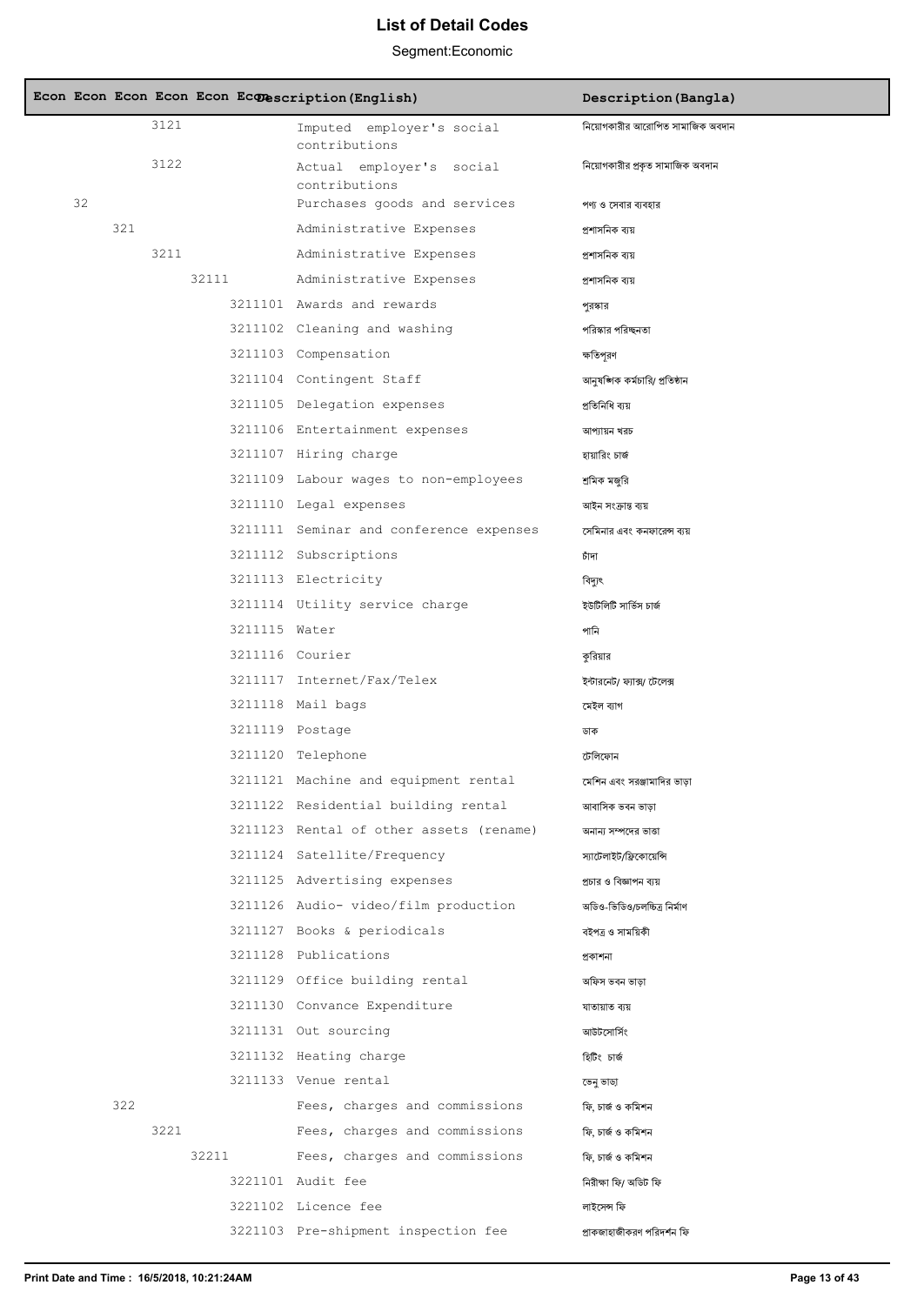| Econ Econ Econ Econ Econ Econescription (English) |                                             | Description (Bangla)                |
|---------------------------------------------------|---------------------------------------------|-------------------------------------|
|                                                   | 3221104 Registration fee                    | নিবন্ধন ফি                          |
|                                                   | 3221105 Testing fee                         | টেস্টিং ফি                          |
|                                                   | 3221106 Freight and transport charge        | পণ্যের ভাড়া ও পরিবহন ব্যয়         |
|                                                   | 3221107 Copying charge                      | অনুলিপি ব্যয়                       |
|                                                   | 3221108 Bank charge                         | ব্যাংক চাৰ্জ                        |
|                                                   | 3221109 Management charges                  | ব্যবস্থাপনা ব্যয়                   |
|                                                   | 3221110 Commission                          | কমিশন                               |
|                                                   | 3221111 Navigation fee                      | নৌচলাচল ফি                          |
|                                                   | 3221112 Examination fee                     | পরীক্ষার ফি                         |
|                                                   | 3221113 Maritime Charge                     | সামুদ্রিক চার্জ                     |
| 323                                               | Training                                    | প্ৰশিক্ষণ                           |
| 3231                                              | Training                                    | প্ৰশিক্ষণ                           |
| 32311                                             | Foreign training                            | বৈদেশিক প্ৰশিক্ষণ                   |
|                                                   | 3231101 Foreign training                    | বৈদেশিক প্ৰশিক্ষণ                   |
|                                                   | 3231102 Advance for foreign training        | বৈদেশিক প্রশিক্ষণ এর জন্য অগ্রিম    |
| 32312                                             | Domestic training                           | অভ্যন্তরীণ প্রশিক্ষণ                |
|                                                   | 3231201 Domestic training                   | অভ্যন্তরীণ প্রশিক্ষণ                |
|                                                   | 3231202 Advance for Domestic training       | অভ্যন্তরীণ প্রশিক্ষণ এর জন্য অগ্রিম |
| 324                                               | Travel and transport                        | ভ্ৰমণ ও পরিবহন                      |
| 3241                                              | Domestic travel and transfer                | অভান্তরীণ ভ্রমণ ও বদলী              |
| 32411                                             | Domestic travel and transfer                | অভ্যন্তরীণ ভ্রমণ ও বদলী             |
|                                                   | 3241101 Domestic travel expenses            | অভ্যন্তরীণ ভ্রমণ ব্যয়              |
|                                                   | 3241102 Domestic transfer expenses          | অভ্যন্তরীণ বদলী ব্যয়               |
|                                                   | 3241103 Advance for domestic travel         | অভ্যন্তরীণ ভ্রমণ এর জন্য অগ্রিম     |
| 3242                                              | Foreign travel and transfer                 | বৈদেশিক ভ্ৰমণ ও বদলী                |
| 32421                                             | Foreign travel and transfer                 | বৈদেশিক ভ্ৰমণ ও বদলী                |
|                                                   | 3242101 Foreign travel expenses             | বৈদেশিক ভ্ৰমণ ব্যয়                 |
|                                                   | 3242102 Foreign transfer expenses           | বৈদেশিক বদলী ব্যয়                  |
|                                                   | 3242103 Advance for foreign travel          | বৈদেশিক ভ্ৰমণ এর জন্য অগ্রিম        |
| 3243                                              | Petrol, oil and lubricants                  | পেট্রাল, ওয়েল এন্ড লুব্রিকেন্ট     |
| 32431                                             | Petrol, oil and lubricants                  | পেট্রাল, ওয়েল এন্ড লুব্রিকেন্ট     |
|                                                   | 3243101 Petrol, oil and lubricants          | পেট্রোল, ওয়েল এন্ড লব্রিকেন্ট      |
|                                                   | 3243102 Gas and fuel                        | গ্যাস ও জ্বালানি                    |
| 325                                               | Supplies, materials and general<br>expenses | সরবরাহ, উপকরণ এবং সাধারণ ব্যয়      |
| 3251                                              | Agriculture supplies                        | কৃষিজ সরবরাহ                        |
| 32511                                             | Agriculture supplies                        | কৃষিজ সরবরাহ                        |
|                                                   | 3251101 Animal husbandry                    | পশুপালন                             |
|                                                   | 3251102 Animal vaccines and medicines       | পশূটীকা ও ঔষধ                       |
|                                                   | 3251103 Milk and dairy products             | দুধ ও দুগ্ধজাত দ্রব্যাদি            |
|                                                   | 3251104 Demonstration farming               | প্ৰদৰ্শন খামার                      |
|                                                   | 3251105 Fertilizer                          | সাব                                 |
|                                                   | 3251106 Fish and animal feed                | মৎস্য ও পশু খাদ্য                   |
|                                                   | 3251107 Insecticide                         | কীটনাশক                             |
|                                                   | 3251108 Poultry                             | হাঁস-মুরগী                          |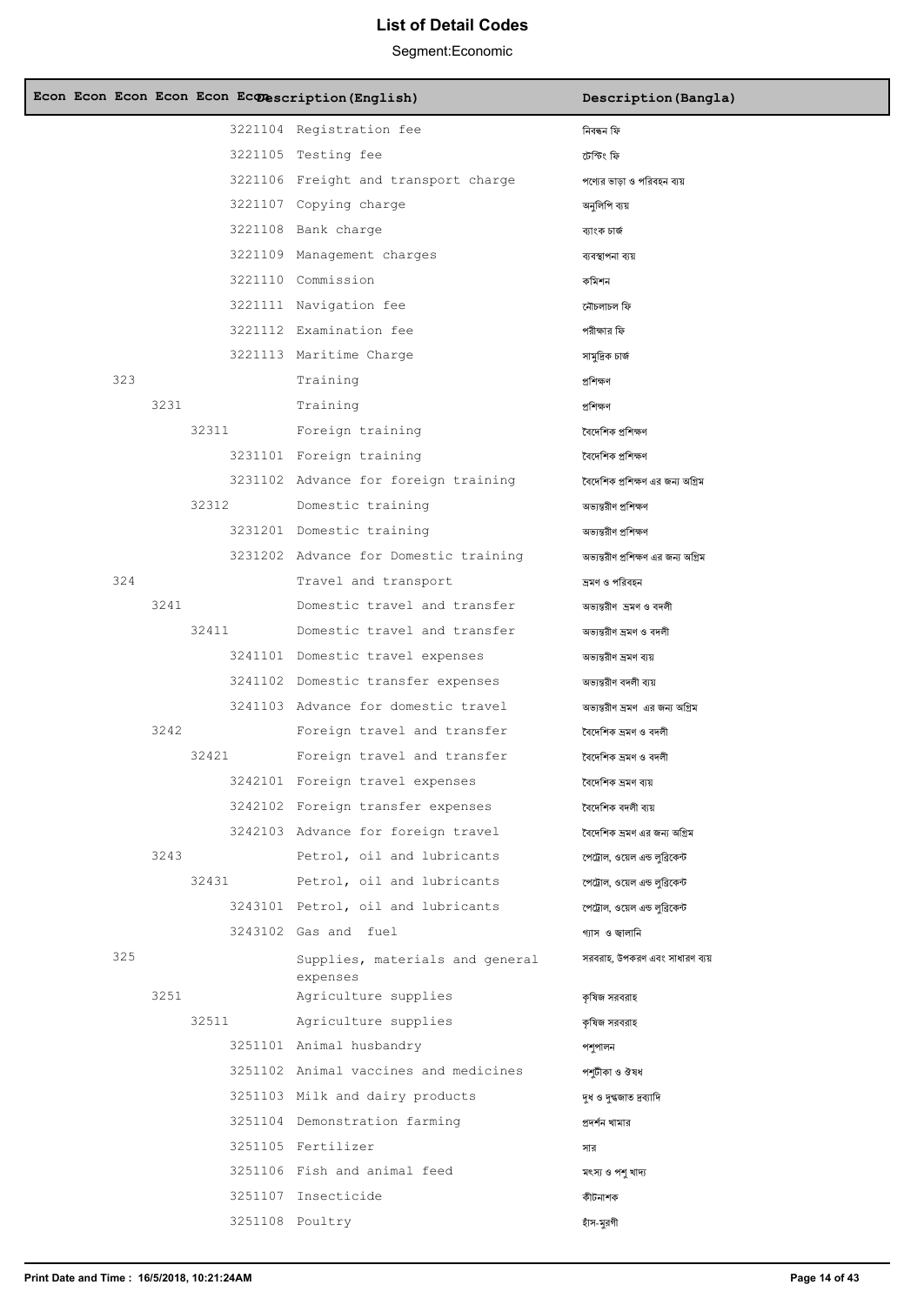| Econ Econ Econ Econ Econ Econescription (English) |                                                            | Description (Bangla)                         |
|---------------------------------------------------|------------------------------------------------------------|----------------------------------------------|
|                                                   | 3251109 Seeds and plants                                   | বীজ ও উদ্ভিদ                                 |
| 3252                                              | Medical and surgical supplies                              | চিকিৎসা ও শল্য চিকিৎসা সরঞ্জামাদি সরবরাহ     |
| 32521                                             | Medical and surgical supplies                              | চিকিৎসা ও শল্য চিকিৎসা সরঞ্জামাদি সরবরাহ     |
|                                                   | 3252101 Bedding                                            | বিছানাপত্ৰ                                   |
|                                                   | 3252102 Birth control supplies                             | জন্মনিরোধক সামগ্রী                           |
|                                                   | 3252103 IUD and Norplant (Clinical                         | আই ইউ ডি ও নরপ্লান্ট                         |
|                                                   | family planning<br>3252104 Dietary supplements             | পথ্য                                         |
|                                                   | 3252105 Medical and surgical supplies                      | চিকিৎসা ও শল্য চিকিৎসা সরঞ্জামাদি            |
|                                                   | 3252106 Oxygen supplies                                    | অক্সিজেন                                     |
|                                                   | 3252108 Sanitation materials                               | স্বাস্থ্যবিধান সামগ্ৰী                       |
|                                                   | 3252109 Medicines and vaccines                             | ঔষধ ও প্ৰতিষেধক                              |
| 3253                                              | Public order and safety supplies                           | জন শৃঙ্খলা ও নিরাপত্তা বিষয়ক সামগ্রী সরবরাহ |
| 32531                                             | Public order and safety supplies                           | জন শৃঙ্খলা ও নিরাপতা বিষয়ক সামগ্রী সরবরাহ   |
|                                                   | 3253101 Arms and ammunitions                               | অস্ত্র ও গোলাবারুদ                           |
|                                                   | 3253102 Security materials                                 | নিরাপত্তা সামগ্রী                            |
|                                                   | 3253103 Hiring of security services                        | নিরাপতা সেবা সংগ্রহ                          |
| 3254                                              | Food supplies                                              | খাদ্য সরবরাহ                                 |
| 32541                                             | Food supplies                                              | খাদ্য সরবরাহ                                 |
|                                                   | 3254101 Fish & fish products                               | মৎস্য ও মৎস্যজাত দ্রব্য                      |
|                                                   | 3254102 Foodstuffs                                         | খাদ্যদ্ৰব্য                                  |
|                                                   | 3254103 Rations                                            | রেশন                                         |
|                                                   | 3254104 Subsistence rations                                | খোরাকী রেশন                                  |
|                                                   | 3254105 Food freight charge                                | খাদ্য পরিবহন ব্যয়                           |
|                                                   | 3254106 Food handling Charges                              | খাদ্য খালাস                                  |
|                                                   | 3254107 Gunny bags                                         | চটের বস্তা                                   |
| 3255                                              | Printing and stationery                                    | মুদ্রণ ও মনিহারী                             |
| 32551                                             | Printing and stationery                                    | মদ্রণ ও মনিহারী                              |
|                                                   | 3255101 Computer consumables                               | কম্পিউটার সামগ্রী                            |
|                                                   | 3255102 Printing and binding                               | মূদ্রণ ও বাঁধাই                              |
|                                                   | 3255103 Passport books                                     | পাসপোর্ট বই                                  |
|                                                   | 3255104 Stamps and seals                                   | স্ট্যাম্প ও সীল                              |
|                                                   | 3255105 Other stationery                                   | অন্যান্য মনিহারী                             |
| 3255106 Map                                       |                                                            | ম্যাপ                                        |
| 3256                                              | General supplies and materials                             | সাধারণ সরবরাহ এবং কাঁচামাল সামগ্রী           |
| 32561                                             | General supplies and materials                             | সাধারণ সরবরাহ এবং কাঁচামাল সামগ্রী           |
|                                                   | 3256101 General supplies                                   | সাধারণ সরবরাহ                                |
|                                                   | 3256102 Chemicals                                          | রাসায়নিক                                    |
|                                                   | 3256103 Consumable stores                                  | ব্যবহাৰ্য দ্ৰব্যাদি                          |
|                                                   | 3256105 Raw materials and spare parts                      | কাঁচামাল ও খুচরা যন্ত্রাংশ                   |
|                                                   | 3256106 Uniforms                                           | পোশাক                                        |
|                                                   | 3256107 Sports materials                                   | ক্রীড়া সামগ্রী                              |
| 3257                                              | Professional services,<br>honorariums and special expenses | পেশাগত সেবা, সম্মনী এবং বিশেষ ব্যয়          |
| 32571                                             | Professional services                                      | পেশাগত সেবা                                  |
|                                                   | 3257101 Consultancy                                        | কনসালটেন্সি                                  |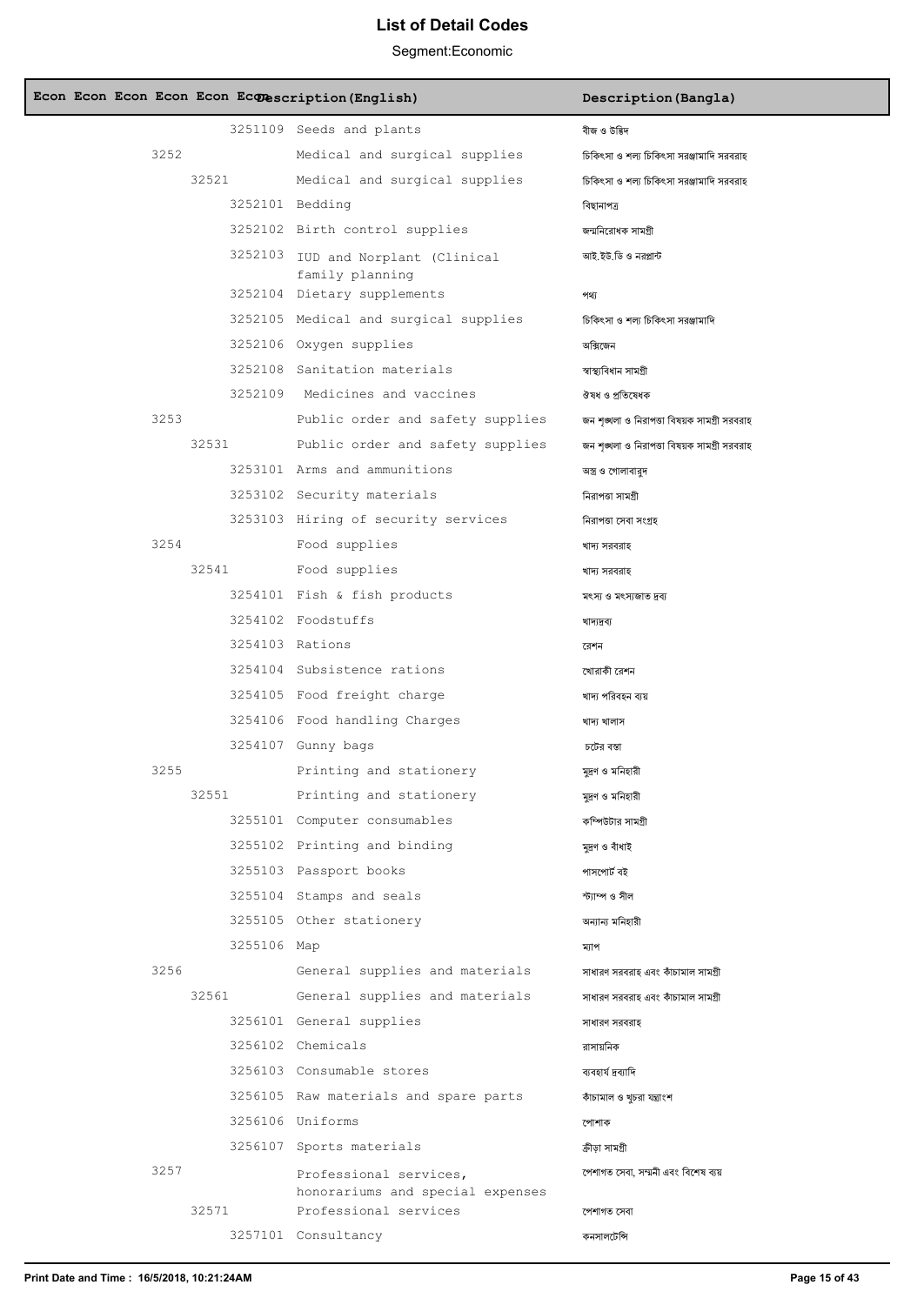| Econ Econ Econ Econ Econ Econescription (English) |                                                              | Description (Bangla)                          |
|---------------------------------------------------|--------------------------------------------------------------|-----------------------------------------------|
|                                                   | 3257102 Intelligence                                         | গোয়েন্দা কাৰ্যাবলী                           |
|                                                   | 3257103 Research                                             | গবেষণা                                        |
| 3257104 Survey                                    |                                                              | জরিপ                                          |
|                                                   | 3257105 Innovation                                           | উদ্ভাবন                                       |
| 32572                                             | Honorarium/remuneration for<br>other than employees          | কর্মচারি ভিন্ন অন্যদের জন্য সম্মানি/পারিতোষিক |
|                                                   | 3257201 Remuneration to public                               | জনপ্রতিনিধিগণের পারিতোষিক                     |
|                                                   | representative<br>3257202 Constituency allowance             |                                               |
|                                                   | 3257203 Contract allowance                                   | নিৰ্বাচনী এলাকা ভাতা                          |
|                                                   |                                                              | চুক্তি ভাতা                                   |
|                                                   | 3257204 Operation allowance for<br>electoral area office     | নিৰ্বাচনী এলাকার অফিস পরিচালনা ভাতা           |
|                                                   | 3257205 Telephone allowance for members<br>of the parliament | সংসদ সদস্যগণের টেলিফোন ভাতা                   |
|                                                   | 3257206 Honorarium/remuneration                              | সম্মানি/পারিতোষিক                             |
| 32573                                             | Special expenses                                             | বিশেষ ব্যয়                                   |
|                                                   | 3257301 Ceremonies/Festivals                                 | অনুষ্ঠান/ উৎসবাদি                             |
|                                                   | 3257302 Medical expenditure                                  | চিকিৎসা ব্যয়                                 |
|                                                   | 3257303 Military operations contingency                      | মিলিটারি অপারেশন কনটিজেনসি                    |
|                                                   | 3257304 Gardening                                            | বাগান পরিচর্যা                                |
| 3258                                              | Repairs and maintenance                                      | মেরামত ও সংরক্ষণ                              |
| 32581                                             | Repairs and maintenance                                      | মেরামত ও সংরক্ষণ                              |
|                                                   | 3258101 Motor vehicle                                        | মোটরযান                                       |
|                                                   | 3258102 Furniture                                            | আসবাবপত্ৰ                                     |
|                                                   | 3258103 Computer                                             | কম্পিউটার                                     |
|                                                   | 3258104 Office equipment                                     | অফিস সরঞ্জামাদি                               |
|                                                   | 3258105 Machineries and equipment                            | যন্ত্রপাতি ও সরঞ্জামাদি                       |
|                                                   | 3258106 Residential buildings                                | আবাসিক ভবন                                    |
|                                                   | 3258107 Non-residential buildings                            | অনাবাসিক ভবন                                  |
|                                                   | 3258108 Other buildings & structures                         | অন্যান্য ভবন ও স্থাপনা                        |
|                                                   | 3258109 Meteorological equipment                             | আবহাওয়া সরঞ্জাম                              |
|                                                   | 3258110 Roads & highways                                     | সড়ক ও মহাসড়ক                                |
|                                                   | 3258111 Bridges                                              | সেতু                                          |
|                                                   | 3258112 Rural roads                                          | গ্ৰামীণ সড়ক                                  |
|                                                   | 3258113 Culverts                                             | কালভার্ট                                      |
|                                                   | 3258114 Irrigation & drainage structures                     | সেচ ও নিকাশ অবকাঠামো                          |
|                                                   | 3258115 Sanitation & water supply                            | স্বাস্থ্য-বিধান ও পানি সরবরাহ                 |
|                                                   | 3258116 Signal/wireless equipment                            | সিগনাল/ ওয়ারলেস সরঞ্জামাদি                   |
|                                                   | 3258117 Lines & wares                                        | লাইন ও তার                                    |
|                                                   | 3258118 Mast & aerials                                       | খ্যটি ও এরিয়াল                               |
|                                                   | 3258119 Electrical installations                             | বৈদ্যুতিক স্থাপনা                             |
|                                                   | 3258120 Rolling stocks                                       | রোলিং স্টক                                    |
|                                                   | 3258121 Railway installations                                |                                               |
|                                                   | 3258123 Aircraft                                             | রেলওয়ে স্থাপনা                               |
|                                                   |                                                              | আকাশযান                                       |
|                                                   | 3258124 Pillar maintenance                                   | পিলার রক্ষণাবেক্ষণ                            |
|                                                   | 3258125 Military hardware                                    | মিলিটারী হার্ডওয়্যার                         |
|                                                   | 3258126 Telecommunications equipment                         | টেলিযোগাযোগ সরঞ্জামাদি                        |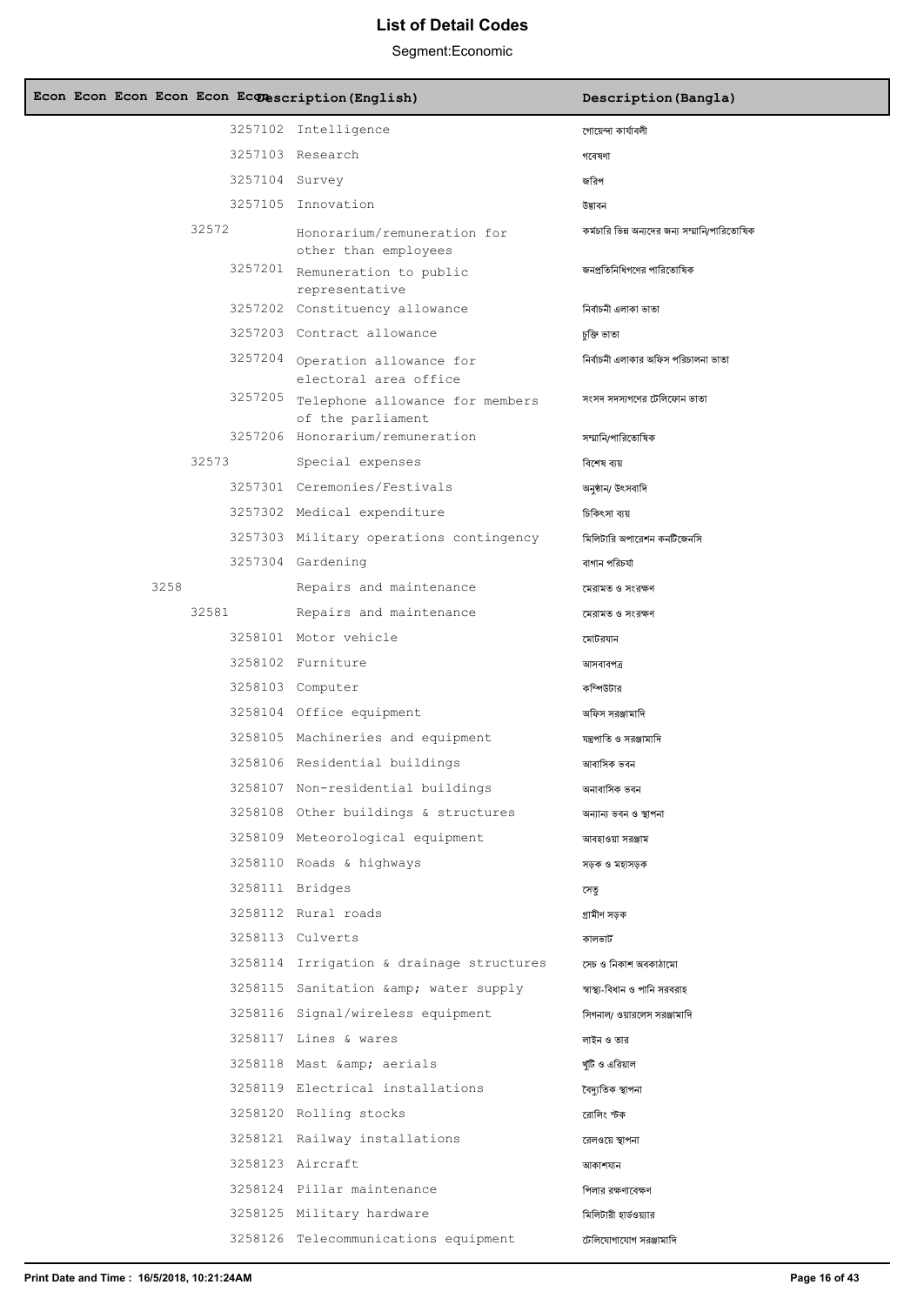|    |     |      |       |              | Econ Econ Econ Econ Econ Econescription (English)  | Description (Bangla)                    |
|----|-----|------|-------|--------------|----------------------------------------------------|-----------------------------------------|
|    |     |      |       |              | 3258127 Fittings & fixtures                        | ফিটিং ও ফিক্সার                         |
|    |     |      |       |              | 3258128 Water vehicles                             | জলযান                                   |
|    |     |      |       |              | 3258129 Engineering and other equipments           | প্রকৌশল এবং অন্যান্য সরঞ্জামাদি         |
|    |     |      |       |              | 3258130 Under water vehicles                       | ডুবোজাহাজ                               |
|    |     |      |       |              | 3258131 Medical and surgical equipment             | চিকিৎসা ও শল্য চিকিৎসা সরঞ্জামাদি       |
|    |     |      |       |              | 3258132 Gas line maintenance                       | গ্যাস লাইন রক্ষণাবেক্ষণ                 |
|    |     |      |       |              | 3258133 Tarmac/Runway                              | টারম্যাক / রানওযে                       |
|    |     |      |       |              | 3258134 Mechineries & equipment                    | যন্ত্রপাতি ও সরঞ্জামাদি                 |
|    |     |      |       | 3258135 Shed |                                                    | শেড                                     |
|    |     |      |       |              | 3258136 Play Ground                                | মাঠ                                     |
|    |     |      |       |              | 3258137 Embankment                                 | বাঁধ                                    |
|    |     |      |       |              | 3258138 Sluice gate                                | স্ত্ৰইস গেট                             |
|    |     |      |       |              | 3258139 Pump house                                 | পাম্প হাউস                              |
| 33 |     |      |       |              | Consumption of fixed capital                       | স্থায়ী মূলধন ভোগ                       |
| 34 |     |      |       |              | Interest                                           | সুদ                                     |
|    | 341 |      |       |              | To nonresidents                                    | অনিবাসীদের দেয়                         |
|    |     | 3411 |       |              | Interest on foreign loan                           | বৈদেশিক ঋণের উপর সুদ                    |
|    |     |      | 34111 |              | Interest on foreign loan                           | বৈদেশিক ঋণের উপর সদ                     |
|    |     |      |       |              | 3411101 Interest on foreign loan                   | বৈদেশিক ঋণের উপর সদ                     |
|    | 342 |      |       |              | To residents other than general<br>qovernment      | সাধারণ সরকার ব্যতীত অন্য নিবাসীদের দেয় |
|    |     | 3421 |       |              | Interest on domestic loan                          | অভ্যন্তরীণ ঋণের উপর সুদ                 |
|    |     |      | 34211 |              | Treasury bond interest                             | ট্রেজ্রারি বন্ডের উপর সুদ               |
|    |     |      |       |              | 3421101 Treasury bond (one year)                   | এক বছর মেয়াদী ট্রেজ্বারি বন্ড          |
|    |     |      |       |              | 3421102 Treasury bond (two years)                  | দুই বছর মেয়াদী ট্রেজ্রারি বন্ড         |
|    |     |      |       |              | 3421103 Treasury bond (three years)                | তিন বছর মেয়াদী ট্রেজ্বারি বন্ড         |
|    |     |      |       |              | 3421104 Treasury bond (four years)                 | চার বছর মেয়াদী ট্রেজ্বারি বন্ড         |
|    |     |      |       |              | 3421105 Treasury bond (five years)                 | পাঁচ বছর মেয়াদী ট্রেজ্বারি বন্ড        |
|    |     |      |       |              | 3421106 Treasury bond (six years)                  | ছয় বছর মেয়াদী ট্রেজ্বারি বন্ড         |
|    |     |      |       |              | 3421107 Treasury bond (seven years)                | সাত বছর মেয়াদী ট্রেজ্বারি বন্ড         |
|    |     |      |       |              | 3421108 Treasury bond (nine years)                 | নয় বছর মেয়াদী ট্রেজ্বারি বন্ড         |
|    |     |      |       |              | 3421109 Treasury bond (ten Years)                  | দশ বছর মেয়াদী ট্রেজ্বারি বন্ড          |
|    |     |      |       |              | 3421110 Treasury bond (eleven years)               | এগার বছর মেয়াদী ট্রেজ্বারি বন্ড        |
|    |     |      |       |              | 3421111 Treasury bond (thirteen years)             | বার বছর মেয়াদী ট্রেজ্বারি বন্ড         |
|    |     |      |       |              | 3421112 Treasury bond (fifteen years)              | পনের বছর মেয়াদী ট্রেজ্বারি বন্ড        |
|    |     |      |       |              | 3421113 Treasury bond (twenty years)               | কুড়ি বছর মেয়াদী ট্রেজ্বারি বন্ড       |
|    |     |      |       |              | 3421114 Treasury bond (twenty five<br>years)       | পঁচিশ বছর মেয়াদী ট্রেজ্বারি বন্ড       |
|    |     |      |       |              | 3421115 Block loan against ad-hoc<br>treasury bill | ট্রেজ্বারি বিলের বিপরীতে খেকে ঋণ        |
|    |     |      |       |              | 3421116 Special treasury bond                      | বিশেষ ট্রেজ্বারি বন্ড                   |
|    |     |      | 34212 |              | Floating loan interest                             | চলতি ঋণের সৃদ পরিশোধ                    |
|    |     |      |       |              | 3421201 Ways and means                             | উপায় উপকরণ                             |
|    |     |      |       |              | 3421202 Overdraft interest                         | ওভারড্রাফর্ট (অতি-হন্ডি) এর সদ          |
|    |     |      |       |              | 3421203 Treasury bill (twenty-eight<br>days)       | ২৮ দিন মেয়াদি ট্রেজারি বিল             |
|    |     |      |       |              | 3421204 Treasury bill (ninety-one days)            | ৯১দিন মেয়াদি ট্রেজারি বিল              |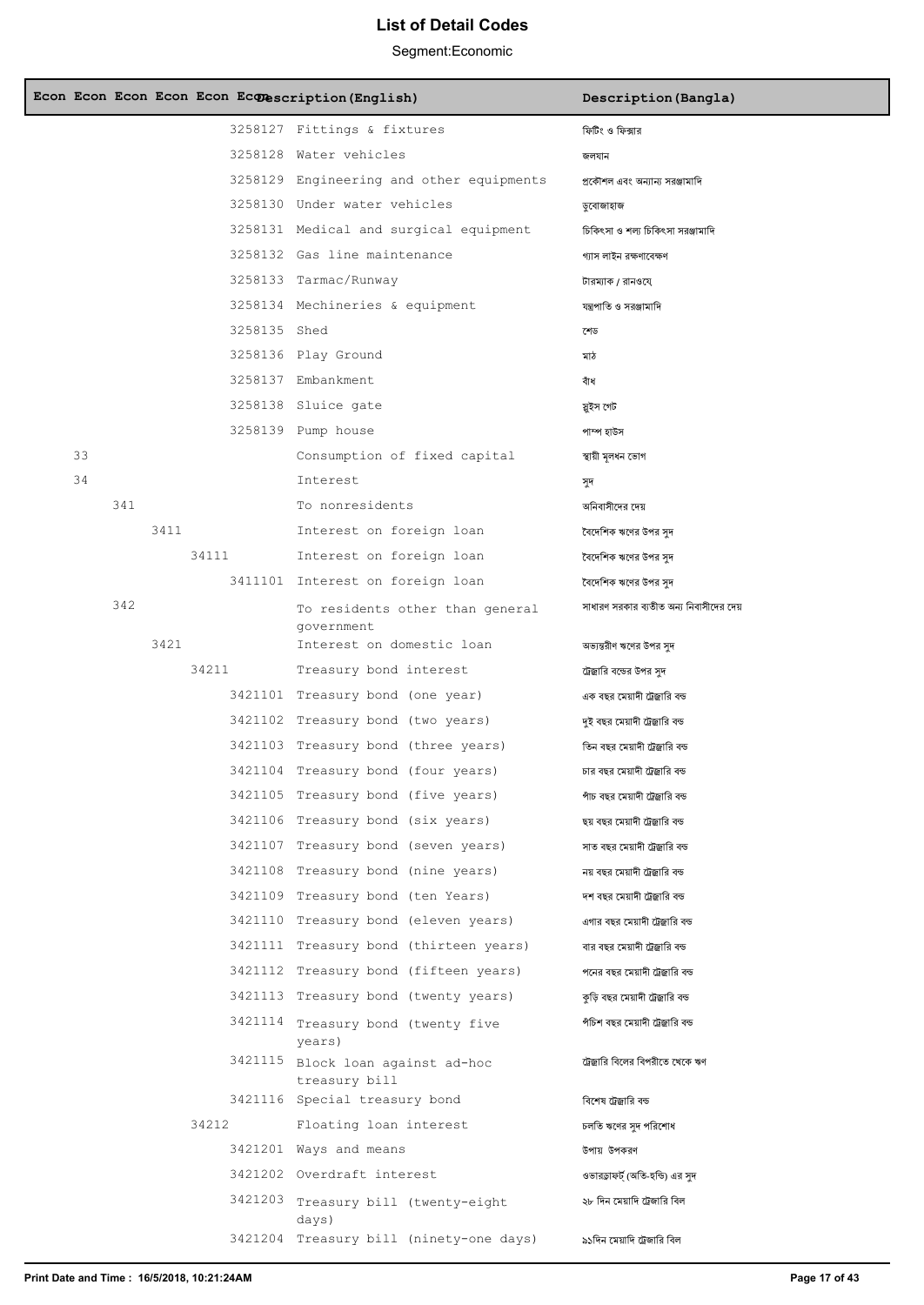| Econ Econ Econ Econ Econ Econescription (English) |                                                          | Description (Bangla)                   |
|---------------------------------------------------|----------------------------------------------------------|----------------------------------------|
|                                                   | 3421205 Treasury bill (one hundred<br>eighty days)       | ১৮২ দিন মেয়াদি ট্রেজারি বিল           |
|                                                   | 3421206 Treasury bill (three hundred<br>sixty-four days) | ৩৬৪ দিন মেয়াদি ট্রেজারি বিল           |
| 34213                                             | Promissory notes and other notes                         | প্রমিজরি নোট এবং অন্যান্য নোট          |
|                                                   | 3421301 Promissory note (IDA)                            | প্রমিজরি নোট (আই.ডি.এ)                 |
|                                                   | 3421302 Promissory note (IBRD)                           | প্রমিজরি নোট (আই.বি.আর.ডি)             |
|                                                   | 3421303 Cash credit accommodation                        | নগদ অগ্ৰিম সংস্থান                     |
|                                                   | 3421304 Other promissory note                            | অন্যান্য প্রমিজরি নোট                  |
| 34214                                             | Interest on national savings                             | জাতীয় সঞ্চয়পত্রের উপর সৃদ            |
|                                                   | 3421401 Bonus saving certificate                         | বোনাস সঞ্চয়পত্ৰ                       |
|                                                   | 3421402 Bangladesh saving certificate                    | বাংলাদেশ সঞ্চয়পত্ৰ                    |
|                                                   | 3421403 Family savings certificates                      | পরিবার সঞ্চয়পত্র                      |
|                                                   | 3421404 Defence savings certificate                      | প্ৰতিবক্ষা সঞ্চয়পত্ৰ                  |
|                                                   | 3421405 Savings certificate with 6<br>months profit      | ছয় মাস অন্তর মুনাফাভিত্তিক সঞ্চয়পত্র |
|                                                   | 3421406 Savings certificate with 3<br>months profit      | তিন মাস অন্তর মুনাফাভিত্তিক সঞ্চয়পত্র |
|                                                   | 3421407 Three years saving certificate                   | তিন বছর মেয়াদি সঞ্চয়পত্র             |
|                                                   | 3421408 Three years deposit savings<br>certificate       | তিন বছর মেয়াদী জামানত সঞ্চয়পত্র      |
|                                                   | 3421409 Five years savings certificate                   | পাঁচ বছর মেয়াদী সঞ্চয়পত্র            |
|                                                   | 3421410 Deposit of pension saving<br>certificate         | পেনশনার সঞ্চয়পত্রের সুদ               |
|                                                   | 3421411 Postal saving bank-ordinary<br>deposit           | ডাকঘর সঞ্চয় ব্যাংক-সাধারণ জামানত      |
|                                                   | 3421412 Postal fixed and-term deposit                    | ডাকঘর সঞ্চয় ব্যাংক-মেয়াদী জামানত     |
|                                                   | 3421413 Postal bonus deposit                             | ডাকঘর বোনাস জামানত                     |
|                                                   | 3421414 Postal cash card deposit                         | ডাকঘর কাাশ কার্ড জামানত                |
| 3421415                                           | Postal life insurance and<br>annuity                     | ডাকঘর জীবন বীমা এবং এ্যানুয়িটি        |
|                                                   | 3421416 Prize bond                                       | প্ৰাইজ বন্ড                            |
|                                                   | 3421417 Wage earner's development bond                   | ওয়েজ আর্নার'স ডেভেলপমেন্ট বন্ড        |
|                                                   | 3421418 Three years national investment<br>bond          | তিন বছর মেয়াদী জাতীয় বিনিয়োগ বন্ড   |
|                                                   | 3421419 US dollar premium bond                           | ইউ.এস ডলার প্রিমিয়াম বন্ড             |
|                                                   | 3421420 US dollar investment bond                        | ইউ.এস ডলার বিনিয়োগ বন্ড               |
|                                                   | 3421421 Bonus Saving Certificates                        | বোনাস সঞ্চয়পত্ৰ                       |
| 34215                                             | Interest on provident fund                               | ভবিষ্য তহবিলের উপর সৃদ                 |
|                                                   | 3421501 General provident fund (civil)                   | সাধারণ ভবিষ্য তহবিল (সিভিল)            |
|                                                   | 3421502 General provident fund (defence)                 | সাধারণ ভবিষ্য তহবিল (প্রতিরক্ষা)       |
|                                                   | 3421503 General provident fund (railway)                 | সাধারণ ভবিষ্য তহবিল (রেলওয়ে)          |
|                                                   | 3421504 General provident fund (postal)                  | সাধারণ ভবিষ্য তহবিল (ডাক বিভাগ)        |
|                                                   | 3421505 General provident fund (T & T)                   | সাধারণ ভবিষ্য তহবিল (টি এন্ড টি)       |
|                                                   | 3421506 Contributory provident fund                      | কন্ট্ৰিবিউটারী ভবিষ্য তহবিল            |
| 34216                                             | Other interest                                           | অন্যান্য সুদ                           |
|                                                   | 3421601 Food account                                     | খাদ্য হিসাব                            |
|                                                   | 3421602 Loan management                                  | ঋণ ব্যবস্থাপনা                         |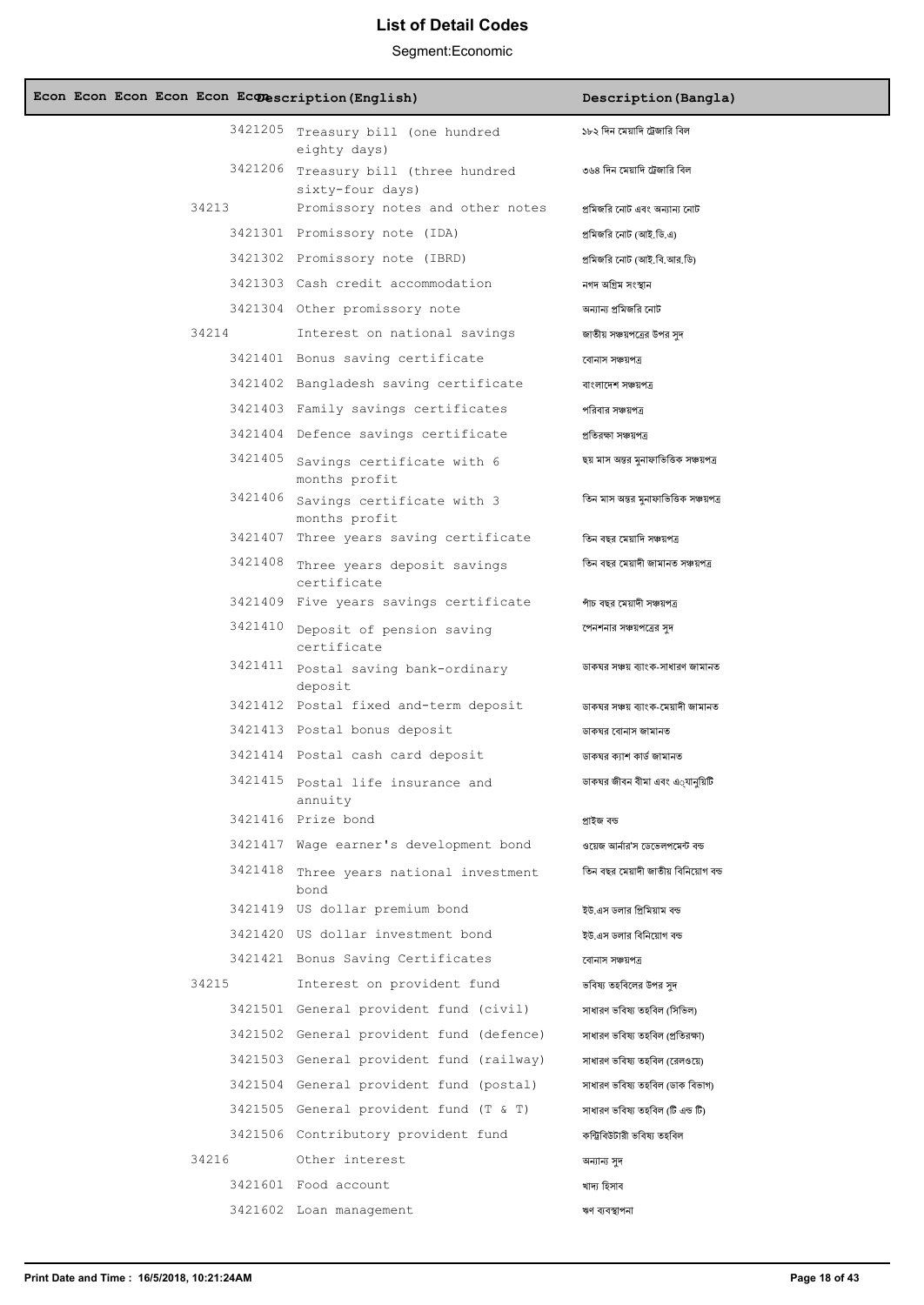|    |     |      |       | Econ Econ Econ Econ Econ Econescription (English)              | Description (Bangla)                             |
|----|-----|------|-------|----------------------------------------------------------------|--------------------------------------------------|
|    | 343 |      |       | Interest to other general                                      | সরকারের অন্যান্য ইউনিটের উপর সুদ                 |
| 35 |     |      |       | government units<br>Subsidies                                  | ভর্তুকি                                          |
|    | 351 |      |       | To public corporations                                         | সরকারী কর্পোরেশন কে দেয় ভর্তুকি                 |
|    |     | 3511 |       | Public nonfinancial corporations                               | আর্থিক বহির্ভূত সরকারি কর্পোরেশন কে দেয় ভর্তুকি |
|    |     |      |       | subsidies                                                      |                                                  |
|    |     |      | 35111 | Primary production subsidy                                     | প্ৰাথমিক উৎপাদনে দেয় ভৰ্তৃকি                    |
|    |     |      |       | 3511101 Agriculture subsidy                                    | কৃষি ভৰ্তুকি                                     |
|    |     |      |       | 3511102 Fertilizer subsidy                                     | সার ভর্তৃকি                                      |
|    |     |      |       | 3511103 Food subsidy                                           | খাদ্য ভৰ্তৃকি                                    |
|    |     |      |       | 3511104 Fuel subsidy                                           | জ্বালানী ভর্তুকি                                 |
|    |     |      | 35112 | Export subsidy                                                 | রপ্তানী ভর্তৃকি                                  |
|    |     |      |       | 3511201 General export subsidy                                 | সাধারণ রপ্তানী ভর্তৃকি                           |
|    |     |      |       | 3511202 Jute goods export subsidy                              | পাটজাত দ্রব্য রপ্তানী ভর্তুকি                    |
|    |     |      | 35113 | Other subsidies                                                | অন্যান্য ভর্তৃকি                                 |
|    |     |      |       | 3511301 Hajj flights subsidy                                   | হজ্ব ফ্লাইট বাবদ ভৰ্তৃকি                         |
|    |     |      |       | 3511302 Inland water transport subsidy                         | অভ্যন্তরীণ নৌ পরিবহন ভর্তুকি                     |
|    |     |      |       | 3511303 Electrification subsidy                                | বিদ্যৎ ভৰ্তৃকি                                   |
|    |     | 3512 |       | To financial public corporations                               | আর্থিক সরকারি কর্পোরেশন দেয় ভর্তুকি             |
|    |     |      | 35121 | Krishi loan/Agriculture loan                                   | কৃষি ঋণ                                          |
|    |     |      |       | 3512101 Krishi loan                                            | কৃষি ঋণ                                          |
|    | 352 |      |       | 3512102 Subsidy to group insurance                             | যৌথ বীমা ভৰ্তুকি                                 |
|    |     | 3521 |       | To private enterprises                                         | বেসরকারি প্রতিষ্ঠানের প্রতি                      |
|    |     |      | 35211 | Private nonfinancial enterprises<br>Primary production subsidy | বেসরকারি আর্থিক প্রতিষ্ঠানের বহির্ভ়ত            |
|    |     |      |       | 3521101 Agriculture subsidy                                    | প্ৰাথমিক উৎপাদনে দেয় ভৰ্তৃকি                    |
|    |     |      |       | 3521102 Fertilizer subsidy                                     | কৃষি ভৰ্তুকি                                     |
|    |     |      |       | 3521103 Food subsidy                                           | সার ভর্তুকি                                      |
|    |     |      |       | 3521104 Fuel subsidy                                           | খাদ্য ভৰ্তুকি<br>জ্বালানী ভৰ্তৃকি                |
|    |     |      | 35212 | Export subsidy                                                 | রপ্তানী ভর্তুকি                                  |
|    |     |      |       | 3521201 General export subsidy                                 | সাধারণ রপ্তানী ভর্তৃকি                           |
|    |     |      |       | 3521202 Jute goods export subsidy                              | পাটজাত দ্রব্য রপ্তানী ভর্তৃকি                    |
|    |     |      | 35213 | Other subsidies                                                | অন্যান্য ভর্তুকি                                 |
|    |     |      |       | 3521301 Hajj flights subsidy                                   | হজ্ব ফ্লাইট বাবদ ভৰ্তৃকি                         |
|    |     |      |       | 3521302 Inland water transport subsidy                         | অভ্যন্তরীণ নৌ পরিবহন ভর্তৃকি                     |
|    |     |      |       | 3521303 Electrification subsidy                                | বিদ্যুৎ ভৰ্তুকি                                  |
|    |     | 3522 |       | Private financial enterprises                                  | বেসরকারি আর্থিক প্রতিষ্ঠান                       |
|    |     | 3523 |       | To other sectors                                               | অন্যান্য খাত                                     |
| 36 |     |      |       | Grants                                                         | অনুদান                                           |
|    | 361 |      |       | To foreign governments                                         | বৈদিশিক সরকারকে দেয় অনুদান                      |
|    |     | 3611 |       | Current                                                        | আবৰ্তক                                           |
|    |     | 3612 |       | Capital                                                        | সলধন                                             |
|    | 362 |      |       | To international organizations                                 | আন্তর্জাতিক সংগঠনের প্রতি অনুদান                 |
|    |     | 3621 |       | Current                                                        | আবৰ্তক                                           |
|    |     | 3622 |       | Capital                                                        | মূলধন                                            |
|    | 363 |      |       | To other general government<br>units                           | অন্যান্য সাধারণ সরকারি ইউনিট                     |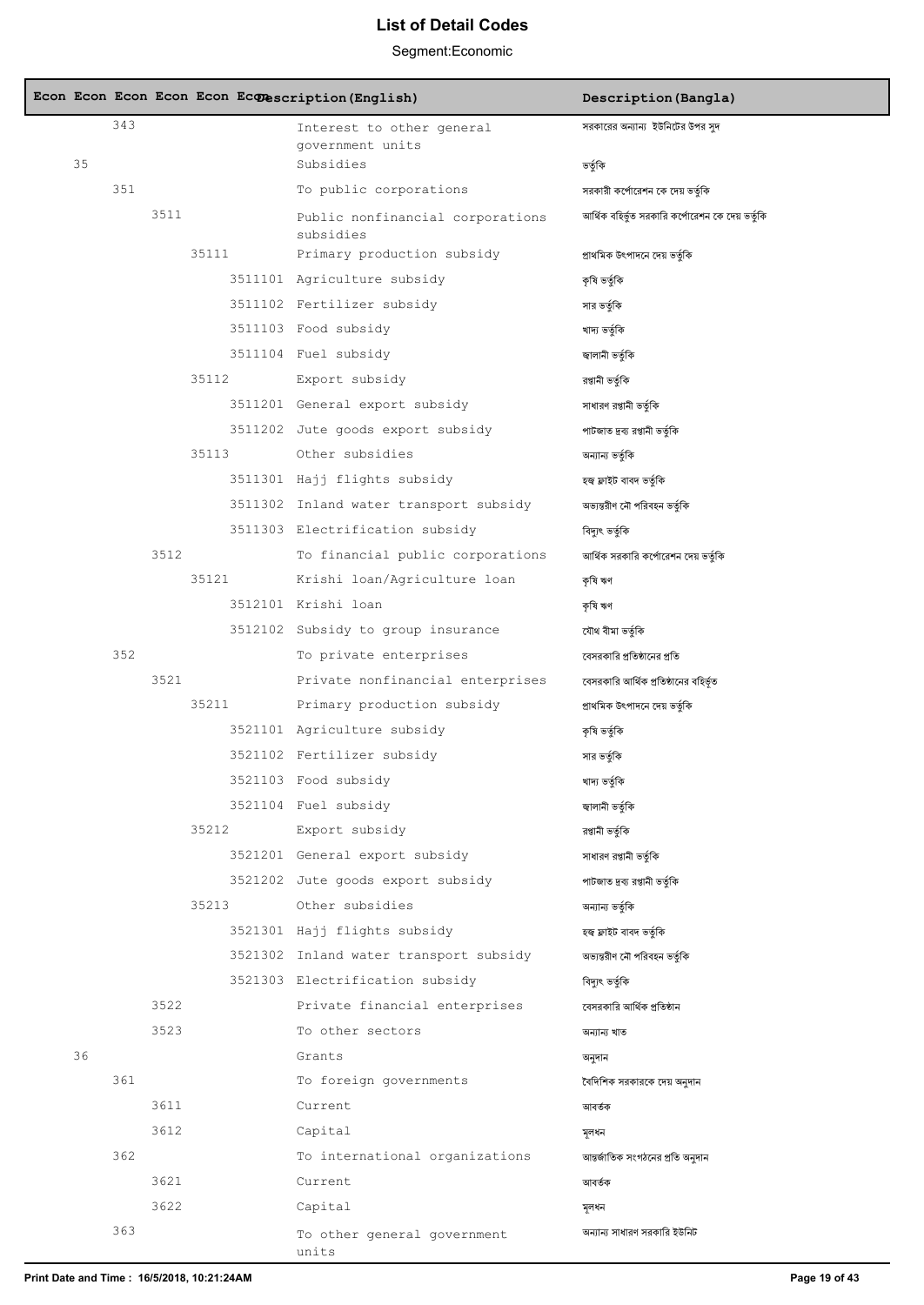|    |     |      |       |                 | Econ Econ Econ Econ Econ Econescription (English)         | Description (Bangla)                             |
|----|-----|------|-------|-----------------|-----------------------------------------------------------|--------------------------------------------------|
|    |     | 3631 |       |                 | Current Grant                                             | আবৰ্তক অনুদান                                    |
|    |     |      | 36311 |                 | General Grant                                             | সাধারণ অনুদান                                    |
|    |     |      |       |                 | 3631101 Salary support                                    | বেতন বাবদ সহায়তা                                |
|    |     |      |       |                 | 3631102 Allowance support                                 | ভাতাদি বাবদ সহায়তা                              |
|    |     |      |       |                 | 3631103 Goods and service support                         | পণ্য ও সেবা বাবদ সহায়তা                         |
|    |     |      |       |                 | 3631104 Pension and retirement benefit<br>support         | পেনশন ও অবসর সবিধা/ সহয়তা                       |
|    |     |      |       |                 | 3631105 Honourarium Grant                                 | সম্মানী বাবদ সহায়তা                             |
|    |     |      |       |                 | 3631106 Revolving fund grant                              | ঘূৰ্ণায়মান তহবীল অনুদান                         |
|    |     |      |       |                 | 3631107 Special Grant                                     | বিশেষ অনুদান                                     |
|    |     |      |       |                 | 3631199 Other grant                                       | অন্যান্য অনুদান                                  |
|    |     | 3632 |       |                 | Capital grants                                            | মলধন মঞ্জুরী                                     |
|    |     |      | 36321 |                 | Capital grants                                            | মূলধন অনুদান                                     |
|    |     |      |       |                 | 3632101 Project grant                                     | প্ৰকল্প অনুদান                                   |
|    |     |      |       |                 | 3632102 Machinery grant                                   | যন্ত্ৰপাতি অনুদান                                |
|    |     |      |       |                 | 3632103 Motor vehicle grant                               | মোটরযান অনুদান                                   |
|    |     |      |       |                 | 3632104 Research grant                                    | গবেষণা অনুদান                                    |
| 37 |     |      |       |                 | Social benefits                                           | সামাজিক সুবিধাদি                                 |
|    | 371 |      |       |                 | Social security benefits                                  | সামাজিক নিরাপত্তা সুবিধাদি                       |
|    |     | 3711 |       |                 | Social security benefits in cash                          | নগদ সামাজিক নিরাপত্তা সুবিধাদি                   |
|    |     | 3712 |       |                 | Social security benefits in kind                          | অনগদ সামাজিক নিরাপত্তা সুবিধাদি                  |
|    | 372 |      |       |                 | Social assistance benefits                                | সামাজিক সহায়তা সুবিধাদি                         |
|    |     | 3721 |       |                 | Social assistance benefits in<br>cash                     | নগদ সামাজিক সহায়তা সুবিধাদি                     |
|    |     |      | 37211 |                 | Social assistance benefits in<br>cash                     | নগদ সামাজিক সহায়তা সুবিধাদি                     |
|    |     |      |       |                 | 3721101 Relief work (cash)                                | ত্ৰাণ কাৰ্য (নগদ)                                |
|    |     |      |       |                 | 3721102 Welfare fund                                      | কল্যাণ তহবিল                                     |
|    |     |      |       |                 | 3721103 Burial grant                                      | দাফন বাবদ অনুদান                                 |
|    |     |      |       |                 | 3721105 Grant for medical treatment                       | চিকিৎসা অনুদান/মঞ্জুরী                           |
|    |     |      |       |                 | 3721106 Old age pension                                   | বয়স্কদের অবসর ভাতা                              |
|    |     |      |       |                 | 3721107 Pension for meritorious and<br>praiseworthy deeds | প্রশংসাযোগ্য ও কৃতিত্বপূর্ণ কাজের জন্য অবসর ভাতা |
|    |     |      |       |                 | 3721108 Grants (Cash)                                     | অনুদান (নগদ)                                     |
|    |     | 3722 |       |                 | Social assistance benefits in<br>kind                     | অনগদ সামাজিক সহায়তা সুবিধাদি                    |
|    |     |      | 37221 |                 | Social assistance benefits in<br>kind                     | অনগদ সামাজিক সহায়তা সুবিধাদি                    |
|    |     |      |       |                 | 3722101 Relief work (rice)                                | ত্ৰাণ কাৰ্য (চাল)                                |
|    |     |      |       |                 | 3722102 Relief work (wheat)                               | ত্ৰাণ কাৰ্য (গম)                                 |
|    |     |      |       |                 | 3722103 Corrugated sheets                                 | ঢেউটিন                                           |
|    |     |      |       | 3722104 Blanket |                                                           | কম্বল                                            |
|    |     |      |       |                 | 3722105 School feeding                                    | স্কুল ফিডিং                                      |
|    | 373 |      |       |                 | Employment-related social<br>benefits                     | চাকরি সম্পর্কীয় সামাজিক সুবিধাদি                |
|    |     | 3731 |       |                 | Employment-related social<br>benefits in cash             | চাকরি সম্পর্কীয় নগদ সামাজিক সুবিধাদি            |
|    |     |      | 37311 |                 | Employment-related social<br>benefits in cash             | চাকরি সম্পর্কীয় নগদ সামাজিক সুবিধাদি            |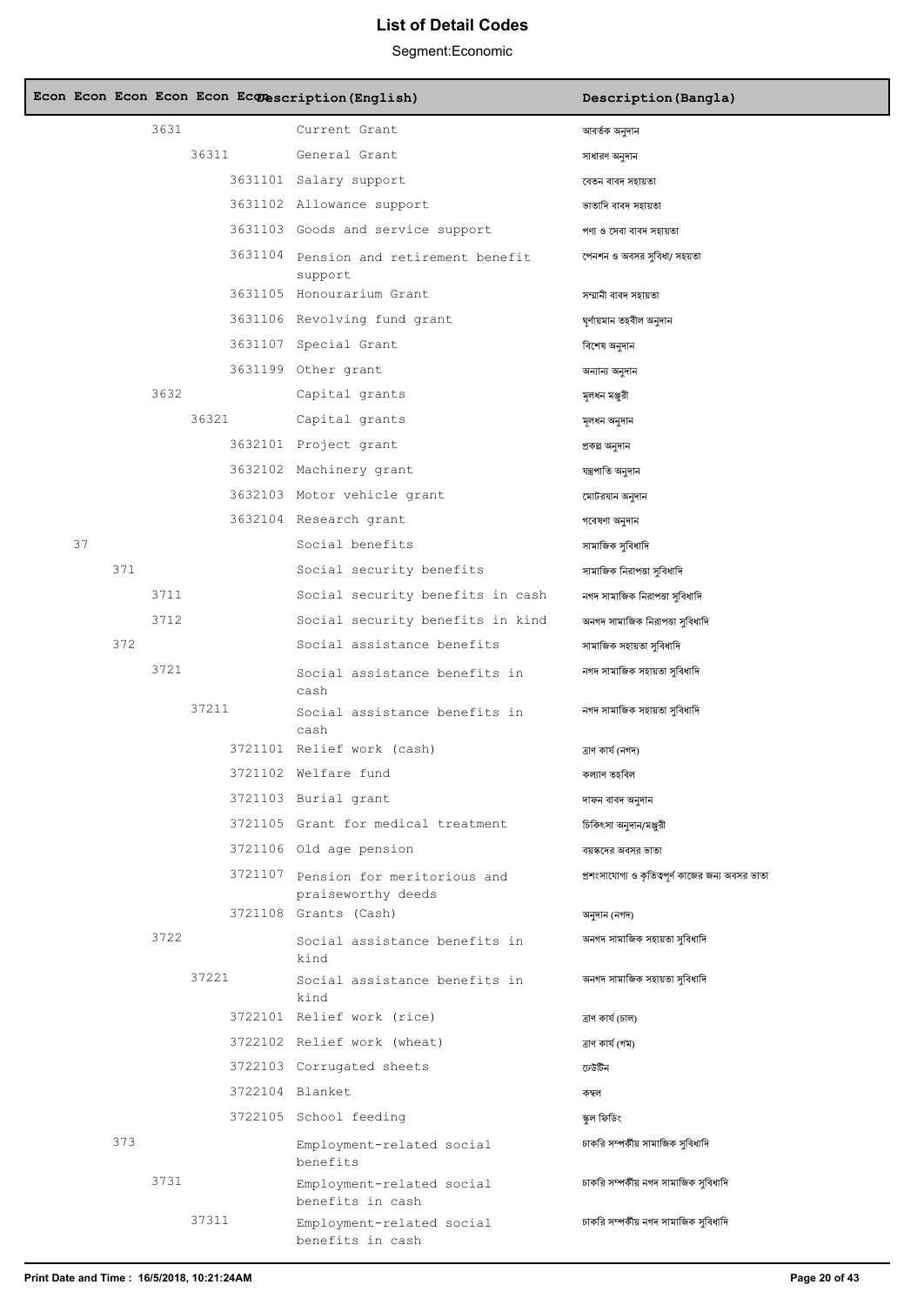|    |     |      |       | Econ Econ Econ Econ Econ Econescription (English)               | Description (Bangla)                                     |
|----|-----|------|-------|-----------------------------------------------------------------|----------------------------------------------------------|
|    |     |      |       | 3731101 Gratuity                                                | আনুতোষিক                                                 |
|    |     |      |       | 3731102 Pension (commutation)                                   | অবসর ভাতা (কমুটেশন)                                      |
|    |     |      |       | 3731103 Pension                                                 | অবসর ভাতা                                                |
|    |     |      |       | 3731104 Medical allowance to pensioners                         | অবসর ভাতাভোগীদের চিকিৎসা সুবিধা                          |
|    |     |      |       | 3731105 Dearness allowance to pensioners                        | অবসর ভাতাভোগীদের মহার্ঘ ভাতা                             |
|    |     |      |       | 3731106 Festival allowance to pensioners                        | অবসর ভাতাভোগীদের উৎসব ভাতা                               |
|    |     |      |       | 3731107 Ration allowance to pensioners                          | অবসর ভাতাভোগীদের রেশন ভাতা                               |
|    |     |      |       | 3731108 Bangla Nobobarsha allowance                             | বাংলা নববর্ষ ভাতা                                        |
| 38 |     | 3732 |       | Employment-related social<br>benefits in kind<br>Other Expenses | চাকরি সম্পর্কীয় অনগদ সামাজিক সুবিধাদি<br>অন্যান্য ব্যয় |
|    | 381 |      |       | Property Expense other than<br>interest                         | সুদ ব্যতীত সম্পত্তি ব্যয়                                |
|    |     | 3811 |       | Dividends                                                       | লভ্যাংশ ( একমাত্র জিএফএস)                                |
|    |     |      | 38111 | To nonresidents                                                 | অনিবাসীদের প্রতি                                         |
|    |     |      | 38112 | To residents                                                    | নিবাসীদের প্রতি                                          |
|    |     | 3812 |       | Withdrawals of income from<br>quasi-corporations                | কুয়াসি-কর্পোরেশনের আয় প্রত্যাহার                       |
|    |     | 3813 |       | Property expense for investment<br>income disbursements         | বিনিয়োগ আয় বন্টন থেকে সম্পত্তি আয়                     |
|    |     | 3814 |       | Rent                                                            | ভাড়া                                                    |
|    |     | 3815 |       | Reinvested earnings on foreign<br>direct investment             | বৈদেশিক সরাসরি বিনিয়োগ থেকে পুনবিনিয়োগ আয়             |
|    | 382 |      |       | Transfers not elsewhere<br>classified                           | ট্রান্সফার অন্যত্র শ্রেণীবদ্ধ নয়                        |
|    |     | 3821 |       | Current transfers not elsewhere<br>classified                   | আবর্তক ট্রান্সফার অন্যত্র শ্রেণীবদ্ধ নয়                 |
|    |     |      | 38211 | Other miscellaneous expenditure                                 | অন্য বিবিধ ব্যয়                                         |
|    |     |      |       | 3821101 Customs duty                                            | কাস্টম শৃঙ্ক                                             |
|    |     |      |       | 3821102 Land development tax                                    | ভূমি উন্নয়ন কর                                          |
|    |     |      |       | 3821103 Municipal rates and taxes                               | পৌর কর                                                   |
|    |     |      |       | 3821104 Value added tax                                         | মূল্য সংযোজন কর                                          |
|    |     |      |       | 3821105 Compensation in lieu of duty<br>draw back               | ডিউটি ড্রব্যাক এর পরিবর্তে ক্ষতিপরণ                      |
|    |     |      |       | 3821106 Payment as per court<br>decree/judgement/order          | আদালতের ডিক্রি/রায়/আদেশ অনুযায়ী অর্থ পরিশোধ            |
|    |     |      |       | 3821107 Book grant                                              | বই-পুস্তক বাবদ মঞ্জুরী                                   |
|    |     |      |       | 3821108 Religious grant                                         | ধৰ্মীয় উদ্দেশ্যে মঞ্জুরী                                |
|    |     |      |       | 3821109 Electricity grant                                       | বিদ্যুৎ মঞ্জুরী                                          |
|    |     |      |       | 3821110 Sporting event                                          | ক্রীড়া মঞ্জুরী                                          |
|    |     |      |       | 3821111 Seed and horticulture                                   | বীজ ও উদ্যান                                             |
|    |     |      |       | 3821112 Training grant                                          | প্ৰশিক্ষণ মঞ্জরী                                         |
|    |     |      |       | 3821113 Donation/Gift                                           | উপহার                                                    |
|    |     |      |       | 3821114 Discretionary grant                                     | স্বেচ্ছাধীন মঞ্জুরী                                      |
|    |     |      |       | 3821115 Cultural grant                                          | সাংস্কৃতিক মঞ্জুরী                                       |
|    |     |      |       | 3821116 Insurance                                               | বীমা                                                     |
|    |     |      |       | 3821117 Stipend/scholarship                                     | বৃত্তি/মেধাবৃত্তি                                        |
|    |     |      |       | 3821118 Funaral expeness                                        | অন্ত্যেষ্টিক্রিযা খরচ                                    |
|    |     |      |       | 3821119 Fueal Expeness                                          | জ্বালানি খরচ                                             |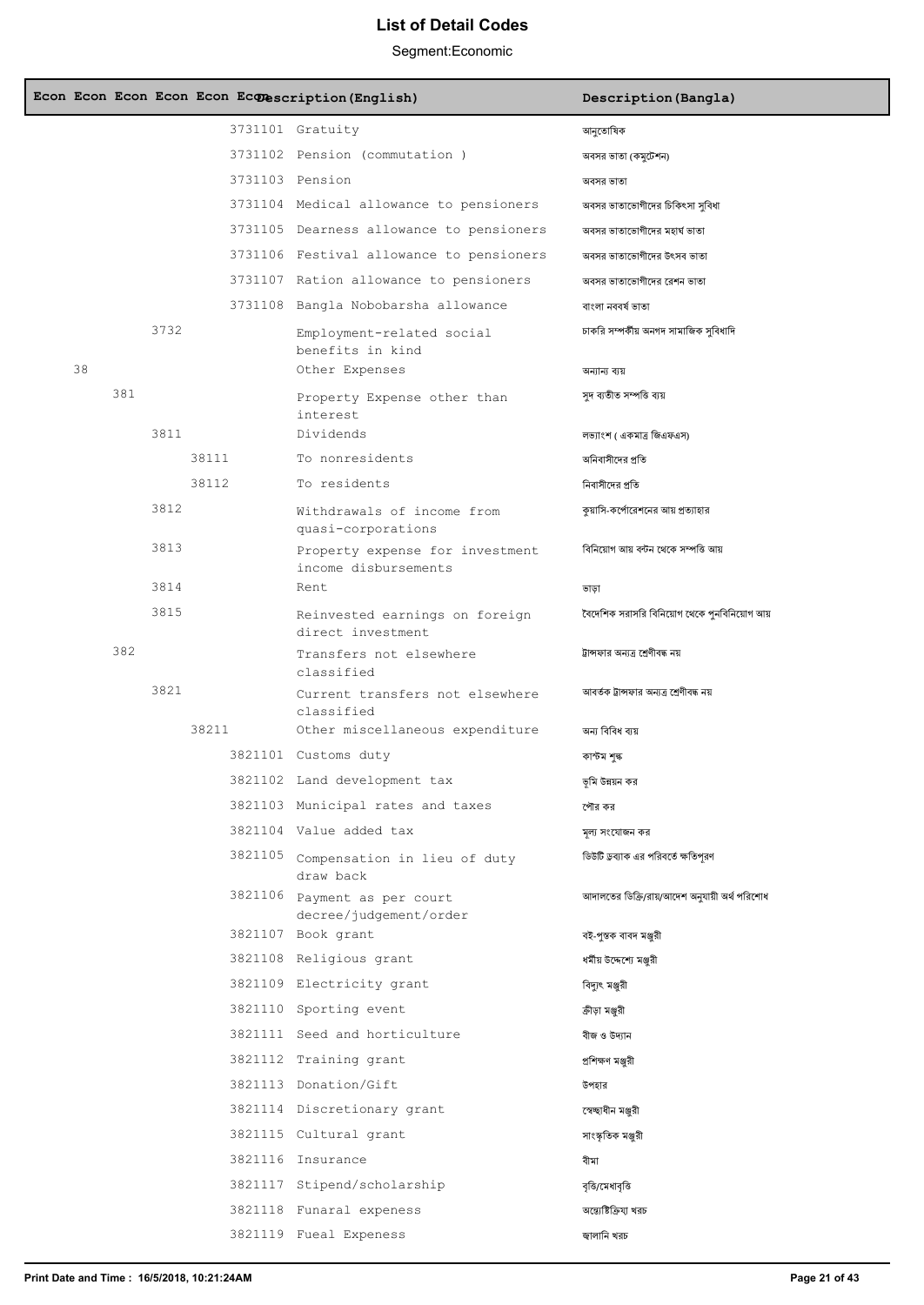|                |    |     |      |       | Econ Econ Econ Econ Econ Econescription (English)                                                | Description (Bangla)                                                                               |
|----------------|----|-----|------|-------|--------------------------------------------------------------------------------------------------|----------------------------------------------------------------------------------------------------|
|                |    |     |      |       | 3821120 Badding                                                                                  | বিছানাপত্ৰ                                                                                         |
|                |    |     |      |       | 3821121 Watergrant                                                                               | পানি অনুদান                                                                                        |
|                |    |     |      |       | 3821199 Transfer, Adjustment and Others<br>(Capital)                                             | স্থানান্তর, সমন্বয় ও অন্যান্য (মূলধন)                                                             |
|                |    |     | 3822 |       | Capital transfers not elsewhere<br>classified                                                    | মূলধন হস্তান্তর অন্যত্র শ্রেণীবদ্ধ নয়                                                             |
|                |    | 383 |      |       | Premiums, fees, and claims<br>related to nonlife insurance and<br>standardized quarantee schemes | ননলা <b>্</b> ইফ ইনস্যুরেন্স এবং প্রমিত গ্যারান্টি স্কিম সম্পর্কীয়<br>প্ৰিমিয়াম, ফি, ও চলতি দাবী |
|                |    |     | 3831 |       | Premiums, fees, and current<br>claims                                                            | প্ৰিমিযাম, ফি, ও চলতি দাবী                                                                         |
|                |    |     |      | 38311 | Premiums                                                                                         | প্ৰিমিয়াম                                                                                         |
|                |    |     |      | 38312 | Fees for standardized quarantee<br>schemes                                                       | প্ৰমিত গ্যাৱান্টি স্কিম সম্পৰ্কীয় দাবী                                                            |
|                |    |     |      | 38313 | Current claims                                                                                   | চলতি দাবী                                                                                          |
|                | 39 |     |      |       | Reserve                                                                                          | রিজার্ত                                                                                            |
|                |    | 391 |      |       | Reserve                                                                                          | রিজার্ভ                                                                                            |
|                |    |     | 3911 |       | Reserve                                                                                          | রিজার্ভ                                                                                            |
|                |    |     |      | 39111 | Reserve                                                                                          | রিজার্ত                                                                                            |
|                |    |     |      |       | 3911111 General block allocation                                                                 | সাধারণ থোক বরাদ্দ                                                                                  |
|                |    |     |      |       | 3911112 Unexpected expenditure                                                                   | অপ্ৰত্যাশিত ব্যয়                                                                                  |
| $\overline{4}$ |    |     |      |       | Capital Expenditure                                                                              | মূলধন ব্যয                                                                                         |
|                | 41 |     |      |       | Non financial assets                                                                             | অআৰ্থিক সম্পদ                                                                                      |
|                |    | 411 |      |       | Fixed assets                                                                                     | স্থাযী সম্পদ                                                                                       |
|                |    |     | 4111 |       | Buildings and structures                                                                         | ভবন এবং স্থাপনা                                                                                    |
|                |    |     |      | 41111 | Dwellings                                                                                        | বসবাসরত স্হাপনা                                                                                    |
|                |    |     |      |       | 4111101 Residential buildings                                                                    | আবাসিক ভবন                                                                                         |
|                |    |     |      | 41112 | buildings other than dewllings                                                                   | বসবাসকারী ব্যতিত ভিন্ন ভবন                                                                         |
|                |    |     |      |       | 4111201 Non-residential buildings                                                                | অনাবাসিক ভবনসমূহ                                                                                   |
|                |    |     |      |       | 41113 Other structures                                                                           | অন্যান্য স্থাপনা                                                                                   |
|                |    |     |      |       | 4111301 Monuments                                                                                | স্মতিসৌধ                                                                                           |
|                |    |     |      |       | 4111302 Roads and highways                                                                       | সড়ক ও মহাসড়ক                                                                                     |
|                |    |     |      |       | 4111303 Bridges                                                                                  | সেতু                                                                                               |
|                |    |     |      |       | 4111304 Rural roads                                                                              | গ্ৰামীন সড়ক                                                                                       |
|                |    |     |      |       | 4111305 Culverts                                                                                 | কালভার্ট                                                                                           |
|                |    |     |      |       | 4111306 Irrigation structures                                                                    | সেচ কাঠামো                                                                                         |
|                |    |     |      |       | 4111307 Drainage structures                                                                      | নিকাশ কাঠামো                                                                                       |
|                |    |     |      |       | 4111308 Sinking of tube well                                                                     | নলকপ স্থাপন                                                                                        |
|                |    |     |      |       | 4111309 Sanitation and water supply                                                              | স্বাস্থ্য বিধান ও পানি সরবরাহ                                                                      |
|                |    |     |      |       | 4111310 Excavation                                                                               | খনন                                                                                                |
|                |    |     |      |       | 4111311 Rail installation                                                                        | রেলওয়ে স্থাপনা                                                                                    |
|                |    |     |      |       | 4111312 Telecommunication                                                                        | টেলিযোগাযোগ                                                                                        |
|                |    |     |      |       | 4111313 Lines and wires                                                                          | লাইন ও তার                                                                                         |
|                |    |     |      |       | 4111314 Mast and aerials                                                                         | খুটি ও এরিয়াল                                                                                     |
|                |    |     |      |       | 4111315 Small capital works                                                                      | স্বল্প মূলধনের কাজ                                                                                 |
|                |    |     |      |       | 4111316 Gas line                                                                                 | গ্যাস লাইন                                                                                         |
|                |    |     |      |       | 4111317 Other buildings & structures                                                             | অন্যান্য ভবন ও স্থাপনা                                                                             |
|                |    |     |      |       | 4111318 Tarmac/Runway                                                                            | টারম্যাক / রানওযে                                                                                  |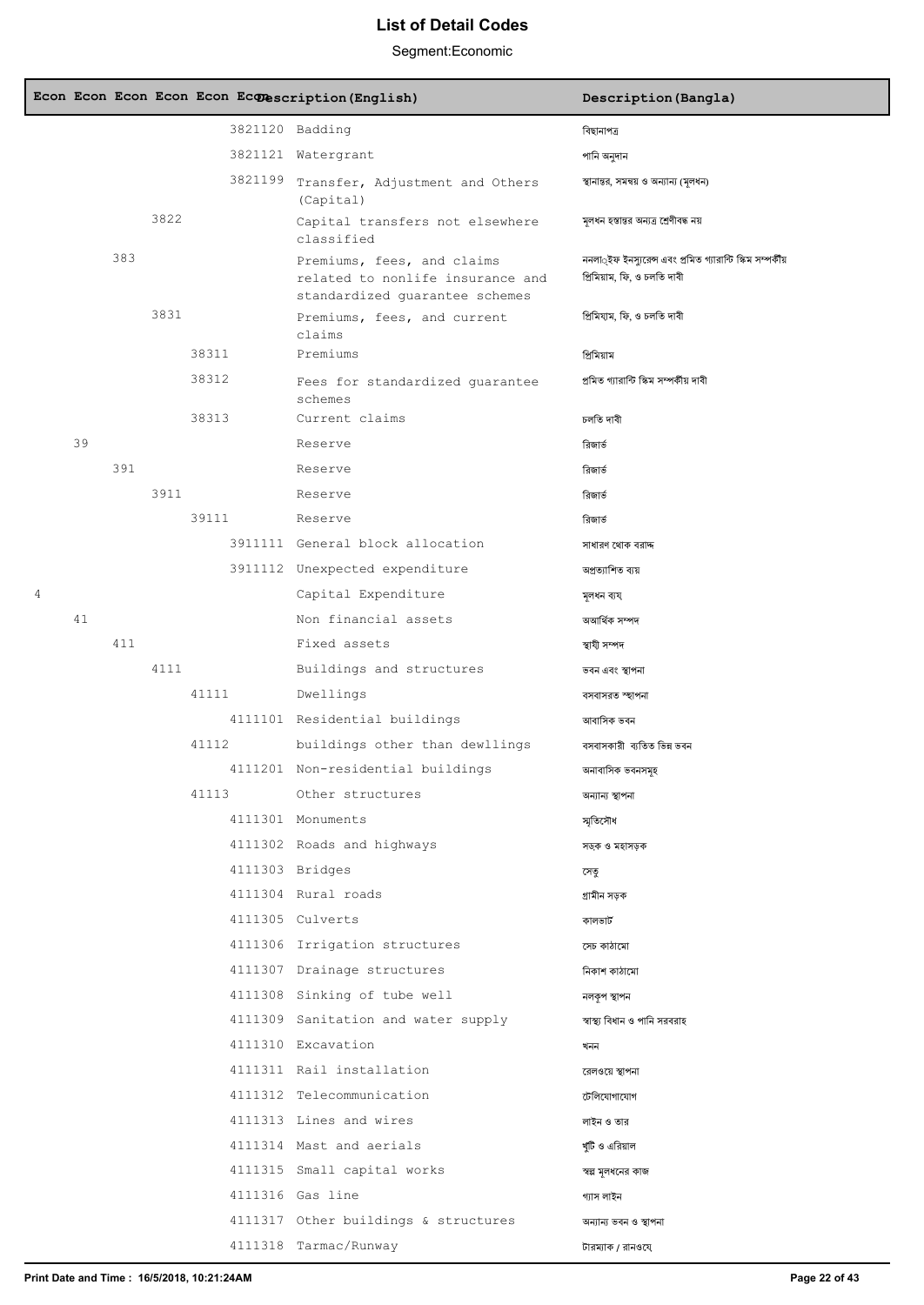| Econ Econ Econ Econ Econ Econescription (English) |                                                                                                 | Description (Bangla)                                                         |
|---------------------------------------------------|-------------------------------------------------------------------------------------------------|------------------------------------------------------------------------------|
| 4111319 Shed                                      |                                                                                                 | শেড                                                                          |
|                                                   | 4111320 Play Ground                                                                             | মাঠ                                                                          |
|                                                   | 4111321 Embankment                                                                              | বাঁধ                                                                         |
|                                                   | 4111322 Sluice gate                                                                             | স্ত্ৰইস গেট                                                                  |
|                                                   | 4111323 Pump house                                                                              | পাম্প হাউস                                                                   |
| 41114                                             | Land improvements                                                                               | ভূমি উন্নযন                                                                  |
| 4112                                              | Machinery and equipment                                                                         | যন্ত্রপাতি ও সরঞ্জামাদি                                                      |
| 41121                                             | Transport equipment                                                                             | যানবাহন সরঞ্জামাদি                                                           |
|                                                   | 4112101 Motor vehicle                                                                           | মোটরযান                                                                      |
|                                                   | 4112102 Water vehicle                                                                           | জলযান                                                                        |
|                                                   | 4112103 Aircraft                                                                                | আকাশযান                                                                      |
|                                                   | 4112104 Rolling stock                                                                           | রোলিং স্টক                                                                   |
|                                                   | 4112105 Under water vehicle                                                                     | ডুবোজাহাজ                                                                    |
| 41122                                             | Machinery and equipment other<br>than transport equipment                                       | পরিবহন সরঞ্চামাদি ব্যতিত অনান্য যন্ত্রপাতি এবং সরঞ্চামাদি                    |
|                                                   | 4112201 ICT equipments                                                                          | তথ্য যোগাযোগ প্রযুক্তি সরঞ্জামাদি                                            |
|                                                   | 4112202 Computers and accessories                                                               | কম্পিউটার এবং আনষাঙ্গিক                                                      |
|                                                   | 4112203 Radio equipments                                                                        | বেতার সরঞ্জামাদি                                                             |
|                                                   | 4112204 Telecommunication equipments                                                            | টেলিযোগাযোগ সরঞ্জামাদি                                                       |
|                                                   | 4112205 Information, computer, and<br>telecommunications (ICT)<br>equipment                     | তথ্য, কম্পিউটার, ও টেলিযোগাযোগ (আইসিটি) সরঞ্জাম                              |
| 41123                                             | Machinery and equipment not<br>elsewhere classified                                             | যন্ত্রপাতি ও সরঞ্জামাদি যা অন্যএ শ্রেণীবদ্ধ নয়                              |
|                                                   | 4112301 Ballot box                                                                              | ব্যালট বাক্স                                                                 |
|                                                   | 4112302 Camera and accessories                                                                  | ক্যামেরা এবং আনষজ্ঞাক                                                        |
|                                                   | 4112303 Electrical equipment                                                                    | বৈদ্যতিক সরঞ্জামাদি                                                          |
|                                                   | 4112304 Engineering and other equipments                                                        | প্রকৌশল এবং অন্যান্য সরঞ্জামাদি                                              |
|                                                   | 4112305 Firefighting equipment                                                                  | অগ্নিনিৰ্বাপক সরঞ্জামাদি                                                     |
|                                                   | 4112306 Laboratory equipment                                                                    | গবেষণাগার সরঞ্জামাদি                                                         |
|                                                   | 4112307 Meteorological equipment                                                                | আবহাওয়া বিষয়ক সরঞ্জামাদি                                                   |
|                                                   | 4112308 Military hardware                                                                       | মিলিটারী হার্ডওয়্যার                                                        |
|                                                   | 4112309 Mobile instruments                                                                      | ভ্ৰাম্যমাণ যন্ত্ৰপাতি                                                        |
|                                                   | 4112310 Office equipment                                                                        | অফিস সরঞ্জামাদি                                                              |
|                                                   | 4112311 Tents and other equipments                                                              | তাব ও অন্যান্য সরঞ্জাম                                                       |
|                                                   | 4112312 Teaching and learning material                                                          | শিক্ষা ও শিক্ষণ উপকরণ                                                        |
|                                                   | 4112313 Solar electric panels                                                                   | সৌর বিদ্যুত প্যানেল                                                          |
|                                                   | 4112314 Furniture                                                                               | আসবাবপত্ৰ                                                                    |
|                                                   | 4112315 Medical and surgical equipment                                                          | চিকিৎসা ও শল্য চিকিৎসা সরঞ্জামাদি                                            |
|                                                   | 4112316 Machineries and equipment                                                               | যন্ত্রপাতি ও সরঞ্জামাদি                                                      |
|                                                   |                                                                                                 |                                                                              |
| 4113                                              | 4112317 Cultural equipment                                                                      | যন্ত্রপাতি ও সরঞ্জামাদি                                                      |
|                                                   | Other fixed assets                                                                              | অন্যান্য স্থাযী সম্পদ                                                        |
| 41131                                             | Cultivated biological resources                                                                 | চাষকত জৈব সম্পদ                                                              |
|                                                   | 4113101 Animal resources yielding repeat<br>products<br>4113102 Tree, crop, and plant resources | পশু সম্পদ পুনরাবৃও প্রদাযক<br>বক্ষ, শস্য, উদ্ভিদ সম্পদ উৎপন্নকারী পুনরাবৃত্ত |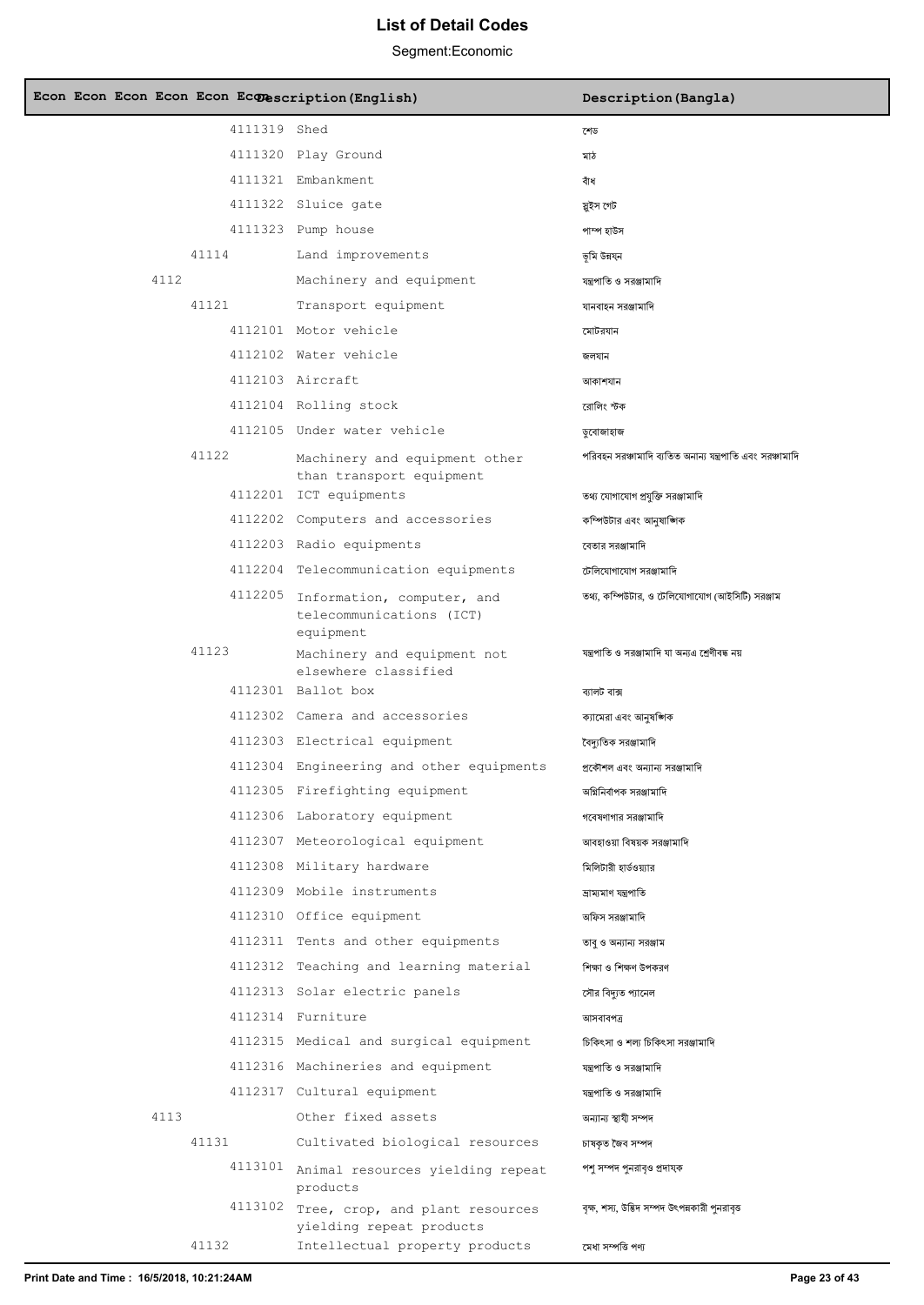| Econ Econ Econ Econ Econ Econ extention (English) |                                                                         | Description (Bangla)                                      |
|---------------------------------------------------|-------------------------------------------------------------------------|-----------------------------------------------------------|
|                                                   | 4113201 Research and development                                        | গবেষণা ও উন্নয্ন                                          |
|                                                   | 4113202 Mineral exploration and<br>evaluation                           | খনিজ অনুসন্ধান ও মূল্যায্ন                                |
| 41133                                             | Computer software and databases                                         | কম্পিউটার সফটওয্যার ও ড্যাটাবেজ                           |
|                                                   | 4113301 Computer software                                               | কম্পিউটার সফটওয্যার                                       |
|                                                   | 4113302 Databases                                                       | ড্যাটাবেজ                                                 |
| 41134                                             | Entertainment, literary, and<br>artistic originals                      | মৌলিক, বিনোদন, সাহিত্য, ও শৈল্পিক বস্তু                   |
| 41135                                             | Other intellectual and property<br>products                             | অন্যান্য মেধা সত্ব এবং সম্পত্তি পণ্য                      |
| 41136                                             | Costs of ownership transfer on<br>nonproduced assets other than<br>land | ভূমি ব্যতীত অনুৎপাদিত সম্পদের উপর মালিকানা স্থানান্তর খরচ |
| 4114                                              | Weapons Systems                                                         | উইপন/অস্ত্ৰ সিস্টেম                                       |
| 41141                                             | Weapons Systems                                                         | উইপন সিস্টেম                                              |
|                                                   | 4114101 Military Vehicles                                               | সামরিক যান                                                |
|                                                   | 4114102 Other equipment                                                 | সরঞ্জাম                                                   |
| 412                                               | inventories                                                             | তালিকাভুক্ত জিনিসপত্ৰ মজুত                                |
| 4121                                              | Materials and supplies                                                  | উপকরণ ও সরবরাহ                                            |
| 41211                                             | Public order and safety supplies                                        | জন শৃঙ্খলা ও নিরাপত্তা সামগ্রী সরবরাহ                     |
|                                                   | 4121101 Security materials                                              | নিরাপত্তা সামগ্রী                                         |
| 4122                                              | Work in progress                                                        | চলমান কাজ                                                 |
| 4123                                              | Finished goods                                                          | তৈরি পণ্য                                                 |
| 4124                                              | Goods for resale                                                        | পুর্নবিক্রয়ের জন্য সামগ্রী                               |
| 41241                                             | Food stuff                                                              | খাদ্য দ্ৰব্য                                              |
|                                                   | 4124101 Purchase of rice                                                | চাল ক্ৰয                                                  |
|                                                   | 4124102 Purchase of wheat                                               | গম ক্ৰয                                                   |
|                                                   | 4124103 Purchase of edible oil                                          | ভোজ্য তেল ক্ৰয                                            |
|                                                   | 4124104 Purchase of corn                                                | ভূটা ক্ৰয                                                 |
|                                                   | 4124105 Purchase of other foods                                         | অন্যান্য খাদ্যদ্ৰব্য ক্ৰয্                                |
| 4125                                              | Military inventories                                                    | তালিকাভুক্ত সামরিক জিনিসপত্র/ মিলিটারী ইনভেন্টোরিজ        |
| 41251                                             | Military inventories                                                    | মিলিটারী ইনভেন্টোরিজ                                      |
|                                                   | 4125101 Military inventories                                            | মিলিটারী ইনভেন্টোরিজ                                      |
| 413                                               | Valuables                                                               | মূল্যবান দ্রব্য                                           |
| 4131                                              | Valuables                                                               | মূল্যবান দ্রব্য                                           |
| 41311                                             | Valuables                                                               | মূল্যবান দ্রব্য                                           |
|                                                   | 4131101 Museum artifacts, paintings,<br>archives and films              | যাদুঘর শিল্পকর্ম, পেইন্টিং, আর্কাইভ এবং চলচ্চিত্র         |
| 414                                               | Nonproduced assets                                                      | প্রাকিতিক ভাবে উৎপন্ন সম্পদ                               |
| 4141                                              | Land                                                                    | ভূমি                                                      |
| 41411                                             | Land                                                                    | ভূমি                                                      |
|                                                   | 4141101 Acquisition/Purchase of land                                    | ভূমি অধিগ্ৰহণ ও ক্ৰয়                                     |
| 4142                                              | Mineral and energy resources                                            | খনিজ ও জ্বালানি সম্পদ                                     |
| 41421                                             | Mineral and energy resources                                            | খনিজ ও জ্বালানি সম্পদ                                     |
| 4143                                              | Other naturally occurring assets                                        | প্রাকৃতিকভাবে উৎপন্ন অন্যান্য সম্পদ                       |
| 41431                                             | Noncultivated biological<br>resources                                   | অচাষকৃত জৈব সম্পদ                                         |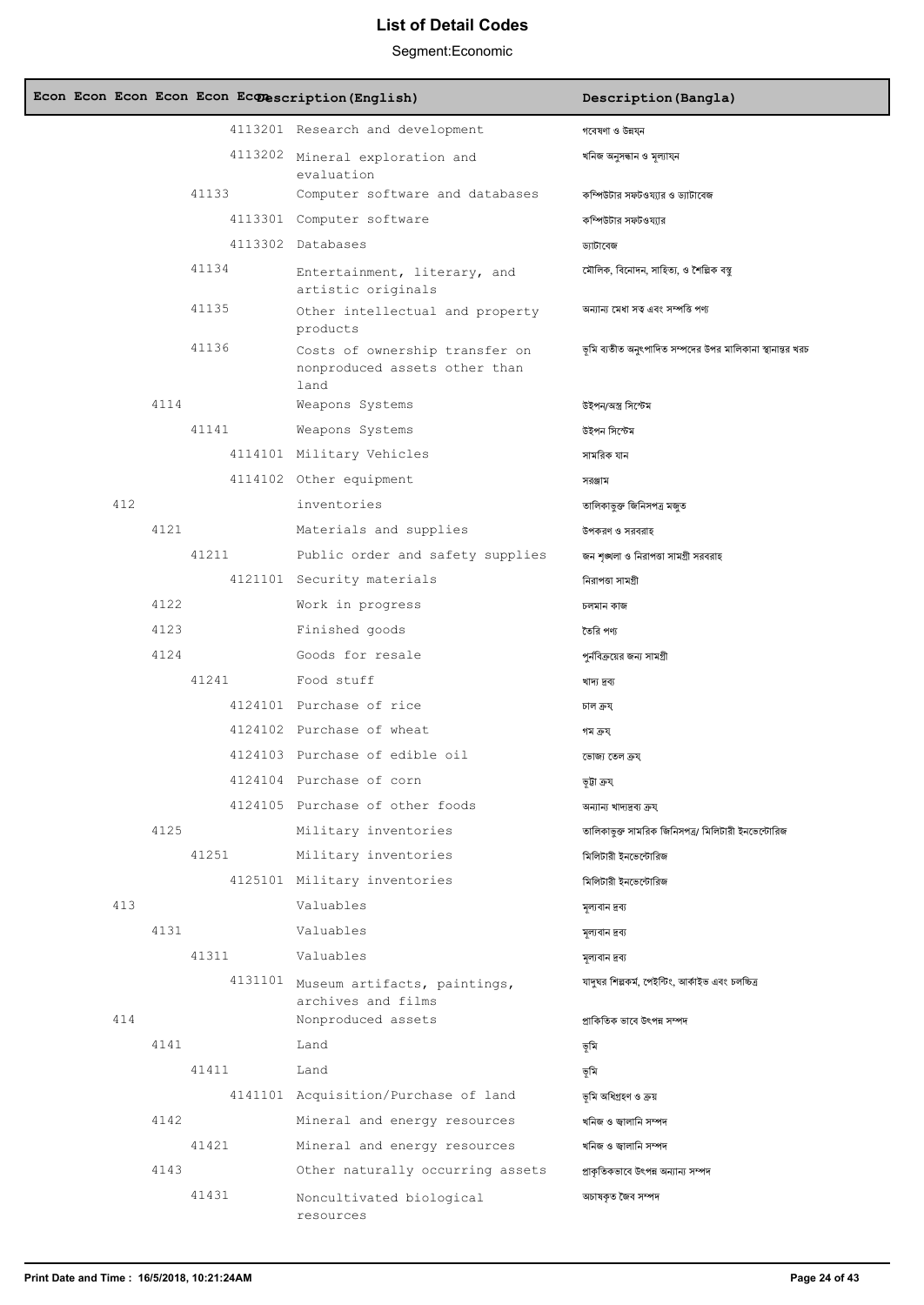|   |    |     |      |       | Econ Econ Econ Econ Econ Econescription (English)                               | Description (Bangla)                                      |
|---|----|-----|------|-------|---------------------------------------------------------------------------------|-----------------------------------------------------------|
|   |    |     |      |       | 4143101 Animal resources yielding repeat<br>products                            | পশু সম্পদ প্ৰদাযক পুনরাবৃত্ত পণ্য                         |
|   |    |     |      |       | 4143102 Tree, crop, and plant resources<br>yielding repeat products             | বৃক্ষ,শস্য, উদ্ভিদ সম্পদ উৎপন্নকারী পুনরাবৃত্ত পণ্য       |
|   |    |     |      | 41432 | Water resources                                                                 | পানি সম্পদ                                                |
|   |    |     |      | 41433 | Other natural resources                                                         | অন্যান্য প্রাকৃতিক সম্পদ                                  |
|   |    |     |      |       | 4143301 Radio spectra                                                           | রেডিও স্পেক্টা                                            |
|   |    |     |      |       | 4143302 Natural resources not elsewhere<br>classified                           | প্ৰাকৃতিক সম্পদ অন্যত্ৰ শ্ৰেণীবদ্ধ নয়                    |
|   |    |     | 4144 |       | Intangible nonproduced assets                                                   | অপরিমাপ অউৎপাদিত সম্পদ                                    |
|   |    |     |      | 41441 | Contracts, leases, and licences                                                 | চুক্তি, ইজারা ও লাইসেন্স                                  |
|   |    |     |      |       | 4144101 Marketable operating leases                                             | বাজারজাত অপারেটিং ইজারা                                   |
|   |    |     |      |       | 4144102 Permits to use natural resources                                        | প্রাকৃতিক সম্পদ ব্যবহার করার জন্য অনুমতি                  |
|   |    |     |      |       | 4144103 Permits to undertake specific<br>activities                             | নির্দিষ্ট কার্যক্রম গ্রহণ করার অনুমতি                     |
|   |    |     |      |       | 4144104 Entitlement to future goods and<br>services on an exclusive basis       | অন্যন্য ভিত্তিতে ভবিষ্যতে পণ্য ও পরিসেবা অধিকার           |
|   |    |     |      | 41442 | Goodwill and marketing assets                                                   | সুনাম ও বাজারজাতকরণ সম্পদ                                 |
|   | 49 |     |      |       | Reserve                                                                         | রিজার্ভ                                                   |
|   |    | 491 |      |       | Reserve                                                                         | রিজার্ভ                                                   |
|   |    |     | 4911 |       | Reserve                                                                         | রিজার্ভ                                                   |
|   |    |     |      | 49111 | Reserve                                                                         | রিজার্ত                                                   |
|   |    |     |      |       | 4911111 Capital block allocation                                                | মূলধন থোক বরাদ্দ                                          |
| 5 |    |     |      |       | Holding Gains/Losses                                                            | স্হিত লাভ/ ক্ষতি                                          |
|   | 51 |     |      |       | ASSET                                                                           | সম্পদ                                                     |
|   |    | 511 |      |       | Non financial assets                                                            | স্থাযী সম্পদ                                              |
|   |    |     | 5111 |       | Fixed assets                                                                    | স্থাযী সম্পদ                                              |
|   |    |     |      | 51111 | Buildings and structures                                                        | ভবন এবং স্থাপনা                                           |
|   |    |     |      |       | 5111101 Residential buildings                                                   | আবাসিক ভবন                                                |
|   |    |     |      |       | 5111102 Non-residential buildings                                               | অনাবাসিক ভবনসমূহ/ বসবাসকারীদের চেযে অন্য ভবন              |
|   |    |     |      |       | 5111103 Other structures                                                        | অন্যান্য স্থাপনা                                          |
|   |    |     |      |       | 5111104 Land improvements                                                       | ভূমি উন্নযন                                               |
|   |    |     |      | 51112 | Machinery and equipment                                                         | যন্ত্রপাতি ও সরঞ্জামাদি                                   |
|   |    |     |      |       | 5111201 Transport equipment                                                     | যানবাহন সরঞ্জামাদি                                        |
|   |    |     |      |       | 5111202 Machinery and equipment other<br>than transport equipment               | পরিবহন সরঞ্চামাদি ব্যতিত অনান্য যন্ত্রপাতি এবং সরঞ্চামাদি |
|   |    |     |      |       | 5111203 Machinery and equipment not<br>elsewhere classified                     | যন্ত্রপাতি ও সরঞ্জামাদি যা অন্যএ শ্রেণীবদ্ধ নয়           |
|   |    |     |      | 51113 | Other fixed assets                                                              | অন্যান্য স্থাযী সম্পদ                                     |
|   |    |     |      |       | 5111301 Cultivated biological resources                                         | চাষকৃত জৈব সম্পদ                                          |
|   |    |     |      |       | 5111302 Intellectual property products                                          | মেধা সম্পত্তি পণ্য                                        |
|   |    |     |      |       | 5111303 Computer software and databases                                         | কম্পিউটার সফটওয্যার ও ড্যাটাবেজ                           |
|   |    |     |      |       | 5111304 Entertainment, literary, and<br>artistic originals                      | মৌলিক বিনোদন, সাহিত্য ও শৈল্পিক বস্তু                     |
|   |    |     |      |       | 5111305 Other intellectual and property<br>products                             | অন্যান্য মেধা ও সম্পত্তি                                  |
|   |    |     |      |       | 5111306 Costs of ownership transfer on<br>nonproduced assets other than<br>land | ভূমি ব্যতীত অনুৎপাদিত সম্পদের উপর মালিকানা স্থানান্তর খরচ |
|   |    |     |      | 51114 | Weapons systems                                                                 | উইপন সিস্টেম                                              |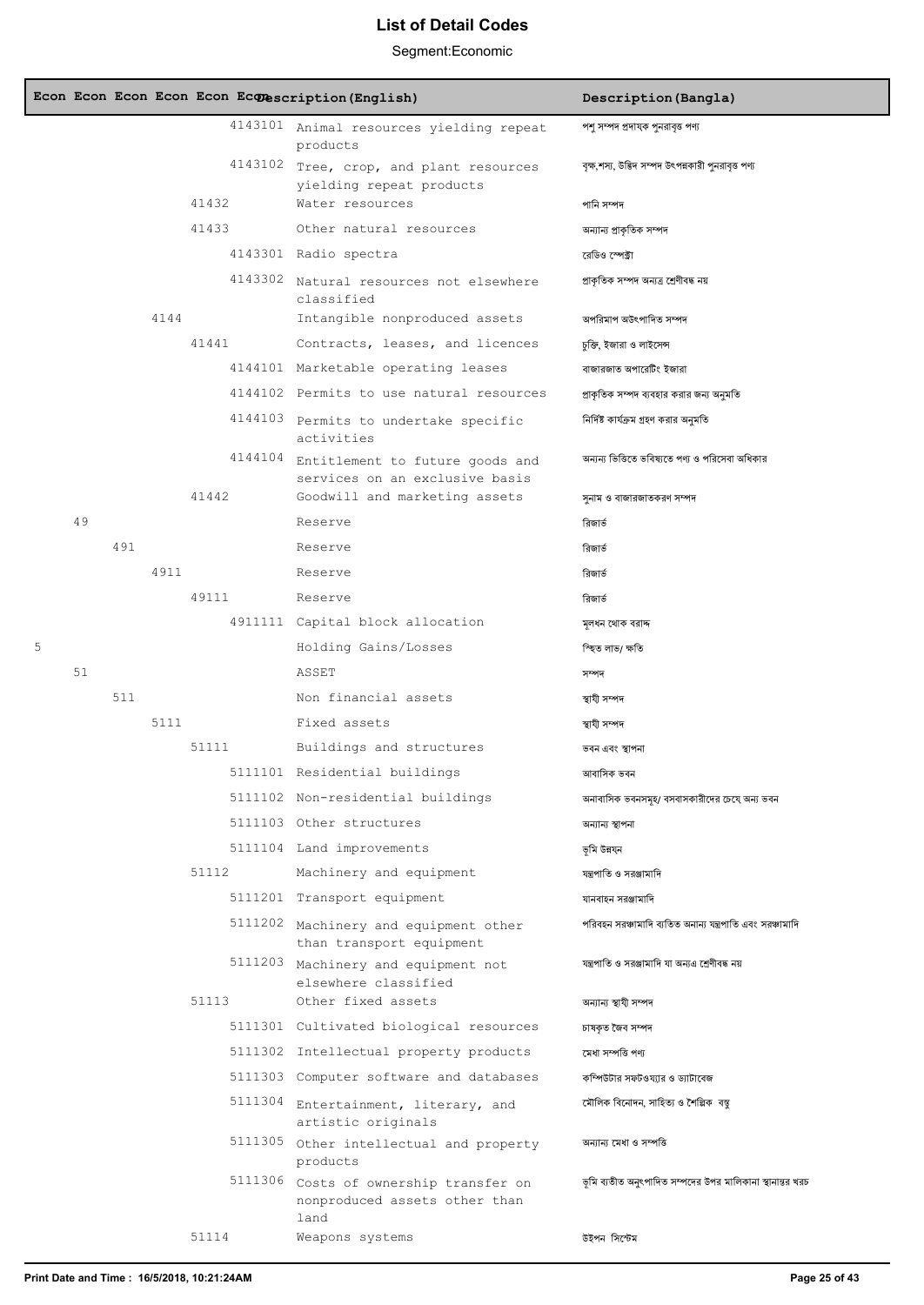| Econ Econ Econ Econ Econ Ec@escription(English) |                                                           | Description (Bangla)                               |
|-------------------------------------------------|-----------------------------------------------------------|----------------------------------------------------|
|                                                 | 5111401 Weapons systems                                   | উইপন সিস্টেম                                       |
| 5112                                            | Inventories                                               | তালিকাভুক্ত জিনিসপত্ৰ/মজুত মাল                     |
| 51121                                           | Materials and supplies                                    | উপকরণ ও সরবরাহ                                     |
| 51122                                           | Work in progress                                          | চলন্ত/চলমান কাজ                                    |
| 51123                                           | Finished goods                                            | তৈরি পণ্য                                          |
| 51124                                           | Goods for resale                                          | পুর্নবিক্রয়ের জন্য সামগ্রী                        |
|                                                 | 5112401 Food stuff                                        | খাদ্য দ্ৰব্য                                       |
| 51125                                           | Military inventories                                      | তালিকাভূক্ত সামরিক জিনিসপত্র/ মিলিটারী ইনভেন্টোরিজ |
| 5113                                            | Valuables                                                 | মূল্যবান দ্রব্য                                    |
| 51131                                           | Valuables                                                 | মূল্যবান দ্রব্য                                    |
|                                                 | 5113101 Valuables                                         | মূল্যবান দ্রব্য                                    |
| 5114                                            | Nonproduced assets                                        | প্রকৃতিক ভাবে উৎপন্ন সম্পদ                         |
| 51141                                           | Land                                                      | ভূমি                                               |
| 5114101 Land                                    |                                                           | ভূমি                                               |
| 51142                                           | Mineral and energy resources                              | খনিজ ও জ্বালানি সম্পদ                              |
|                                                 | 5114201 Mineral and energy resources                      | খনিজ ও জ্বালানি সম্পদ                              |
| 51143                                           | Other naturally occurring assets                          | প্রাকৃতিকভাবে উৎপন্ন অন্যান্য সম্পদ                |
|                                                 | 5114301 Noncultivated biological<br>resources             | প্ৰাকৃতিক জৈব সম্পদ                                |
|                                                 | 5114302 Water resources                                   | পানি সম্পদ                                         |
|                                                 | 5114303 Other natural resources                           | অন্যান্য প্রাকৃতিক সম্পদ                           |
| 51144                                           | Intangible nonproduced assets                             | অপরিমাপ অনউৎপাদিত সম্পদ                            |
|                                                 | 5114401 Contracts, leases, and licences                   | চুক্তি, ইজারা ও লাইসেন্স                           |
|                                                 | 5114402 Goodwill and marketing assets                     | সুনাম ও বাজারজাতকরণ সম্পদ                          |
| 512                                             | Financial assets                                          | আৰ্থিক সম্পদ                                       |
| 5121                                            | Domestic financial assets                                 | দেশজ আৰ্থিক সম্পদ                                  |
| 51211                                           | Monetary gold and Special<br>Drawing Rights (SDRs)        | মনিটারি স্বর্ণ ও এসডিআর                            |
|                                                 | 5121101 Monetary gold                                     | মনিটারি স্বর্ণ/মনিটারি গোল্ড                       |
|                                                 | 5121102 Special drawing rights                            | স্পেশাল ড়ইং রাইট                                  |
| 51212                                           | Currency and deposits                                     | মুদ্ৰা ও আমানত                                     |
|                                                 | 5121201 Bangladesh bank deposit                           | ট্রেজারী সিংগেল একাউন্ট                            |
| 51213                                           | Advances                                                  | অগ্রিম                                             |
|                                                 | 5121301 Advances                                          | অগ্রিম                                             |
| 51214                                           | Debt securities                                           | ঋণ অৰ্থপত্ৰ                                        |
| 51215                                           | Loans                                                     | ঋণ/দেনা                                            |
|                                                 | 5121501 Loan to government employees                      | সরকারি কর্মচারীদের ঋণ                              |
|                                                 | 5121502 Loan to autonomous bodies                         | স্বায়ত্বশাসিত সংস্থাকে ঋণ                         |
|                                                 | 5121503 Loan to Consolidated Fund                         | সংযুক্ত তহবিলে ঋণ                                  |
| 51216                                           | Equity and investment fund<br>shares                      | সমমূলধন/ইক্যুইটি ও বিনিযোগ তহবিল শেযার             |
|                                                 | 5121601 Equity                                            | সমমূলধন/ইক্যুয়িটি                                 |
|                                                 | 5121602 Investment fund shares or units                   | বিনিয়োগ তহবিল শেয়ার বা ইউনিট                     |
| 51217                                           | Insurance, pension, and<br>standardized quarantee schemes | বীমা, পেনশন এবং প্রমিত গ্যারান্টি স্কিম            |
|                                                 | 5121701 Non life insurance technical<br>reserves          | অ জীবন বীমা প্ৰযুক্তিগত মজুদ                       |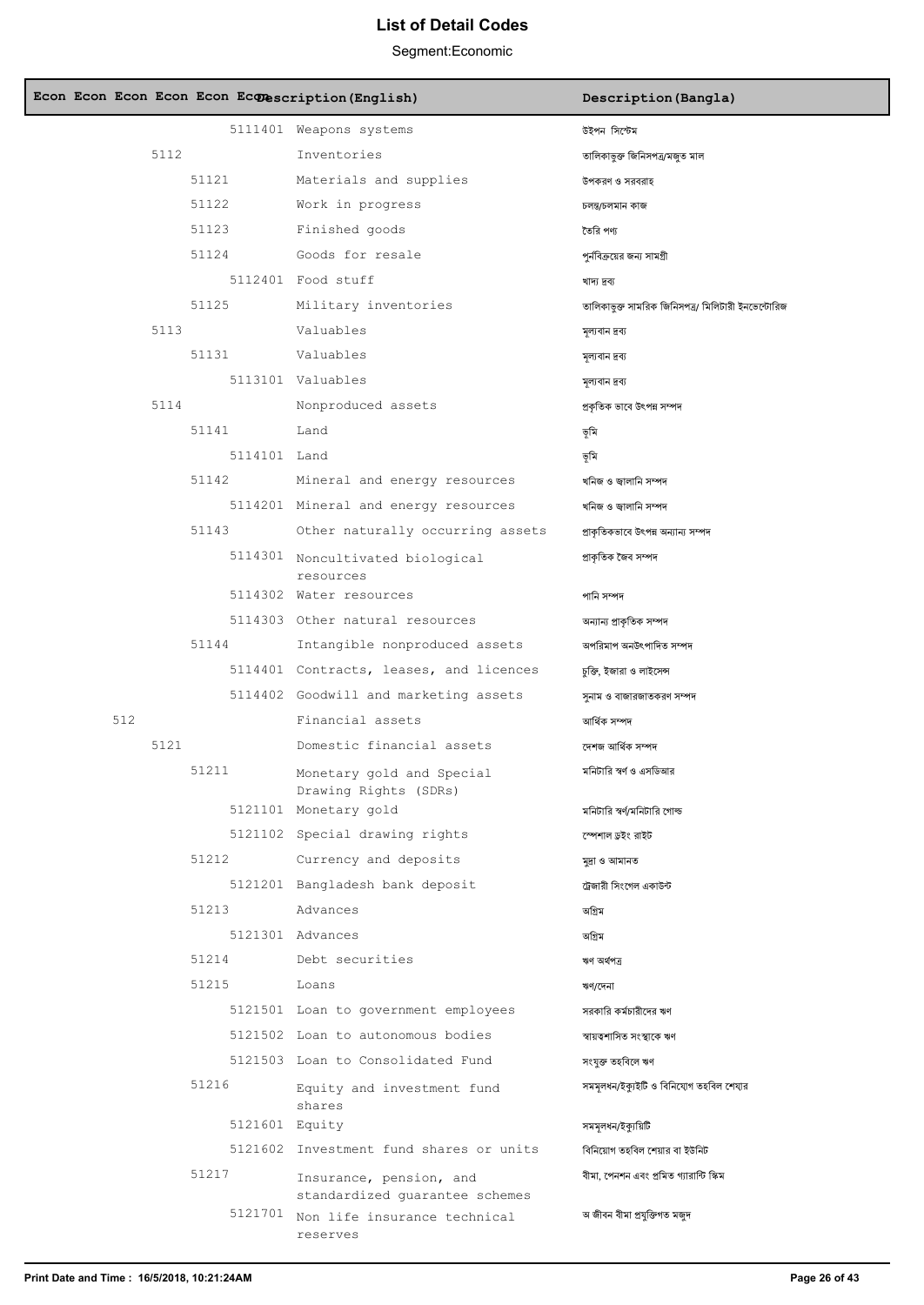| Econ Econ Econ Econ Econ Econescription (English) |                                                                      | Description (Bangla)                                   |
|---------------------------------------------------|----------------------------------------------------------------------|--------------------------------------------------------|
|                                                   | 5121702 Life insurance and annuity<br>entitlements                   | জীবন বীমা এবং বাৰ্ষিক এনটাইটেলমেন্ট                    |
|                                                   | 5121703 Pension entitlements                                         | পেনশন এনটাইটেলমেন্ট                                    |
|                                                   | 5121704 Claims of pension funds on<br>pension manager                | পেনশন ম্যানেজারের উপর পেনশন তহবিলের দাবি               |
|                                                   | 5121705 Provisions for calls under<br>standardized quarantee schemes | প্ৰমিত গ্যারান্টি স্কীমের অধীন অর্থ দাবীর শর্তাদি      |
| 51218                                             | Financial derivatives and<br>employee stock options                  | আৰ্থিক ডেরাইভেটিভ ও কর্মচারী স্টক অপশন                 |
|                                                   | 5121801 Financial derivatives                                        | আৰ্থিক ডেরাইভেটিভ                                      |
|                                                   | 5121802 Employee stock options                                       | কৰ্মচারী স্টক অপশন                                     |
| 51219                                             | Other accounts receivable                                            | অন্যান্য গৃহীতব্য একাউন্ট                              |
|                                                   | 5121901 Trade credit and advances                                    | ট্রেড ক্রেডিট ও অগ্রিম                                 |
|                                                   | 5121902 Miscellaneous other accounts<br>receivable                   | বিবিধ অন্যান্য গৃহীতব্য একাউন্ট                        |
| 5122                                              | Foreign financial assets                                             | বৈদেশিক আৰ্থিক সম্পদ                                   |
| 51222                                             | Currency and deposit                                                 | মুদ্ৰা ও আমানত                                         |
| 51223                                             | Debt securities                                                      | ঋণ অৰ্থপত্ৰ                                            |
| 51224                                             | Loans                                                                | ঋণ/দেনা                                                |
| 51225                                             | Equity and investment fund<br>shares                                 | ইক্যুইটি ও বিনিযোগ তহবিল শেযার                         |
|                                                   | 5122501 Equity                                                       | সমমূলধন/ইক্যুইটি                                       |
|                                                   | 5122502 Investment fund share or units                               | বিনিযোগ তহবিল শেয়ার বা ইউনিট                          |
| 51226                                             | Insurance, pension, and<br>standardized guarantee schemes            | বীমা, পেনশন এবং প্ৰমিত গ্যারান্টি স্কিম                |
|                                                   | 5122601 Non life insurance technical<br>reserves                     | অ জীবন বীমা প্ৰযুক্তিগত মজুদ                           |
|                                                   | 5122602 Life insurance and annuities<br>entitlements                 | জীবন বীমা এবং বাৰ্ষিক এনটাইটেলমেন্ট                    |
|                                                   | 5122603 Pension entitlements                                         | পেনশন এনটাইটেলমেন্ট                                    |
|                                                   | 5122604 Claims of pension fund on<br>pension manager                 | পেনশন ম্যানেজারের উপর পেনশন তহবিলের দাবি               |
|                                                   | 5122605 Provisions for calls under<br>standardized guarantee schemes | প্রমিত গ্যারান্টি স্কীমের অধীনে কলের জন্য প্রথা        |
| 51227                                             | Financial derivatives and<br>employee stock options                  | আৰ্থিক ডেরাইভেটিভস এবং কর্মচারী স্টক অপশন              |
|                                                   | 5122701 Financial derivatives                                        | আৰ্থিক ডেরাইভেটিভ                                      |
| 51228                                             | Other accounts receivable (Other<br>accounts payable)                | অন্যান্য গৃহীতব্য একাউন্টস (অন্যান্য প্রদেয় একাউন্টস) |
| 52                                                | Liabilities                                                          | দায়                                                   |
| 521                                               | Domestic liabilities                                                 | স্থানীয় দায়                                          |
| 5211                                              | Currency and deposits                                                | মুদ্ৰা ও আমানত                                         |
| 52111                                             | National savings                                                     | জাতীয় সঞ্চয়                                          |
| 52112                                             | Deposits (Interest bearing)                                          | সুদযুক্ত জমা                                           |
| 52113                                             | Deposits (Not Interest bearing)                                      | সুদবিহীন জমা                                           |
| 5212                                              | Debt securities                                                      | ঋণ অৰ্থপত্ৰ                                            |
| 52121                                             | Treasury bills                                                       | ট্রেজারি বিল                                           |
| 52122                                             | Treasury bonds                                                       | ট্রেজারী বড                                            |
| 5213                                              | Loans                                                                | ঋণ/দেনা                                                |
| 52131                                             | Ways and means                                                       | ওয়েজ এন্ড মিনস                                        |
| 52132                                             | Borrowing from Public Account                                        | প্রজাতন্ত্রের সরকারি হিসাব থেকে গৃহিত ঋণ               |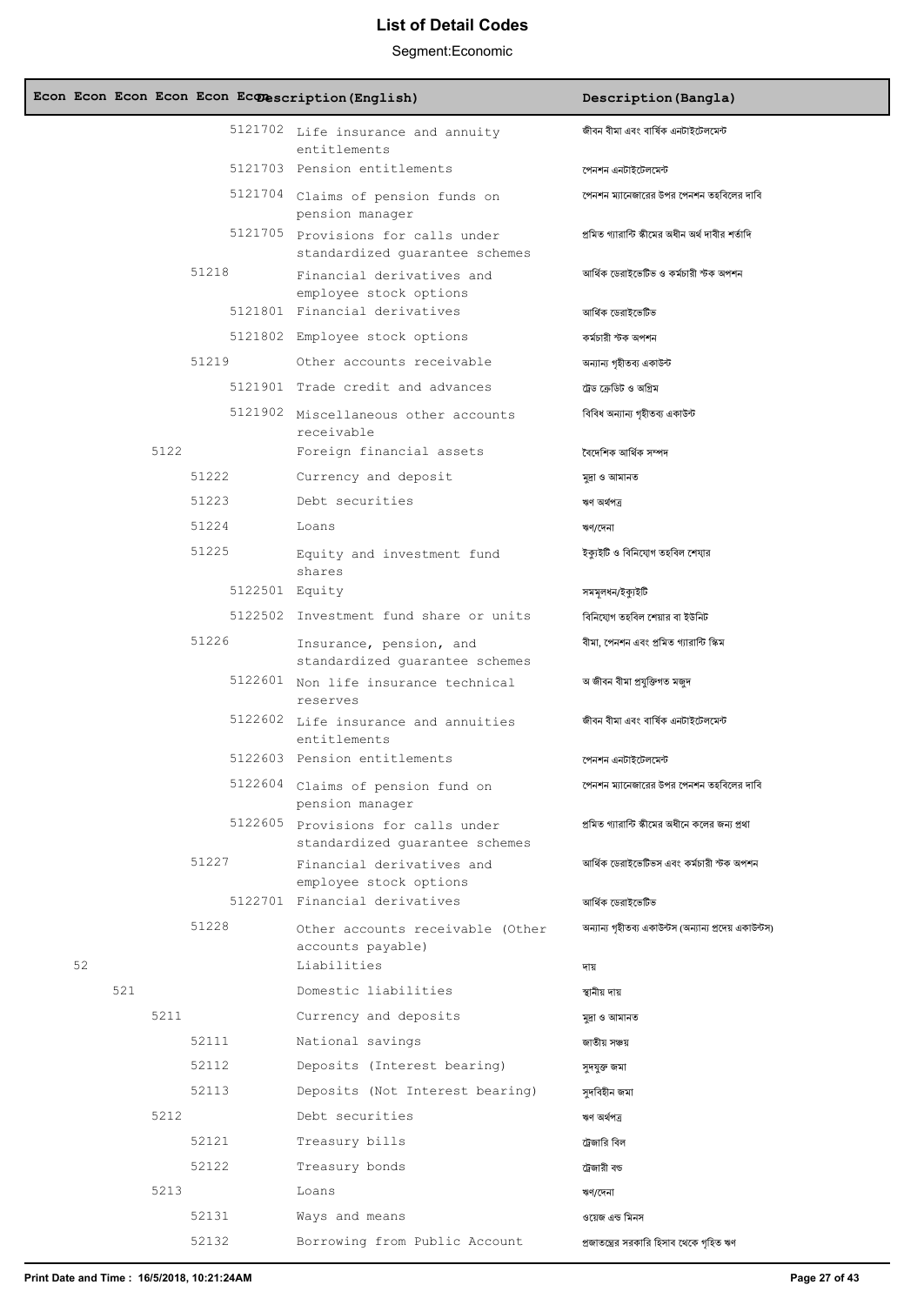| Econ Econ Econ Econ Econ Econescription (English) |                                                              | Description (Bangla)                              |
|---------------------------------------------------|--------------------------------------------------------------|---------------------------------------------------|
| 52133                                             | Bank Loans                                                   | ব্যাংক থেকে গৃহিত ঋণ                              |
| 5214                                              | Equity and investment fund<br>shares                         | সমমূলধন/ইক্যুইটি ও বিনিযোগ তহবিল শেযার            |
| 52141                                             | Equity                                                       | সমমূলধন/ইক্যুইটি                                  |
| 52142                                             | Investment fund shares or units                              | বিনিযোগ তহবিল শেযার বা ইউনিট                      |
| 5215                                              | Insurance, pension and<br>standardized quarantee schemes     | বিমা, পেনশন এবং প্রমিত গ্যারান্টি স্কিম           |
| 52151                                             | Non life insurance technical<br>reserves                     | অ জীবন বীমা প্ৰযুক্তিগত মজুদ                      |
| 52152                                             | Life insurance and annuity<br>entitlements                   | জীবন বীমা এবং বাৰ্ষিক এনটাইটেলমেন্ট               |
| 52153                                             | Pension entitlements                                         | পেনশন এনটাইটেলমেন্ট                               |
| 52154                                             | Claims of pension funds on<br>pension manager                | পেনশন ম্যানেজারের উপর পেনশন তহবিলের দাবি          |
| 52155                                             | Provisions for calls under<br>standardized quarantee schemes | প্রমিত গ্যারান্টি স্কিমের অধীন অর্থ দাবীর শর্তাদি |
| 52156                                             | Claims of provident funds                                    | প্ৰভিডেন্ট ফান্ড বাবদ দাবি                        |
| 5216                                              | Financial derivatives and<br>employee stock options          | আৰ্থিক ডেরাইভেটিভস এবং কর্মচারী স্টক অপশন         |
| 52161                                             | Financial derivatives                                        | আৰ্থিক ডেরাইভেটিভস                                |
| 52162                                             | Employee stock options                                       | কৰ্মচারী স্টক অপশন                                |
| 5217                                              | Other accounts payable                                       | অন্যান্য প্ৰদেয় হিসাব                            |
| 52171                                             | Trade credit and advances                                    | ট্রেড ক্রেডিট ও অগ্রিম                            |
| 52172                                             | Miscellaneous other accounts<br>payable                      | বিবিধ অন্যান্য প্ৰদেয হিসাব                       |
| 52173                                             | Other suspense accounts                                      | অন্যান্য অনিশ্চিত হিসাব                           |
| 522                                               | Foreign liabilities                                          | বৈদেশিক দায                                       |
| 5221                                              | Currency and deposits                                        | মুদ্ৰা ও আমানত                                    |
| 5222                                              | Debt securities                                              | ঋণ অৰ্থপত্ৰ                                       |
| 5223                                              | Loans                                                        | ঋণ/দেনা                                           |
| 52231                                             | External loans                                               | বৈদেশিক ঋণ                                        |
| 5224                                              | Equity and investment fund<br>shares                         | সমমূলধন/ ইক্যুইটি ও বিনিযোগ তহবিল শেযার           |
| 52241                                             | Equity                                                       | ইক্যইটি                                           |
| 52242                                             | Investment fund shares or units                              | বিনিযোগ তহবিল শেযার বা ইউনিট                      |
| 5225                                              | Insurance, pension and<br>standardized quarantee scheme      | বিমা, পেনশন এবং প্রমিত গ্যারান্টি স্কিম           |
| 52251                                             | Non life insurance technical<br>reserves                     | অ জীবন বীমা প্ৰযুক্তিগত মজুদ                      |
| 52252                                             | Life insurance and annuity<br>entitlements                   | জীবন বীমা এবং বাৰ্ষিক এনটাইটেলমেন্ট               |
| 52253                                             | Pension entitlements                                         | পেনশন এনটাইটেলমেন্ট                               |
| 52254                                             | Claims of pension funds on<br>pension manager                | পেনশন ম্যানেজারের উপর পেনশন তহবিলের দাবি          |
| 52255                                             | Provisions for calls under<br>standardized quarantee schemes | প্রমিত গ্যারান্টি স্কিমের অধীন অর্থ দাবীর শর্তাদি |
| 5226                                              | Financial derivatives and<br>employee stock options          | আৰ্থিক ডেরাইভেটিভস এবং কর্মচারী স্টক অপশন         |
| 52261                                             | Financial derivatives                                        | আৰ্থিক ডেরাইভেটিভস                                |
| 52262                                             | Employee Stock Options                                       | কৰ্মচারী স্টক অপশন                                |
| 5227                                              | Other accounts payable                                       | অন্যান্য প্ৰদেয হিসাব                             |
| 52271                                             | Trade credit and advances                                    | ট্রেড ক্রেডিট ও অগ্রিম                            |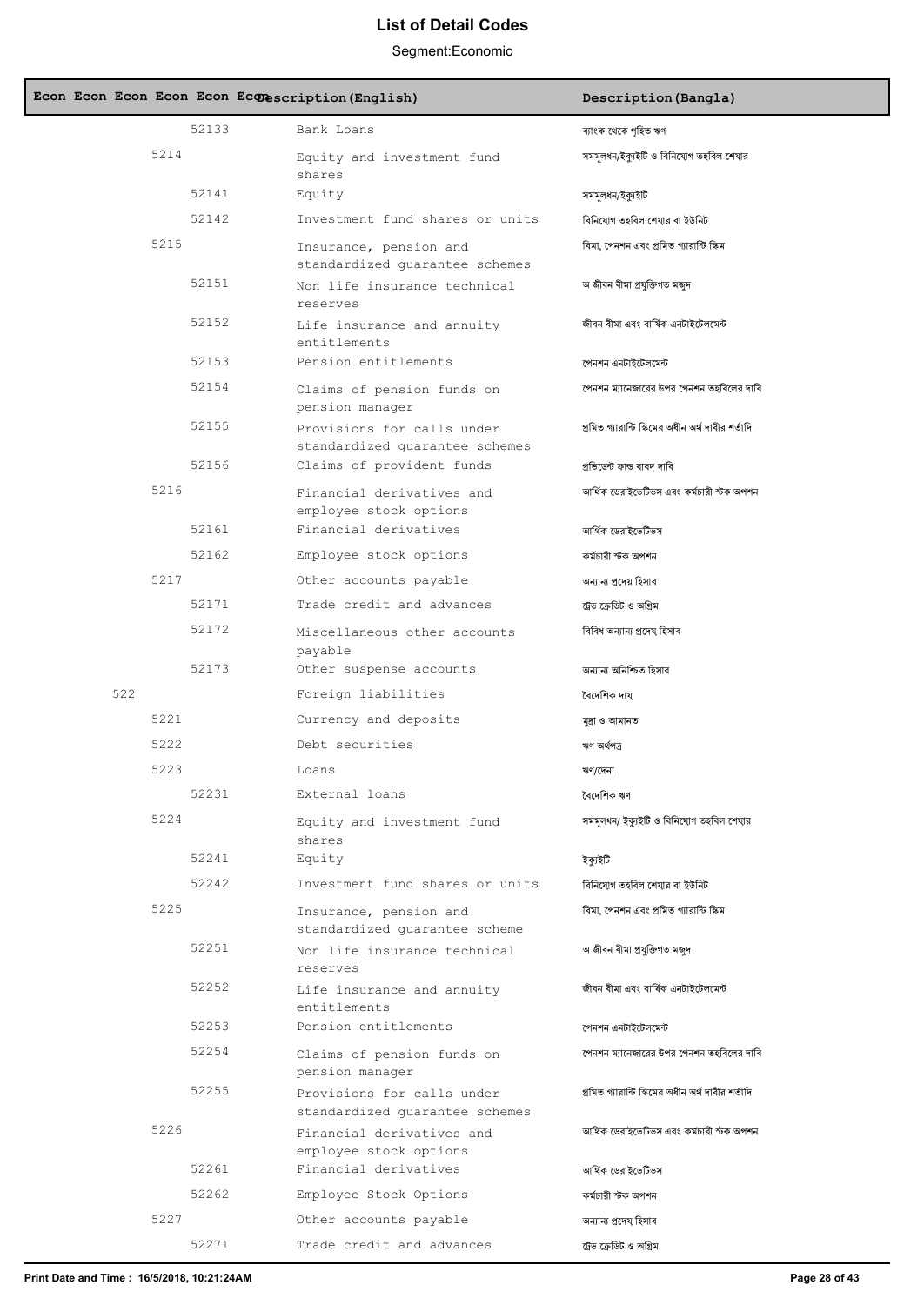|   |    |     |      |              | Econ Econ Econ Econ Econ Econescription (English)                               | Description (Bangla)                                      |
|---|----|-----|------|--------------|---------------------------------------------------------------------------------|-----------------------------------------------------------|
|   |    |     |      | 52272        | Miscellaneous other accounts<br>payable                                         | বিবিধ অন্যান্য প্ৰদেয হিসাব                               |
| 6 |    |     |      |              | Volume Changes                                                                  | ভলিয়ম চেঞ্জেজ                                            |
|   | 61 |     |      |              | ASSET                                                                           | সম্পদ                                                     |
|   |    | 611 |      |              | Non financial assets                                                            | অ আৰ্থিক সম্পদ                                            |
|   |    |     | 6111 |              | Fixed assets                                                                    | স্থাযী সম্পদ                                              |
|   |    |     |      | 61111        | Buildings and structures                                                        | ভবন এবং স্থাপনা                                           |
|   |    |     |      |              | 6111101 Residential buildings                                                   | আবাসিক ভবন                                                |
|   |    |     |      |              | 6111102 Non-residential buildings                                               | অনাবাসিক ভবন                                              |
|   |    |     |      |              | 6111103 Other structures                                                        | অন্যান্য স্থাপনা                                          |
|   |    |     |      |              | 6111104 Land improvements                                                       | ভূমি উন্নয্ন                                              |
|   |    |     |      | 61112        | Machinery and equipment                                                         | যন্ত্রপাতি ও সরঞ্জামাদি                                   |
|   |    |     |      |              | 6111201 Transport equipment                                                     | যানবাহন সরঞ্জামাদি                                        |
|   |    |     |      |              | 6111202 Machinery and equipment other<br>than transport equipment               | পরিবহন সরঞ্চামাদি ব্যতিত অনান্য যন্ত্রপাতি এবং সরঞ্চামাদি |
|   |    |     |      | 6111203      | Machinery and equipment not<br>elsewhere classified                             | যন্ত্রপাতি ও সরঞ্জামাদি যা অন্যএ শ্রেণীবদ্ধ নয়           |
|   |    |     |      | 61113        | Other fixed assets                                                              | অন্যান্য স্থাযী সম্পদ                                     |
|   |    |     |      |              | 6111301 Cultivated biological resources                                         | চাষকৃত জৈব সম্পদ                                          |
|   |    |     |      |              | 6111302 Intellectual property products                                          | মেধা সম্পত্তি পণ্য                                        |
|   |    |     |      |              | 6111303 Computer software and databases                                         | কম্পিউটার সফটওয্যার ও ড্যাটাবেজ                           |
|   |    |     |      |              | 6111304 Entertainment, literary, and<br>artistic originals                      | বিনোদন, সাহিত্য, ও শৈল্পিক আদি বস্তু                      |
|   |    |     |      | 6111305      | Other intellectual and property<br>products                                     | অন্যান্য মেধা সম্পত্তি পণ্য                               |
|   |    |     |      |              | 6111306 Costs of ownership transfer on<br>nonproduced assets other than<br>land | ভূমি ব্যতীত অনুদপাদিত সম্পদের উপর মালিকানা স্থানান্তর খরচ |
|   |    |     |      | 61114        | Weapons systems                                                                 | উইপন/ অস্ত্ৰ সিস্টেম                                      |
|   |    |     |      |              | 6111401 Weapons systems                                                         | উইপন/ অস্ত্ৰ সিস্টেম                                      |
|   |    |     | 6112 |              | Acquisition of inventories                                                      | তালিকাভুক্ত জিনিসপত্ৰ/মজুত মাল                            |
|   |    |     |      | 61121        | Materials and supplies                                                          | উপকরণ ও সরবরাহ                                            |
|   |    |     |      | 61122        | Work in progress                                                                | চলমান কাজ                                                 |
|   |    |     |      | 61123        | Finished goods                                                                  | তৈরি পণ্য                                                 |
|   |    |     |      | 61124        | Goods for resale                                                                | পুর্নবিক্রয়ের জন্য সামগ্রী                               |
|   |    |     |      |              | 6112401 Food stuff                                                              | খাদ্য দ্ৰব্য                                              |
|   |    |     |      | 61125        | Military inventories                                                            | তালিকাভুক্ত সামরিক জিনিসপত্র/ মিলিটারী ইনভেন্টোরিজ        |
|   |    |     | 6113 |              | Acquisition of Valuables                                                        | মূল্যবান দ্রব্য                                           |
|   |    |     |      | 61131        | Valuables                                                                       | মূল্যবান দ্রব্য                                           |
|   |    |     |      |              | 6113101 Valuables                                                               | মূল্যবান দ্রব্য                                           |
|   |    |     | 6114 |              | Acquisition of nonproduced<br>assets                                            | অ্যউৎপাদিত সম্পদ                                          |
|   |    |     |      | 61141        | Land                                                                            | ভূমি                                                      |
|   |    |     |      | 6114101 Land |                                                                                 | ভূমি                                                      |
|   |    |     |      | 61142        | Mineral and energy resources                                                    | খনিজ ও জ্বালানি সম্পদ                                     |
|   |    |     |      |              | 6114201 Mineral and energy resources                                            | খনিজ ও জালানি সম্পদ                                       |
|   |    |     |      | 61143        | Other naturally occurring assets                                                | প্রাকৃতিকভাবে উৎপন্ন অন্যান্য সম্পদ                       |
|   |    |     |      | 6114301      | Noncultivated biological<br>resources                                           | অচাষকৃত জৈব সম্পদ                                         |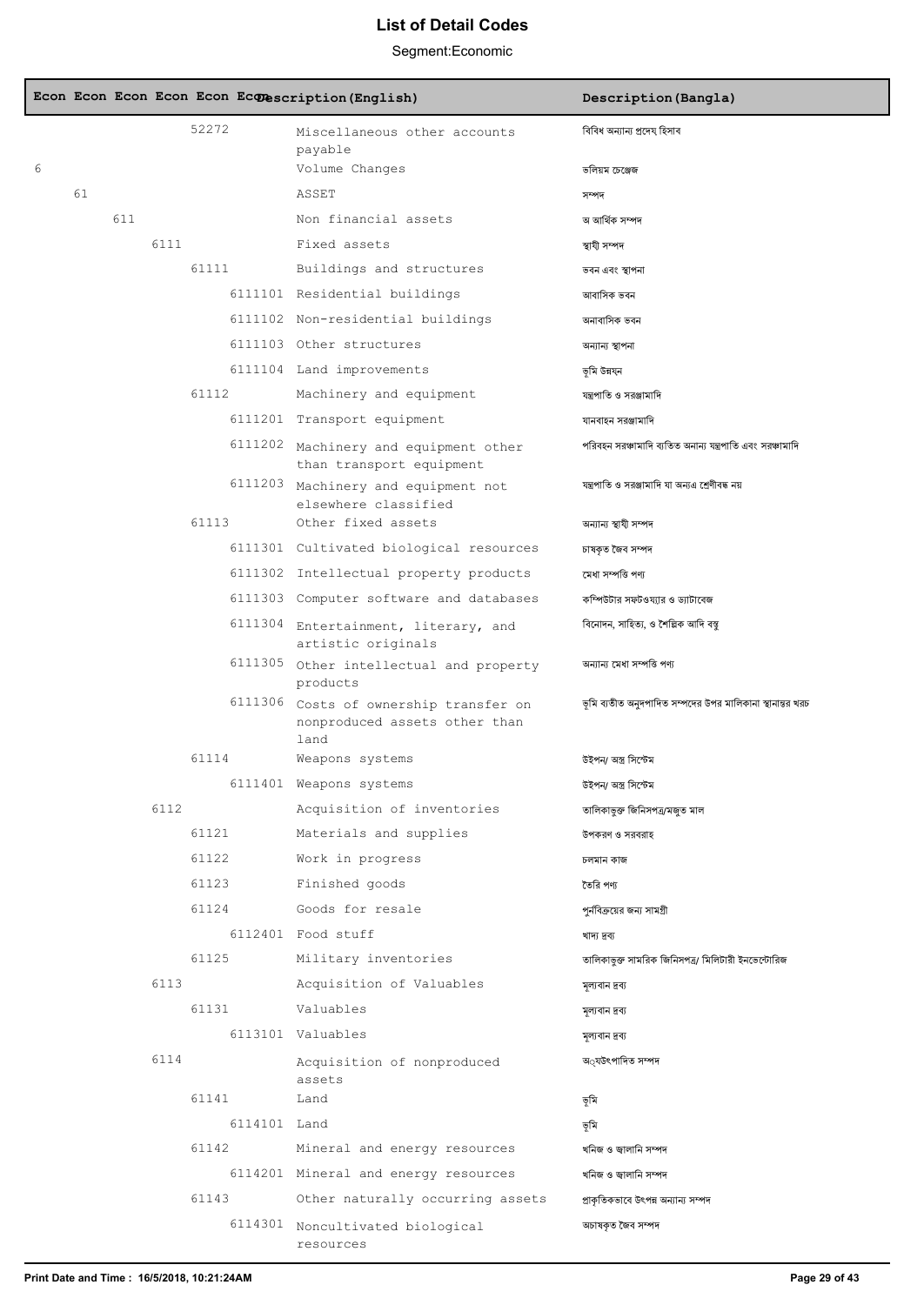| Econ Econ Econ Econ Econ Econescription (English) |                                                                      | Description (Bangla)                              |
|---------------------------------------------------|----------------------------------------------------------------------|---------------------------------------------------|
|                                                   | 6114302 Water resources                                              | পানি সম্পদ                                        |
|                                                   | 6114303 Other natural resources                                      | অন্যান্য প্রাকৃতিক সম্পদ                          |
| 61144                                             | Intangible nonproduced assets                                        | অরিমাপযোগ্য অনুৎপাদিত সম্পদ                       |
|                                                   | 6114401 Contracts, leases, and licences                              | চুক্তি, ইজারা ও লাইসেন্স                          |
|                                                   | 6114402 Goodwill and marketing assets                                | সুনাম ও বাজারজাতকরণ সম্পদ                         |
| 612                                               | Financial assets                                                     | আৰ্থিক সম্পদ                                      |
| 6121                                              | Domestic financial assets                                            | স্থানীয়/অভ্যন্তরীণ/দেশীয় আর্থিক সম্পদসমূহ       |
| 61211                                             | Monetary gold and Special<br>Drawing Rights (SDRs)                   | মনিটারি স্বর্ণ ও এসডিআর                           |
|                                                   | 6121101 Monetary gold                                                | মনিটারি স্বর্ণ/মনিটারি গোল্ড                      |
|                                                   | 6121102 Special drawing rights                                       | বিশেষ আঁকার অধিকার/স্পেশাল ড্রইং রাইট             |
| 61212                                             | Currency and deposits                                                | মুদ্ৰা ও আমানত                                    |
|                                                   | 6121201 Bangladesh bank deposit                                      | মুদ্ৰা ও আমানত                                    |
| 61213                                             | Advances                                                             | অগ্রিম                                            |
|                                                   | 6121301 Advances                                                     | অগ্রিম                                            |
| 61214                                             | Debt securities                                                      | ঋণ অৰ্থপত্ৰ                                       |
| 61215                                             | Loans                                                                | ঋণ/দেনা                                           |
|                                                   | 6121501 Loan to government employees                                 | সরকারি কর্মচারীদের ঋণ                             |
|                                                   | 6121502 Loan to autonomous bodies                                    | স্বায়ত্বশাসিত সংস্থাকে ঋণ                        |
|                                                   | 6121503 Loan to Consolidated Fund                                    | সংযুক্ত তহবিলে ঋণ                                 |
| 61216                                             | Equity and investment fund<br>shares                                 | সমমূলধন/ইক্যুইটি ও বিনিযোগ তহবিল শেযার            |
|                                                   | 6121601 Equity                                                       | সমমূলধন/ইক্যুয়িটি                                |
|                                                   | 6121602 Investment fund shares or units                              | বিনিয়োগ তহবিল শেয়ার বা ইউনিট                    |
| 61217                                             | Insurance, pension, and<br>standardized quarantee schemes            | বীমা, পেনশন এবং প্ৰমিত গ্যারান্টি স্কিম           |
|                                                   | 6121701 Non life insurance technical<br>reserves                     | অ জীবন বীমা প্ৰযুক্তিগত মজুদ                      |
|                                                   | 6121702 Life insurance and annuity<br>entitlements                   | জীবন বীমা এবং বাৰ্ষিক এনটাইটেলমেন্ট               |
|                                                   | 6121703 Pension entitlements                                         | পেনশন এনটাইটেলমেন্ট                               |
|                                                   | 6121704 Claims of pension funds on<br>pension manager                | পেনশণ ম্যানেজারের উপর পেনশন তহবিলের দাবি          |
|                                                   | 6121705 Provisions for calls under<br>standardized quarantee schemes | প্রমিত গ্যারান্টি স্কীমের অধীন অর্থ দাবীর শর্তাদি |
| 61218                                             | Financial derivatives and<br>employee stock options                  | আৰ্থিক ডেরাইভেটিভ ও কর্মচারী স্টক অপশন            |
|                                                   | 6121801 Financial derivatives                                        | আৰ্থিক ডেরাইভেটিভ                                 |
|                                                   | 6121802 Employee stock options                                       | কৰ্মচারী স্টক অপশন                                |
| 61219                                             | Other accounts receivable                                            | অন্যান্য গৃহীতব্য একাউন্ট                         |
|                                                   | 6121901 Trade credit and advances                                    | ট্রেড ক্রেডিট ও অগ্রিম                            |
|                                                   | 6121902 Miscellaneous other accounts<br>receivable                   | বিবিধ অন্যান্য একাউন্ট                            |
| 6122                                              | Foreign financial assets                                             | বৈদেশিক আৰ্থিক সম্পদ                              |
| 61221                                             | Currency and deposit                                                 | মুদ্ৰা ও আমানত                                    |
|                                                   | 6122101 Bank dipost                                                  |                                                   |
| 61222                                             | Debt securities                                                      | ঋণ অৰ্থপত্ৰ                                       |
| 61223                                             | Loans                                                                | ঋণ/দেনা                                           |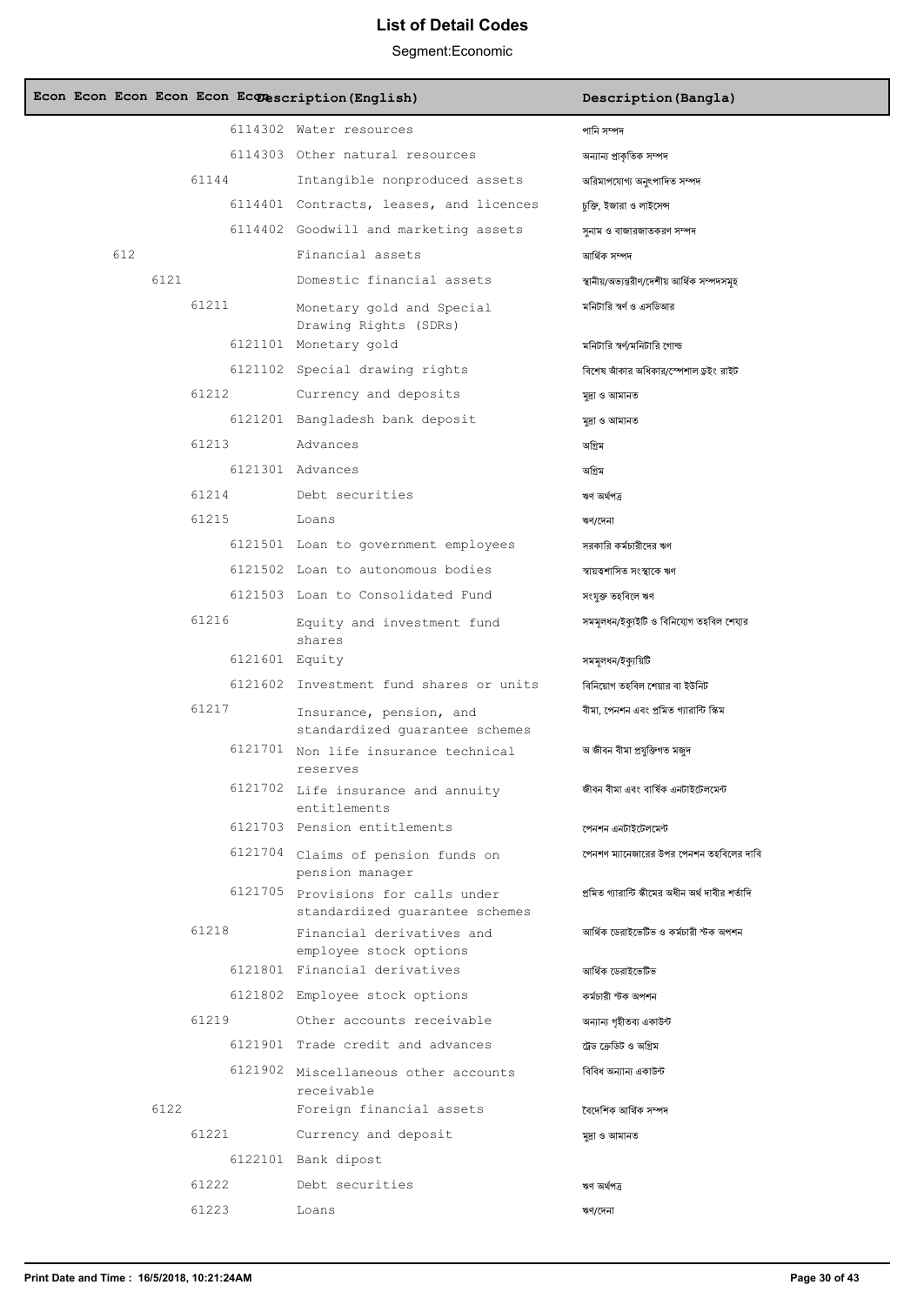|    |     |      |                | Econ Econ Econ Econ Econ Econescription (English)                                            | Description (Bangla)                                     |
|----|-----|------|----------------|----------------------------------------------------------------------------------------------|----------------------------------------------------------|
|    |     |      | 61224          | Equity and investment fund<br>shares                                                         | ইক্যুইটি ও বিনিযোগ তহবিল শেযার                           |
|    |     |      | 6122401 Equity |                                                                                              | সমমূলধন/ইক্যুইটি                                         |
|    |     |      |                | 6122402 Investment fund share or units                                                       | বিনিযোগ তহবিল শেয়ার বা ইউনিট                            |
|    |     |      | 61225          | Insurance, pension, and                                                                      | বীমা, পেনশন এবং প্রমিত গ্যারান্টি স্কিম                  |
|    |     |      |                | standardized quarantee schemes<br>6122501 Non life insurance technical<br>reserves           | অ জীবন বীমা প্ৰযুক্তিগত মজুদ                             |
|    |     |      |                | 6122502 Life insurance and annuities<br>entitlements                                         | জীবন বীমা এবং বাৰ্ষিক এনটাইটেলমেন্ট                      |
|    |     |      |                | 6122503 Pension entitlements                                                                 | পেনশন এনটাইটেলমেন্ট                                      |
|    |     |      | 6122504        | Claims of pension fund on<br>pension manager                                                 | পেনশন ম্যানেজারের উপর পেনশন তহবিলের দাবি                 |
|    |     |      |                | 6122505 Provisions for calls under<br>standardized quarantee schemes                         | প্রমিত গ্যারান্টি স্কীমের অধীন অর্থ দাবীর শর্তাদি        |
|    |     |      | 61226          | Financial derivatives and<br>employee stock options                                          | আৰ্থিক ডেরাইভেটিভস এবং কর্মচারী স্টক অপশন                |
|    |     |      |                | 6122601 Financial derivatives                                                                | আৰ্থিক ডেরাইভেটিভ                                        |
|    |     |      |                | 6122602 Employee stock options                                                               | কৰ্মচারী স্টক অপশন                                       |
|    |     |      | 61227          | Other accounts receivable (Other<br>accounts payable)                                        | অনান্যা প্ৰাপ্য হিসাব                                    |
|    |     |      |                | 6122701 Trade credit and advances                                                            | ট্রেড ক্রেডিট ও অগ্রিম                                   |
|    |     |      |                | 6122702 Miscellaneous other accounts<br>payable (Miscellaneous other<br>accounts receivable) | বিবিধ অন্যান্য অ্যাকাউন্ট প্ৰদেয⁄ পেয়বল                 |
| 62 |     |      |                | Liabilities                                                                                  | দায                                                      |
|    | 621 |      |                | Domestic liabilities                                                                         | অভ্যন্তরীণ দায                                           |
|    |     | 6211 |                | Currency and deposits                                                                        | মুদ্ৰা ও আমানত                                           |
|    |     |      | 62111          | National savings                                                                             | জাতীয় সঞ্চয়                                            |
|    |     |      |                | 6211101 Saving certificates                                                                  | সঞ্চয়পত্ৰ/সেভিংস সাটিফিকেট                              |
|    |     |      |                | 6211102 Postal savings                                                                       | ডাকঘর সঞ্চয়                                             |
|    |     |      |                | 6211103 Savings Bonds                                                                        | সেভিংস বন্ড                                              |
|    |     |      | 62112          | Deposits ( Interest bearing)                                                                 | জমা/আমানত (সুদযুক্ত)                                     |
|    |     |      |                | 6211201 Contributory provident fund                                                          | কন্ট্রিবিউটরি প্রভিডেন্ট ফান্ড                           |
|    |     |      |                | 6211202 State provident fund                                                                 | রাষ্ট্রীয় ভবিষ্য তহবিল                                  |
|    |     |      | 62113          | Deposits (Not Interest bearing)                                                              | জমা/আমানত (সুদমু্ত্রু)                                   |
|    |     |      |                | 6211301 Departmental and judicial<br>deposits                                                | বিভাগীয ও বিচার বিভাগীয জমা<br>নবায়ন, রিজার্ভ এবং অবচয় |
|    |     |      |                | 6211302 Renewal, reserve and<br>depreciation                                                 | সরবরাহ ও কাজের বিপরীতে জমা                               |
|    |     |      |                | 6211303 Deposit against supplies and<br>work                                                 |                                                          |
|    |     |      |                | 6211304 Food and commodity aid deposit                                                       | খাদ্য ও পণ্য সাহায্য জমা                                 |
|    |     |      |                | 6211305 Other deposits                                                                       | অন্যান্য জমা                                             |
|    |     | 6212 |                | Debt securities                                                                              | ঋণ অৰ্থপত্ৰ                                              |
|    |     |      | 62121          | Treasury bills                                                                               | ট্রেজারি বিল                                             |
|    |     |      |                | 6212101 Treasury bills                                                                       | ট্রেজারি বিল                                             |
|    |     |      | 62122          | Treasury bonds                                                                               | ট্রেজারী বড                                              |
|    |     |      |                | 6212201 Treasury bonds                                                                       | ট্রেজারী বড                                              |
|    |     | 6213 |                | Loans                                                                                        | ঋণ/দেনা                                                  |
|    |     |      | 62131          | Ways and means                                                                               | ওয়েজ এন্ড মিনস                                          |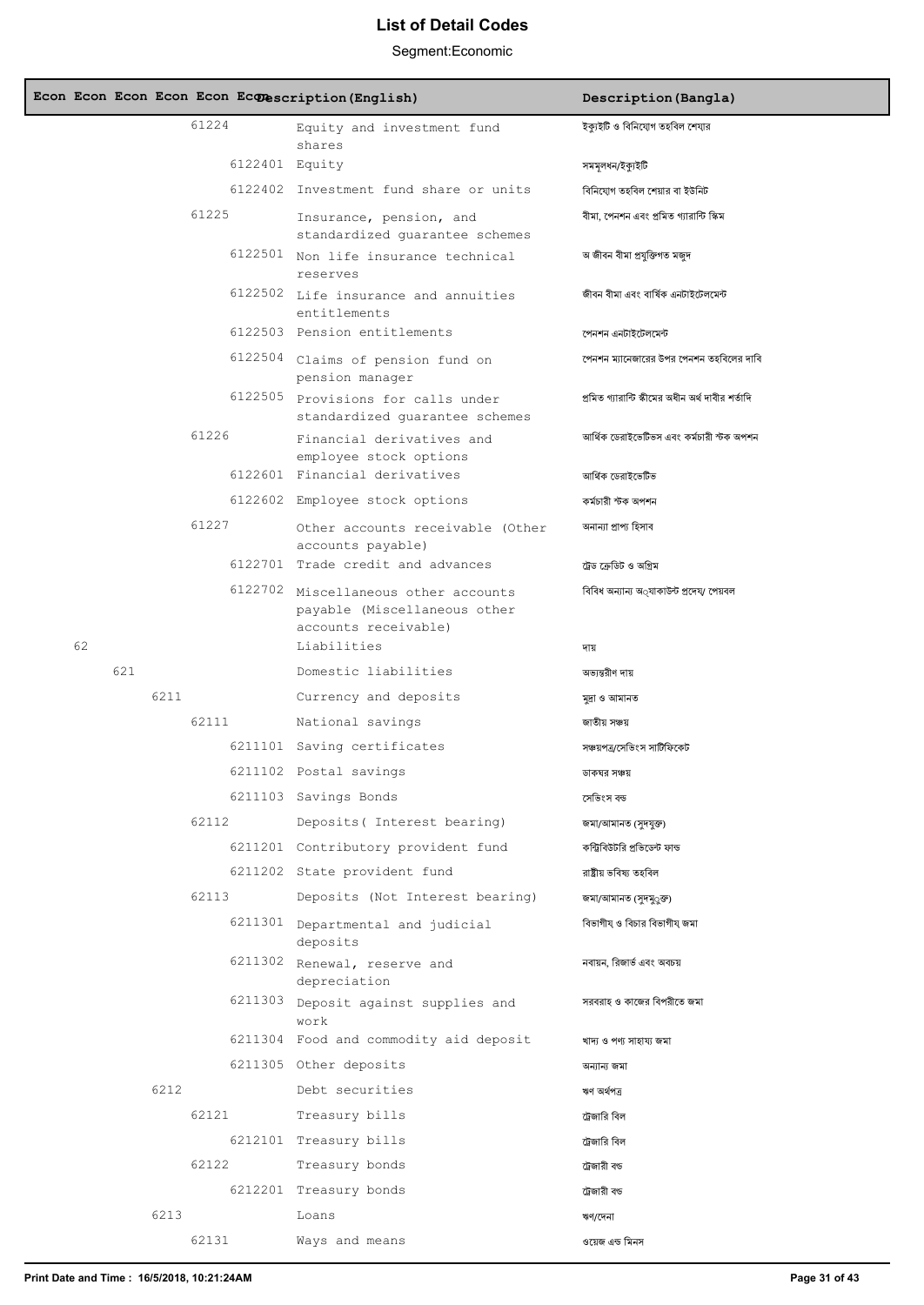### Segment:Economic

|     |      |         | Econ Econ Econ Econ Econ Econescription (English)                                       | Description (Bangla)                                           |
|-----|------|---------|-----------------------------------------------------------------------------------------|----------------------------------------------------------------|
|     |      |         | 6213101 Ways and means                                                                  | ওয়েজ এন্ড মিনস                                                |
|     |      | 62132   | Borrowing from Public Account                                                           | প্রজাতন্ত্রের সরকারি হিসাব থেকে গহিত ঋণ                        |
|     |      |         | 6213201 Borrowing from Public Account                                                   | প্রজাতন্ত্রের সরকারি হিসাব থেকে গহিত ঋণ                        |
|     |      | 62133   | Bank loans                                                                              | ব্যাংক থেকে গহিত ঋণ                                            |
|     |      |         | 6213301 Bank loans                                                                      | ব্যাংক থেকে গৃহিত ঋণ                                           |
|     | 6214 |         | Equity and investment fund<br>shares                                                    | সমমলধন/ইক্যইটি ও বিনিযোগ তহবিল শেযার                           |
|     |      | 62141   | Equity                                                                                  | সমমূলধন/ইক্যুইটি                                               |
|     |      | 62142   | Investment fund shares or units                                                         | বিনিযোগ তহবিল শেযার বা ইউনিট                                   |
|     | 6215 |         | Insurance, pension and<br>standardized quarantee schemes                                | বীমা, পেনশন এবং প্ৰমিত গ্যারান্টি স্কিম                        |
|     |      | 62151   | Non life insurance technical<br>reserves                                                | অ জীবন বীমা প্ৰযুক্তিগত মজুদ                                   |
|     |      | 62152   | Life insurance and annuity<br>entitlements                                              | জীবন বীমা এবং বাৰ্ষিক এনটাইটেলমেন্ট                            |
|     |      | 62153   | Pension entitlements                                                                    | পেনশন এনটাইটেলমেন্ট/ অধিকার                                    |
|     |      | 62154   | Claims of pension funds on<br>pension manager                                           | পেনশন ম্যানেজারের উপর পেনশন তহবিলের দাবি                       |
|     |      | 62155   | Provisions for calls under<br>standardized quarantee schemes                            | প্রমিত গ্যারান্টি স্কিমের অধীন অর্থ দাবীর শর্তাদি              |
|     | 6216 |         | Financial derivatives and<br>employee stock options                                     | আৰ্থিক ডেরাইভেটিভস এবং কর্মচারী স্টক অপশন                      |
|     |      | 62161   | Financial derivatives                                                                   | আৰ্থিক ডেরাইভেটিভস                                             |
|     |      | 62162   | Employee stock options                                                                  | কৰ্মচারী স্টক অপশন                                             |
|     | 6217 |         | Other accounts payable                                                                  | অন্যান্য প্রদেয় একাউন্ট                                       |
|     |      | 62171   | Trade credit and advances                                                               | ট্রেড ক্রেডিট ও অগ্রিম                                         |
|     |      | 62172   | Miscellaneous other accounts<br>payable                                                 | বিবিধ অন্যান্য প্ৰদেয একাউন্ট                                  |
|     |      |         | 6217201 Cheques and bills suspense<br>account                                           | চেক এবং বিল সাসপেন্স হিসাব                                     |
|     |      |         | 6217202 Letter of credit                                                                | লেটার অব ক্রেডিট                                               |
|     |      |         | 6217203 Taka and coinage                                                                | টাকা ও মুদ্রা                                                  |
|     |      |         | 6217204 Gas accounts for government<br>employees living in government<br>accommodations | সরকারি আবাসনে বসবাসকারী সরকারি কর্মচারীদের জন্য গ্যাস<br>হিসাব |
|     |      |         | 6217205 Welfare funds                                                                   | কল্যাণ তহবিল                                                   |
|     |      | 62173   | Other suspense accounts                                                                 | অন্যান্য অনিশ্চিত হিসাব                                        |
|     |      |         | 6217301 Departmental suspense accounts                                                  | বিভাগীয অনিশ্চিত হিসাব                                         |
|     |      |         | 6217302 Departmental challan remittance                                                 | বিভাগীয চালান রেমিটেন্স                                        |
|     |      |         | 6217303 Departmental cheques remittance                                                 | বিভাগীয চেক রেমিটেন্স                                          |
|     |      |         | 6217304 Intra department transfers                                                      | আন্তঃবিভাগ স্থানান্তর                                          |
|     |      |         | 6217305 Cash and bank remittance                                                        | ক্যাশ এবং ব্যাংক রেমিটেন্স                                     |
|     |      |         | 6217306 Exchange accounts in between CGA<br>and CGDF                                    | সি জি এ এবং সি জি ডি এফ এর মধ্যে এক্সচেঞ্জ একাউন্ট             |
|     |      | 6217307 | Exchange accounts between CGA<br>and railway accounts                                   | সি জি.এ এবং রেলওয়ে একাউন্ট এর মধ্যে এক্সচেঞ্জ একাউন্ট         |
| 622 |      |         | Foreign liabilities                                                                     | বৈদেশিক দায                                                    |
|     | 6221 |         | Currency and deposits                                                                   | মুদ্ৰা ও আমানত                                                 |
|     | 6222 |         | Debt securities                                                                         | ঋণ অৰ্থপত্ৰ                                                    |

6223 Loans ঋণ/নদনর

62231 External loans ববনদতশক ঋণ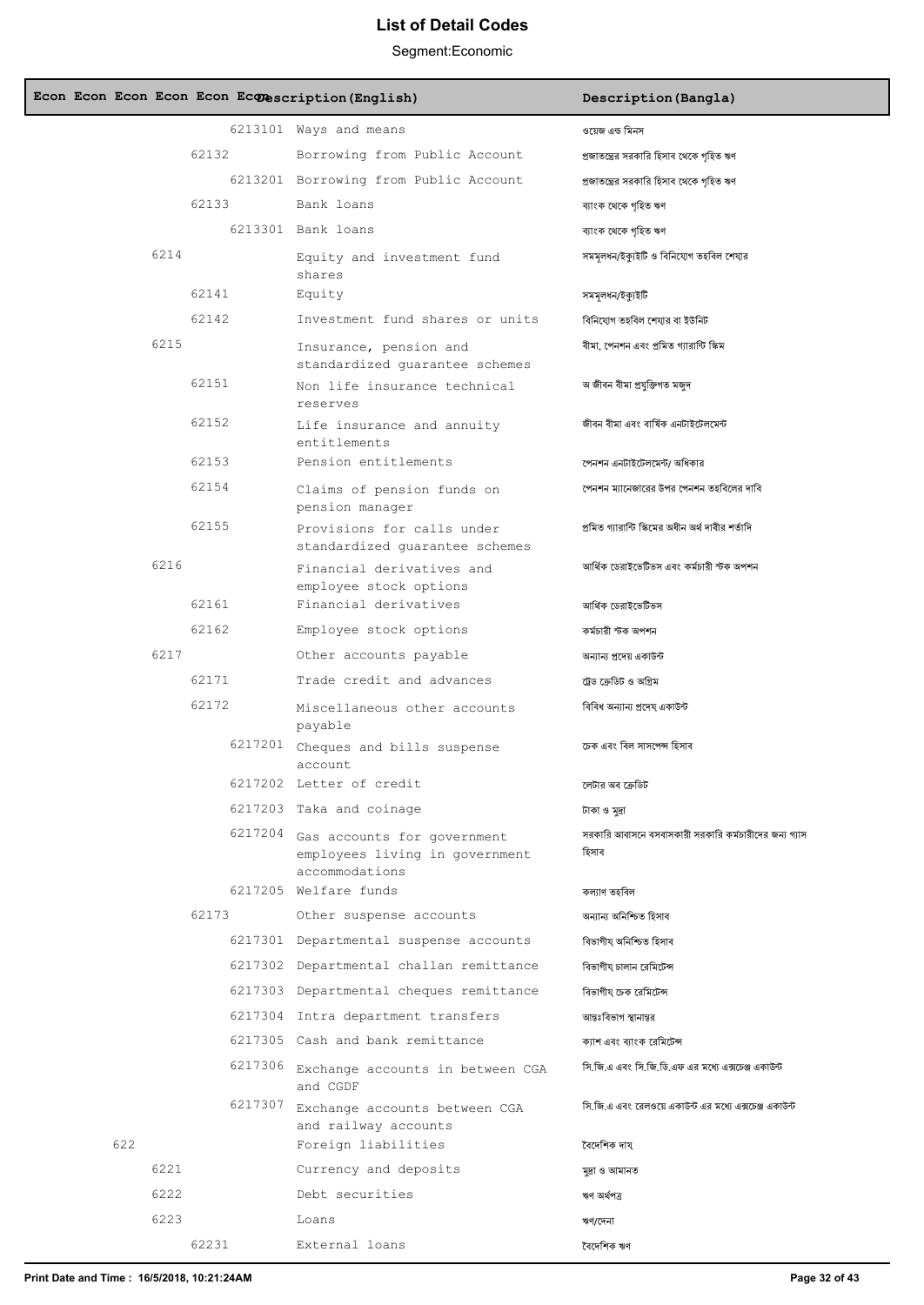|   |    |     |      |       | Econ Econ Econ Econ Econ Econescription (English)            | Description (Bangla)                              |
|---|----|-----|------|-------|--------------------------------------------------------------|---------------------------------------------------|
|   |    |     |      |       | 6223101 External loans                                       | বৈদেশিক ঋণ                                        |
|   |    |     |      |       | 6223102 Transactions with IMF                                | আইএমএফ এর সঙ্গে লেনদেন                            |
|   |    |     | 6224 |       | Equity and investment fund<br>shares                         | সমমূলধন/ ইক্যুইটি ও বিনিযোগ তহবিল শেযার           |
|   |    |     |      | 62241 | Equity                                                       | সমমূলধন/ ইক্যুইটি                                 |
|   |    |     |      | 62242 | Investment fund shares or units                              | বিনিযোগ তহবিল শেযার বা ইউনিট                      |
|   |    |     | 6225 |       | Insurance, pension and<br>standardized guarantee schemes     | বিমা, পেনশন এবং প্রমিত গ্যারান্টি স্কিম           |
|   |    |     |      | 62251 | Non life insurance technical<br>reserves                     | অ জীবন বীমা প্ৰযুক্তিগত মজুদ                      |
|   |    |     |      | 62252 | Life insurance and annuity<br>entitlements                   | জীবন বীমা এবং বাৰ্ষিক এনটাইটেলমেন্ট               |
|   |    |     |      | 62253 | Pension entitlements                                         | পেনশন এনটাইটেলমেন্ট                               |
|   |    |     |      | 62254 | Claims of pension funds on<br>pension manager                | পেনশন ম্যানেজারের উপর পেনশন তহবিলের দাবি          |
|   |    |     |      | 62255 | Provisions for calls under<br>standardized quarantee schemes | প্রমিত গ্যারান্টি স্কিমের অধীন অর্থ দাবীর শর্তাদি |
|   |    |     | 6226 |       | Financial derivatives and<br>employee stock options          | আৰ্থিক ডেরাইভেটিভস এবং কর্মচারী স্টক অপশন         |
|   |    |     |      | 62261 | Financial derivatives                                        | আৰ্থিক ডেরাইভেটিভস                                |
|   |    |     |      | 62262 | Employee Stock Options                                       | কৰ্মচারী স্টক অপশন                                |
|   |    |     | 6227 |       | Other accounts payable                                       | অন্যান্য প্ৰদেয হিসাব                             |
|   |    |     |      | 62271 | Trade credit and advances                                    | ট্রেড ক্রেডিট ও অগ্রিম                            |
|   |    |     |      | 62272 | Miscellaneous other accounts<br>payable                      | বিবিধ অন্যান্য প্ৰদেয হিসাব                       |
| 7 |    |     |      |       | Assets                                                       | সম্পদ                                             |
|   | 71 |     |      |       | Assets                                                       | সম্পদ                                             |
|   |    | 711 |      |       | Fixed assets                                                 | স্থাযী সম্পদ                                      |
|   |    |     | 7111 |       | Buildings and structures                                     | ভবন এবং স্থাপনাসমূহ                               |
|   |    |     |      | 71111 | Residential buildings                                        | আবাসিক ভবনসমূহ                                    |
|   |    |     |      |       | 7111101 Residential buildings                                | আবাসিক ভবনসমহ                                     |
|   |    |     |      | 71112 | Non-residential buildings                                    | অনাবাসিক ভবনসমূহ                                  |
|   |    |     |      |       | 7111201 Non-residential buildings                            | অনাবাসিক ভবনসমহ                                   |
|   |    |     |      | 71113 | Other structures                                             | অন্যান্য স্থাপনা                                  |
|   |    |     |      |       | 7111301 Monuments                                            | স্মৃতিসৌধ                                         |
|   |    |     |      |       | 7111302 Roads and highways                                   | সড়ক ও মহাসড়ক                                    |
|   |    |     |      |       | 7111303 Bridges                                              | সেতু                                              |
|   |    |     |      |       | 7111304 Rural roads                                          | গ্ৰামীন সড়ক                                      |
|   |    |     |      |       | 7111305 Culverts                                             | কালভার্ট                                          |
|   |    |     |      |       | 7111306 Irrigation structures                                | সেচ কাঠামো                                        |
|   |    |     |      |       | 7111307 Drainage structures                                  | নিকাশ কাঠামো                                      |
|   |    |     |      |       | 7111308 Sinking of tube well                                 | নলকৃপ স্থাপন                                      |
|   |    |     |      |       | 7111309 Sanitation and water supply                          | স্যানিটেশন ও পানি সরবরাহ                          |
|   |    |     |      |       | 7111310 Excavation of religious sites<br>and monuments       | স্মৃতিসৌধ ও ধৰ্মীয় স্থানসমূহ খনন                 |
|   |    |     |      |       | 7111311 Rail installation                                    | রেলওয়ে স্থাপনা                                   |
|   |    |     |      |       | 7111312 Telecommunication                                    | টেলিযোগাযোগ                                       |
|   |    |     |      |       | 7111313 Lines and wires                                      | লাইন ও তার                                        |
|   |    |     |      |       | 7111314 Mast and aerials                                     | খুঁটি ও এরিয়াল                                   |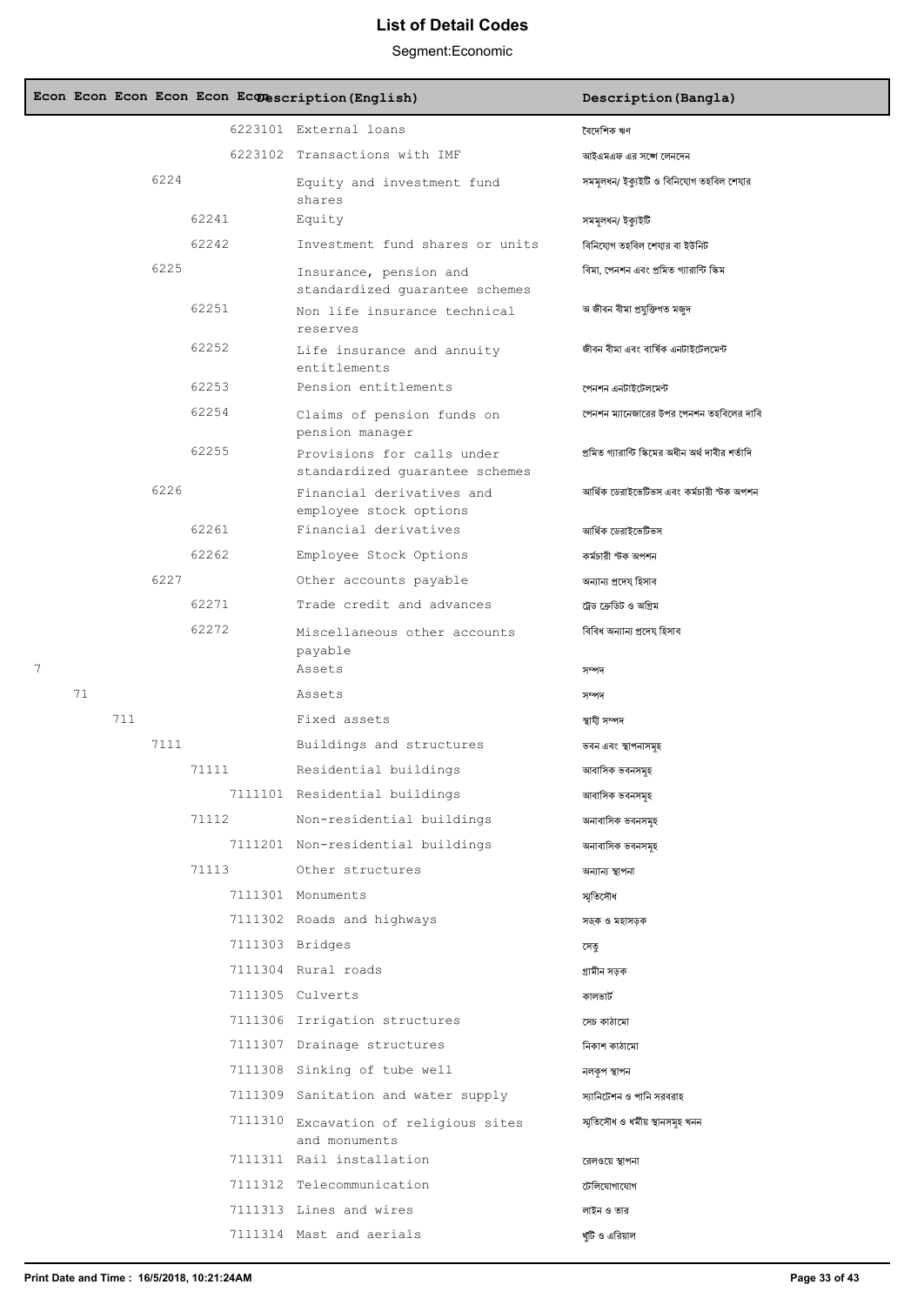| Econ Econ Econ Econ Econ Econescription (English) |                                                                             | Description (Bangla)                                 |
|---------------------------------------------------|-----------------------------------------------------------------------------|------------------------------------------------------|
|                                                   | 7111315 Small capital works                                                 | স্বল্প মূলধনের কাজসমূহ                               |
|                                                   | 7111316 Gas line                                                            | গ্যাস লাইন                                           |
|                                                   | 7111317 Other buildings & structures                                        | অন্যান্য ভবন ও স্থাপনা                               |
|                                                   | 7111318 Tarmac/Runway                                                       | টারম্যাক / রানওযে                                    |
| 71114                                             | Land improvements                                                           | ভূমি উন্নয্ন                                         |
| 7112                                              | Machinery and equipment                                                     | যন্ত্রপাতি ও সরঞ্জামাদি                              |
| 71121                                             | Transport equipment                                                         | যানবাহন সরঞ্জামাদি                                   |
|                                                   | 7112101 Motor vehicle                                                       | মোটরযান                                              |
|                                                   | 7112102 Water vehicle                                                       | জলযান                                                |
|                                                   | 7112103 Aircraft                                                            | আকাশযান                                              |
|                                                   | 7112104 Rolling stock                                                       | রোলিং স্টক                                           |
|                                                   | 7112105 Under Water vehicle                                                 | ডুবোজাহাজ                                            |
| 71122                                             | Machinery and equipment other<br>than transport equipment                   | পরিবহন যন্ত্রপাতি ছাড়া অন্য যন্ত্রপাতি ও সরঞ্জামাদি |
|                                                   | 7112201 ICT equipments                                                      | তথ্য যোগাযোগ প্ৰযুক্তি সরঞ্জামাদি                    |
|                                                   | 7112202 Computers and accessories                                           | কম্পিউটার এবং আনুষাঙ্গিক                             |
|                                                   | 7112203 Radio equipments                                                    | বেতার সরঞ্জামাদি                                     |
|                                                   | 7112204 Telecommunication equipments                                        | টেলিযোগাযোগ সরঞ্জামাদি                               |
|                                                   | 7112205 Information, computer, and<br>telecommunications (ICT)<br>equipment | তথ্য, কম্পিউটার, ও টেলিযোগাযোগ (আইসিটি) সরঞ্জাম      |
| 71123                                             | Machinery and equipment other<br>than transport equipment                   | যন্ত্ৰপাতি সরঞ্জাম যা অন্যএ শ্রণীবদ্ধ নয়            |
|                                                   | 7112301 Ballot box                                                          | ব্যালট বাক্স                                         |
|                                                   | 7112302 Camera and accessories                                              | ক্যামেরা এবং আনুষাঙ্গিক                              |
|                                                   | 7112303 Electrical equipment                                                | বৈদ্যতিক সরঞ্জামাদি                                  |
|                                                   | 7112304 Engineering and other equipments                                    | প্রকৌশল এবং অন্যান্য সরঞ্জামাদি                      |
|                                                   | 7112305 Fire fighting equipment                                             | অগ্নি নিৰ্বাপক সরঞ্জামাদি                            |
|                                                   | 7112306 Laboratory equipment                                                | গবেষণাগার সরঞ্জামাদি                                 |
|                                                   | 7112307 Meteorological equipment                                            | আবহবিদ্যাগত সরঞ্জামাদি                               |
|                                                   | 7112308 Military hardware                                                   | মিলিটারী হার্ডওয়্যার                                |
|                                                   | 7112309 Mobile instruments                                                  | দ্ৰাম্যমাণ যন্ত্ৰপাতি                                |
|                                                   | 7112310 Office equipment                                                    | অফিস সরঞ্জামাদি                                      |
|                                                   | 7112311 Tents and other equipments                                          | তাব ও অন্যান্য সরঞ্জাম                               |
|                                                   | 7112312 Teaching and learning material                                      | শিক্ষা ও শিক্ষণ উপকরণ                                |
|                                                   | 7112313 Solar electric panels                                               | সৌর বিদ্যুত প্যানেল                                  |
|                                                   | 7112314 Furniture                                                           | আসবাবপত্ৰ                                            |
|                                                   | 7112315 Medical and surgical supplies                                       | চিকিৎসা ও শল্য চিকিৎসা সরঞ্জামাদি                    |
|                                                   | 7112316 Machineries and equipment                                           | যন্ত্রপাতি ও সরঞ্জামাদি                              |
|                                                   | 7112317 Cultural equipment                                                  | সাংস্কৃতিক সরঞ্জামাদি                                |
| 7113                                              | Other fixed assets                                                          | অন্যান্য স্থাযী সম্পদ                                |
| 71131                                             | Cultivated biological resources                                             | চাষকত জৈব সম্পদ                                      |
|                                                   | 7113101 Animal resources yielding repeat<br>products                        | বৃক্ষ, শস্য, উদ্ভিদ সম্পদ উৎপন্নকারী পুনরাবৃত্ত পণ্য |
|                                                   | 7113102 Tree, crop, and plant resources<br>yielding repeat products         | বৃক্ষ, শস্য, উদ্ভিদ সম্পদ উৎপন্নকারী পুনরাবৃত্ত পণ্য |
| 71132                                             | Intellectual property products<br>7113201 Research and development          | মেধা সম্পত্তি পণ্য<br>গবেষণা ও উন্নয্ন               |
|                                                   |                                                                             |                                                      |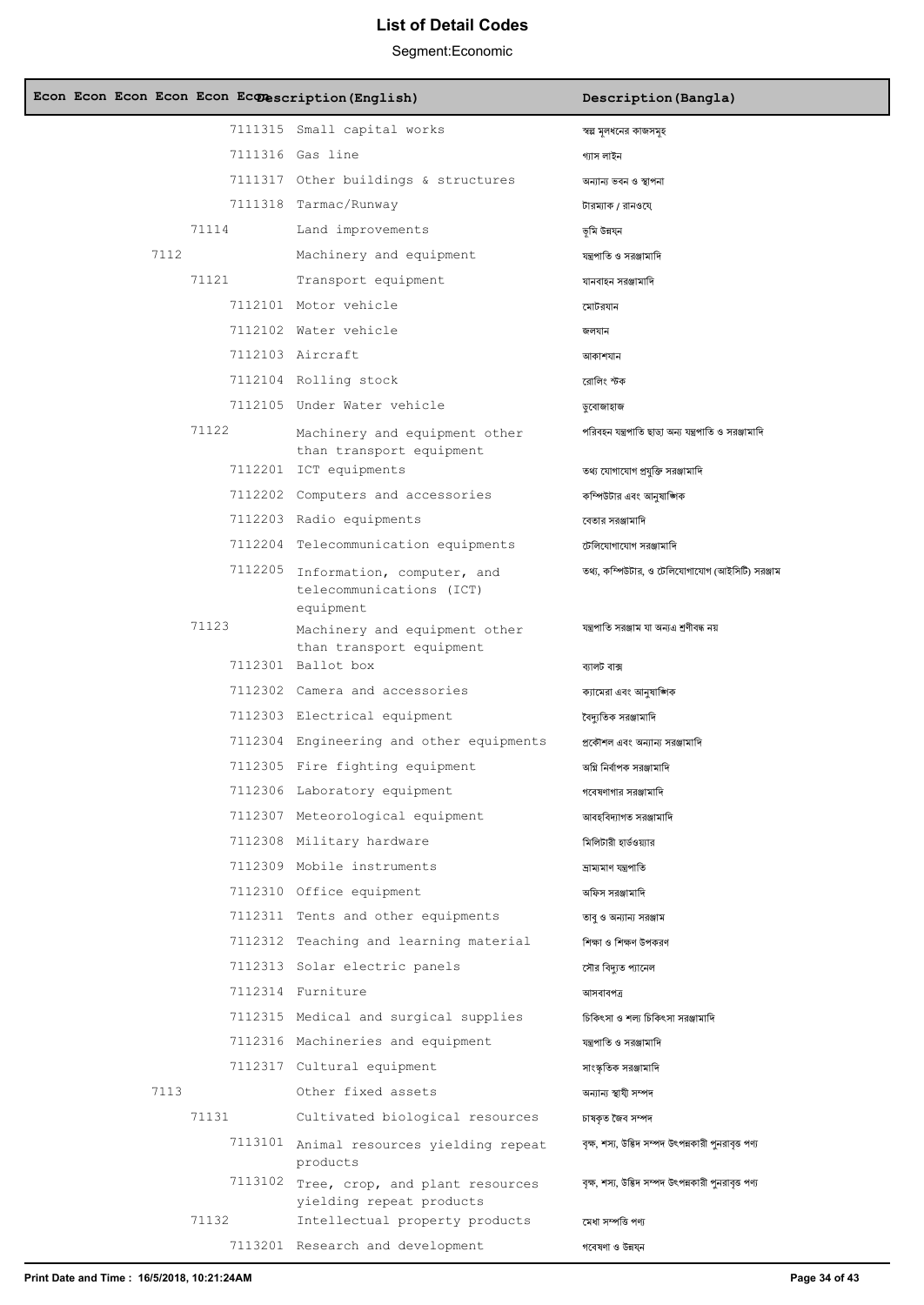|  |     |      |       |               | Econ Econ Econ Econ Econ Econescription (English)                       | Description (Bangla)                                      |
|--|-----|------|-------|---------------|-------------------------------------------------------------------------|-----------------------------------------------------------|
|  |     |      |       |               | 7113202 Mineral exploration and<br>evaluation                           | খনিজ অনুসন্ধান ও মূল্যায্ন                                |
|  |     |      | 71133 |               | Computer software and databases                                         | কম্পিউটার সফটওয্যার ও ড্যাটাবেজ                           |
|  |     |      |       |               | 7113301 Computer software                                               | কম্পিউটার সফটওয্যার                                       |
|  |     |      |       |               | 7113302 Databases                                                       | ড্যাটাবেজ                                                 |
|  |     |      | 71134 |               | Entertainment, literary, and<br>artistic originals                      | বিনোদন, সাহিত্য, ও শৈল্পিক আদি বস্তু                      |
|  |     |      | 71135 |               | Other intellectual and property<br>products                             | অন্যান্য মেধা সম্পত্তি পণ্য                               |
|  |     |      | 71136 |               | Costs of ownership transfer on<br>nonproduced assets other than<br>land | ভূমি ব্যতীত অনুদপাদিত সম্পদের উপর মালিকানা স্থানান্তর খরচ |
|  |     | 7114 |       |               | Weapons systems                                                         | উইপন/ অস্ত্ৰ সিস্টেম                                      |
|  | 712 |      |       |               | inventories                                                             | তালিকাভুক্ত জিনিসপত্ৰ/মজত মাল                             |
|  |     | 7121 |       |               | Materials and supplies                                                  | উপকরণ ও সরবরাহ                                            |
|  |     | 7122 |       |               | Work in progress                                                        | চলন্ত/চলমান কাজ                                           |
|  |     | 7123 |       |               | Finished goods                                                          | তৈরি পণ্য                                                 |
|  |     | 7124 |       |               | Goods for resale                                                        | পর্নবিক্রয়ের জন্য সামগ্রী                                |
|  |     |      | 71241 |               | Food stuff                                                              | খাদ্য দ্ৰব্য                                              |
|  |     |      |       | 7124101 Rice  |                                                                         | চাল ক্ৰয                                                  |
|  |     |      |       | 7124102 Wheat |                                                                         | গম ক্ৰয                                                   |
|  |     |      |       |               | 7124103 Edible oil                                                      | ভোজ্য তেল ক্ৰয                                            |
|  |     |      |       | 7124104 Corn  |                                                                         | ভূটা ক্ৰয                                                 |
|  |     |      |       |               | 7124105 Other foods                                                     | অন্যান্য খাদ্যদ্রব্য ক্রয্                                |
|  |     | 7125 |       |               | Military inventories                                                    | তালিকাভূক্ত সামরিক জিনিসপত্র/ মিলিটারী ইনভেন্টোরিজ        |
|  | 713 |      |       |               | Valuables                                                               | মূল্যবান দ্রব্য                                           |
|  |     | 7131 |       |               | Valuables                                                               | মূল্যবান দ্রব্য                                           |
|  |     |      | 71311 |               | Valuables                                                               | মূল্যবান দ্রব্য                                           |
|  |     |      |       |               | 7131101 Museum artifacts, paintings,<br>archives and films              | যাদঘর শিল্পকর্ম, পেইন্টিং, আর্কাইভ এবং চলচ্চিত্র          |
|  | 714 |      |       |               | nonproduced assets                                                      | অ উৎপাদিত সম্পদ                                           |
|  |     | 7141 |       |               | Land                                                                    | ভূমি                                                      |
|  |     |      | 71411 |               | Land                                                                    | ভূমি                                                      |
|  |     |      |       |               | 7141101 Acquisition/Purchase of land                                    | জমি অধিগ্ৰহণ ও ক্ৰয়                                      |
|  |     | 7142 |       |               | Mineral and energy resources                                            | খনিজ ও জ্বালানি সম্পদ                                     |
|  |     |      | 71421 |               | Mineral and energy resources                                            | খনিজ ও জ্বালানি সম্পদ                                     |
|  |     | 7143 |       |               | Other naturally occurring assets                                        | প্রাকৃতিকভাবে উৎপন্ন অন্যান্য সম্পদ                       |
|  |     |      | 71431 |               | Noncultivated biological<br>resources                                   | অচাষকৃত জৈব সম্পদ                                         |
|  |     |      |       |               | 7143101 Animal resources yielding repeat<br>products                    | পুনরাবৃত্ত প্রদাযক পশু সম্পদ                              |
|  |     |      |       | 7143102       | Tree, crop, and plant resources<br>yielding repeat products             | বৃক্ষ, শস্য, উত্তিদ সম্পদ পুনরাবৃত্ত উৎপন্নকারী           |
|  |     |      | 71432 |               | Water resources                                                         | পানি সম্পদ                                                |
|  |     |      | 71433 |               | Other natural resources                                                 | অন্যান্য প্রাকৃতিক সম্পদ                                  |
|  |     |      |       |               | 7143301 Radio spectra                                                   | রেডিও স্পেক্টা                                            |
|  |     |      |       | 7143302       | Natural resources not elsewhere<br>classified                           | প্ৰাকৃতিক সম্পদ অন্যত্ৰ শ্ৰেণীবদ্ধ নয়                    |
|  |     | 7144 |       |               | Intangible nonproduced assets                                           | অপরিমাপ অউৎপাদিত সম্পদ                                    |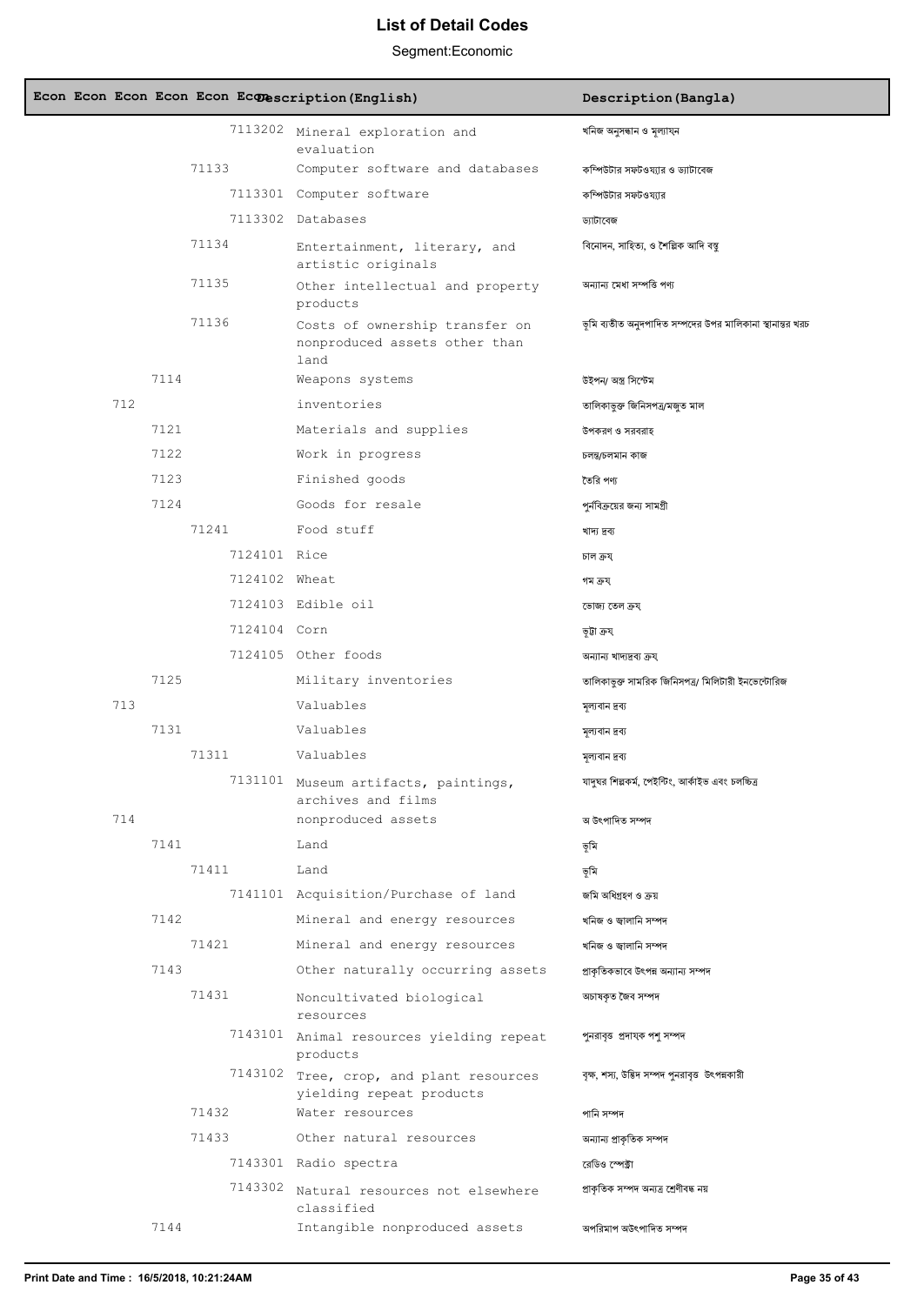|    |     |      |         | Econ Econ Econ Econ Econ Econescription (English)                 | Description (Bangla)                                            |
|----|-----|------|---------|-------------------------------------------------------------------|-----------------------------------------------------------------|
|    |     |      | 71441   | Contracts, leases, and licences                                   | চুক্তি, ইজারা ও লাইসেন্স                                        |
|    |     |      |         | 7144101 Marketable operating leases                               | বাজারজাত অপারেটিং ইজারা                                         |
|    |     |      |         | 7144102 Permits to use natural resources                          | প্রাকৃতিক সম্পদ ব্যবহার করার জন্য অ্রুনমিত                      |
|    |     |      | 7144103 | Permits to undertake specific<br>activities                       | নির্দিষ্ট কার্যক্রম গ্রহণ করার অনুমতি                           |
|    |     |      | 7144104 | Entitlement to future goods and<br>services on an exclusive basis | অনান্য ভিত্তিতে ভবিষ্যতে  পণ্য ও পরিসেবা অধিকর<br>এনটাইটেলমেন্ট |
|    |     |      | 71442   | Goodwill and marketing assets                                     | সুনাম ও বাজারজাতকরণ সম্পদ                                       |
| 72 |     |      |         | Financial assets                                                  | আৰ্থিক সম্পদ                                                    |
|    | 721 |      |         | Domestic financial assets                                         | অভ্যন্তরীণ আর্থিক সম্পদসমূহ                                     |
|    |     | 7211 |         | Monetary gold and Special<br>Drawing Rights (SDRs)                | মনিটারি স্বর্ণ ও এসডিআর                                         |
|    |     |      | 72111   | Monetary gold                                                     | মনিটারি স্বর্ণ/মনিটারি গোল্ড                                    |
|    |     |      | 72112   | Special drawing rights                                            | স্পেশাল ডুইং রাইট                                               |
|    |     | 7212 |         | Currency and deposits                                             | মুদ্ৰা ও আমানত                                                  |
|    |     |      | 72121   | Treasury single account                                           | ট্রেজারি সিঙ্গেল একাউন্ট                                        |
|    |     |      |         | 7212101 Bangladesh bank deposit                                   | ট্রেজারি সিঙ্গেল একাউন্ট                                        |
|    |     |      | 72122   | Non TSA account                                                   | নন টি এস একাউন্ট                                                |
|    |     |      |         | 7212201 Bank dipost                                               | নন টি এস এ একাউন্ট                                              |
|    |     |      | 72123   | Cash in hand                                                      | ক্যাশ ইন হ্যান্ড                                                |
|    |     |      |         | 7212301 Cash in hand                                              | হাতে নগদ                                                        |
|    |     |      |         | 7212302 Bank dipost (Non TSA)                                     | ব্যাংকে জমা (নন টি.এস.ন)                                        |
|    |     |      | 72124   | Cash in transit                                                   | ক্যাশ ইন ট্ৰানজিট                                               |
|    |     |      |         | 7212401 Sonali bank deposit                                       | সোনালী ব্যাংক জমা                                               |
|    |     | 7213 |         | Advances                                                          | অগ্রিম                                                          |
|    |     |      | 72131   | Advances                                                          | অগ্রিম                                                          |
|    |     |      |         | 7213101 Drawing and disbursement<br>officer's advance             | আয়ন ও ব্যয়ন কর্মকর্তার অগ্রিম                                 |
|    |     |      |         | 7213102 Advance against TA on transfer                            | বদলী ব্যয়ের অগ্রিম                                             |
|    |     |      |         | 7213103 Advances holders/Imprest holders                          | ইমপ্ৰেন্ট হোল্ডার                                               |
|    |     |      |         | 7213104 Advance from special account                              | স্পেশাল একাউন্ট থেকে অগ্রিম                                     |
|    |     |      |         | 7213105 Avance pay on transfer<br>(Repayable)                     | বদলী জনিত বেতন অগ্ৰীম (আদায় যোগ্য)                             |
|    |     | 7214 |         | Debt securities                                                   | ঋণ অৰ্থপত্ৰ                                                     |
|    |     | 7215 |         | Loans                                                             | ঋণ/দেনা                                                         |
|    |     |      | 72151   | Loan to government employees                                      | সরকারি কর্মচারীদের ঋণ                                           |
|    |     |      |         | 7215101 House building loan                                       | গৃহনিৰ্মাণ ঋণ                                                   |
|    |     |      |         | 7215102 Computer loan                                             | কম্পিউটার ঋণ                                                    |
|    |     |      |         | 7215103 Interest free loan                                        | সুদমুক্ত ঋণ                                                     |
|    |     |      |         | 7215104 Motor car loan                                            | মোটরগাড়ী ঋণ                                                    |
|    |     |      |         | 7215105 Motor cycle loan                                          | মোটর সাইকেল ঋণ                                                  |
|    |     |      |         | 7215106 Bicycle loan                                              | বাইসাইকেল ঋণ                                                    |
|    |     |      | 72152   | Loan to autonomous bodies                                         | স্বায়ত্বশাসিত সংস্থাকে ঋণ                                      |
|    |     |      |         | 7215201 Loan to autonomous bodies                                 | স্বায়ত্বশাসিত সংস্থাকে ঋণ                                      |
|    |     |      |         | 7215202 Development loan                                          | উন্নয়ন ঋণ                                                      |
|    |     |      |         | 7215203 Non development loan                                      | অনুন্নয়ন ঋণ                                                    |
|    |     |      |         | 7215204 Interest free loan                                        | সুদমুক্ত ঋণ                                                     |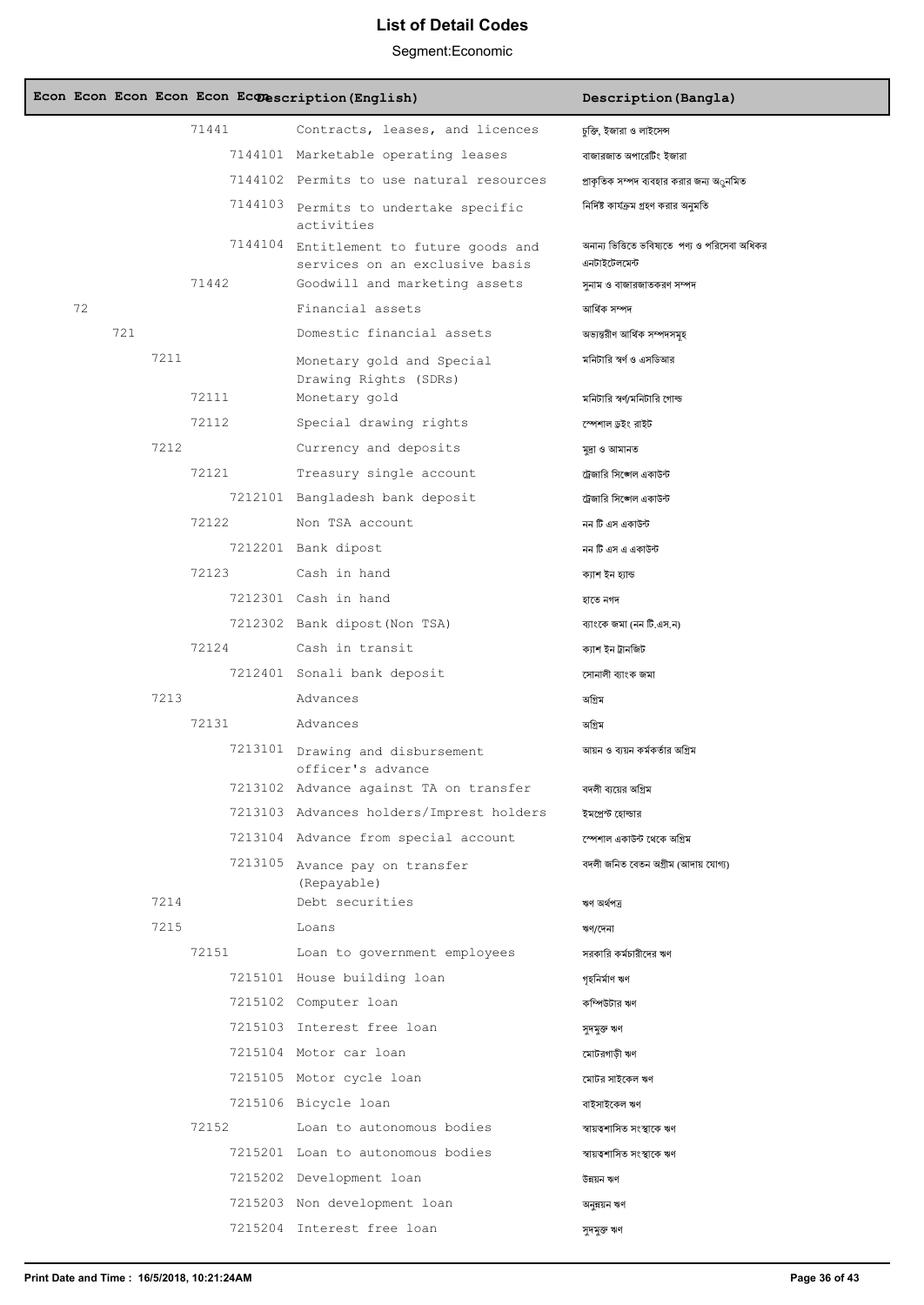| Econ Econ Econ Econ Econ Econescription (English) |                                                              | Description (Bangla)                                   |
|---------------------------------------------------|--------------------------------------------------------------|--------------------------------------------------------|
|                                                   | 7215205 On lent foreign loan                                 | বৈদেশিক ঋণের ভিওিতে প্রদেয় ঋণ                         |
|                                                   | 7215206 Co-operative loan                                    | সমবায় ঋণ                                              |
|                                                   | 7215207 Agriculture loan                                     | কৃষি ঋণ                                                |
|                                                   | 7215208 Special Loan                                         | বিশেষ ঋণ                                               |
| 72153                                             | Loan to Consolidated Fund                                    | সংযুক্ত তহবিলে ঋণ                                      |
|                                                   | 7215301 Loan to Consolidated Fund                            | সংযুক্ত তহবিলে ঋণ                                      |
| 7216                                              | Equity and investment fund<br>shares                         | সমমূলধন/ইক্যুইটি ও বিনিযোগ তহবিল শেযার                 |
| 72161                                             | Equity                                                       | সমমূলধন/ইক্যুয়িটি                                     |
|                                                   | 7216101 Share capital                                        | শেযার মূলধন                                            |
|                                                   | 7216102 International financial<br>institutions              | আন্তর্জাতিক আর্থিক প্রতিষ্ঠান                          |
| 72162                                             | Investment fund shares or units                              | বিনিয়োগ তহবিল শেয়ার বা ইউনিট                         |
| 7217                                              | Insurance, pension, and<br>standardized quarantee schemes    | বীমা, পেনশন এবং প্ৰমিত গ্যারান্টি স্কিম                |
| 72171                                             | Non life insurance technical<br>reserves                     | অ জীবন বীমা প্ৰযুক্তিগত মজুদ                           |
| 72172                                             | Life insurance and annuity<br>entitlements                   | জীবন বীমা এবং বাৰ্ষিক এনটাইটেলমেন্ট                    |
| 72173                                             | Pension entitlements                                         | পেনশন এনটাইটেলমেন্ট                                    |
| 72174                                             | Claims of pension funds on<br>pension manager                | পেনশণ ম্যানেজারের উপর পেনশন তহবিলের দাবি               |
| 72175                                             | Provisions for calls under<br>standardized quarantee schemes | প্ৰমিত গ্যারান্টি স্কীমের অধীন অর্থ দাবীর শর্তাদি      |
| 7218                                              | Financial derivatives and<br>employee stock options          | আৰ্থিক ডেরাইভেটিভ ও কর্মচারী স্টক অপশন                 |
| 72181                                             | Financial derivatives                                        | আৰ্থিক ডেরাইভেটিভ                                      |
| 72182                                             | Employee stock options                                       | কৰ্মচারী স্টক অপশন                                     |
| 7219                                              | Other accounts receivable                                    | অন্যান্য আদায় যোগ্য হিসাব                             |
| 72191                                             | Trade credit and advances                                    | ট্রেড ক্রেডিট ও অগ্রিম                                 |
| 72192                                             | Miscellaneous other accounts<br>receivable                   | বিবিধ অন্যান্য একাউন্ট রিসিভেবল                        |
|                                                   | 7219201 Bangladesh bank - security<br>services               | বাংলাদেশ ব্যাংক-নিরাপত্তা সেবা                         |
|                                                   | 7219202 advance payments to suppliers                        | সরবরাহকারীকে অগ্রীম প্রদান                             |
|                                                   | 7219203 Forest department advance                            | বন বিভাগের অগ্রিম                                      |
|                                                   | 7219204 Railway advance                                      | রেলওয়ে বিভাগের অগ্রিম                                 |
|                                                   | 7219205 Reimbursable project aid                             | পুর্নভরণযোগ্য প্রকল্প সাহায্য                          |
|                                                   | 7219206 Reimbursable project aid through<br>special account  | বিশেষ একাউন্ট এর মাধ্যমে পুনর্ভরণযোগ্য প্রকল্প সাহায্য |
| 722                                               | Foreign financial assets                                     | বৈদেশিক আৰ্থিক সম্পদ                                   |
| 7221                                              | Currency and deposit                                         | মুদ্ৰা ও আমানত                                         |
| 72211                                             | Currency and deposit                                         | মুদ্ৰা ও আমানত                                         |
|                                                   | 7221101 Bank dipost                                          |                                                        |
| 7222                                              | Debt securities                                              | ঋণ অৰ্থপত্ৰ                                            |
| 7223                                              | Loans                                                        | ঋণ/দেনা                                                |
| 7224                                              | Equity and investment fund<br>shares                         | ইক্যুইটি ও বিনিযোগ তহবিল শেযার                         |
| 72241                                             | Equity                                                       | সমমূলধন/ইক্যুইটি                                       |
| 72242                                             | Investment fund share or units                               | বিনিযোগ তহবিল শেয়ার বা ইউনিট                          |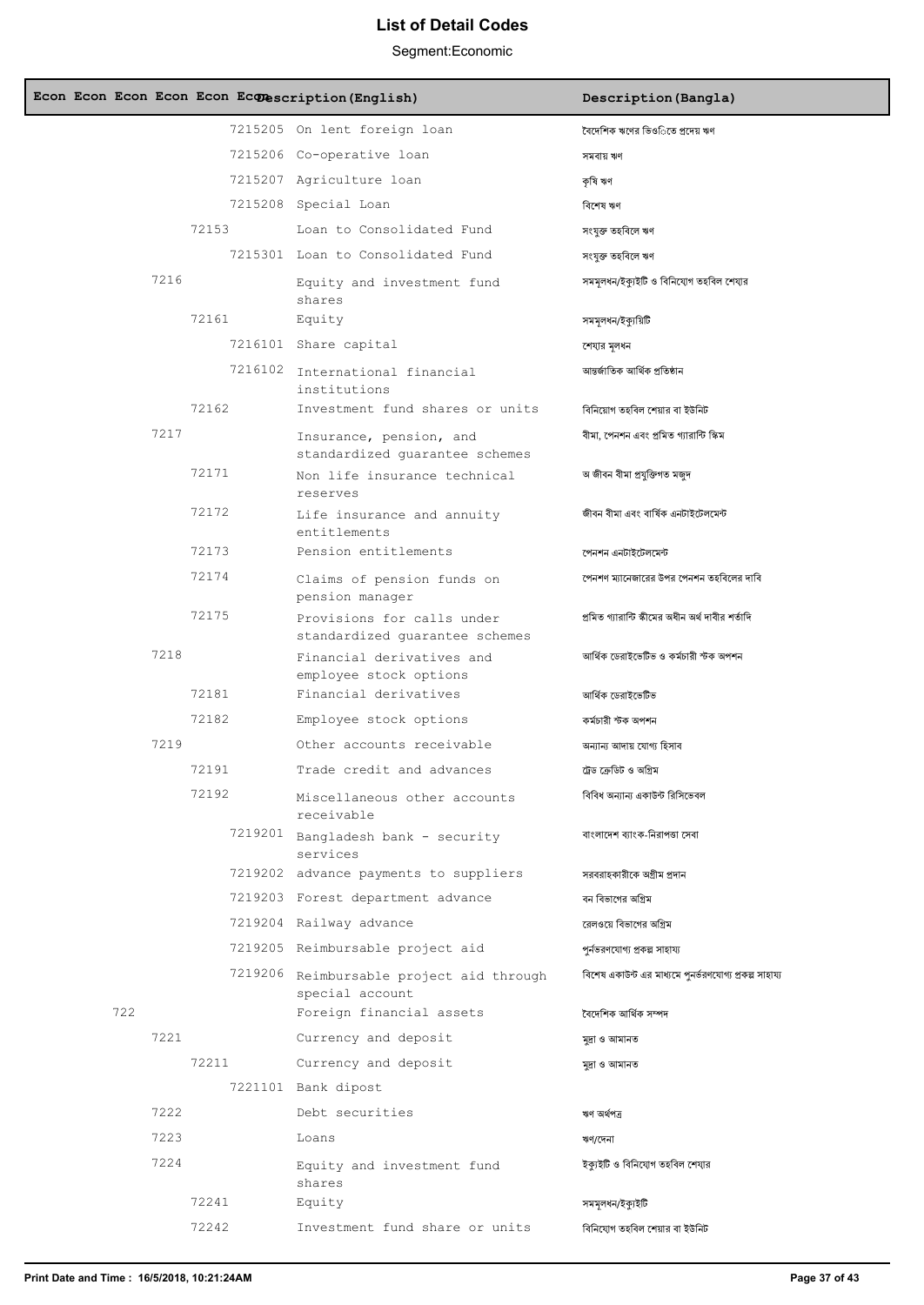|   |    |     |      |       |         | Econ Econ Econ Econ Econ Econescription (English)            | Description (Bangla)                              |
|---|----|-----|------|-------|---------|--------------------------------------------------------------|---------------------------------------------------|
|   |    |     | 7225 |       |         | Insurance, pension, and<br>standardized guarantee schemes    | বীমা, পেনশন এবং প্রমিত গ্যারান্টি স্কিম           |
|   |    |     |      | 72251 |         | Non life insurance technical<br>reserves                     | অ জীবন বীমা প্ৰযুক্তিগত মজুদ                      |
|   |    |     |      | 72252 |         | Life insurance and annuities<br>entitlements                 | জীবন বীমা এবং বাৰ্ষিক এনটাইটেলমেন্ট               |
|   |    |     |      | 72253 |         | Pension entitlements                                         | পেনশন এনটাইটেলমেন্ট                               |
|   |    |     |      | 72254 |         | Claims of pension fund on<br>pension manager                 | পেনশন ম্যানেজারের উপর পেনশন তহবিলের দাবি          |
|   |    |     |      | 72255 |         | Provisions for calls under<br>standardized guarantee schemes | প্ৰমিত গ্যারান্টি স্কীমের অধীন অর্থ দাবীর শর্তাদি |
|   |    |     | 7226 |       |         | Financial derivatives and<br>employee stock options          | আৰ্থিক ডেরাইভেটিভস এবং কর্মচারী স্টক অপশন         |
|   |    |     |      | 72261 |         | Financial derivatives                                        | আৰ্থিক ডেরাইভেটিভ                                 |
|   |    |     |      | 72262 |         | Employee stock options                                       | কৰ্মচারী স্টক অপশন                                |
|   |    |     | 7227 |       |         | Other accounts receivable                                    | অন্যান্য গৃহীতব্য একাউন্ট                         |
|   |    |     |      | 72271 |         | Trade credit and advances                                    | ট্রেড ক্রেডিট ও অগ্রিম                            |
|   |    |     |      | 72272 |         | Miscellaneous other accounts<br>payable                      | বিবিধ অন্যান্য একাউন্ট প্রদেয্                    |
| 8 |    |     |      |       |         | Liabilities                                                  | দায                                               |
|   | 81 |     |      |       |         | Domestic liabilities                                         | অভ্যন্তরীণ দায়                                   |
|   |    | 811 |      |       |         | Currency and deposits                                        | মুদ্ৰা ও আমানত                                    |
|   |    |     | 8111 |       |         | National savings                                             | জাতীয় সঞ্চয়                                     |
|   |    |     |      | 81111 |         | Saving certificates                                          | সঞ্চয়পত্ৰ                                        |
|   |    |     |      |       |         | 8111101 Bonus saving certificate                             | বোনাস সঞ্চয়পত্ৰ                                  |
|   |    |     |      |       |         | 8111102 Bangladesh saving certificate                        | বাংলাদেশ সঞ্চয়পত্ৰ                               |
|   |    |     |      |       |         | 8111103 Family savings certificate                           | পরিবার সঞ্চয়পত্র                                 |
|   |    |     |      |       |         | 8111104 Defence savings certificate                          | প্ৰতিবক্ষা সঞ্চয়পত্ৰ                             |
|   |    |     |      |       | 8111105 | Savings certificates with six<br>months profit               | ছয় মাস অন্তর মুনাফাভিত্তিক সঞ্চয়পত্র            |
|   |    |     |      |       | 8111106 | Savings certificates with three<br>months profit             | তিন মাস অন্তর মুনাফাভিত্তিক সঞ্চয়পত্র            |
|   |    |     |      |       |         | 8111107 Three years savings certificate                      | তিন বছর মেয়াদী সঞ্চয়পত্র                        |
|   |    |     |      |       | 8111108 | Three years deposit savings<br>certificate                   | তিন বছর মেয়াদী জামানত সঞ্চয়পত্র                 |
|   |    |     |      |       |         | 8111109 Deposit of pension saving<br>certificate             | পেনশনার সঞ্চয়পত্র                                |
|   |    |     |      |       |         | 8111110 Five years deposit savings<br>certificate            | পাঁচ বছর মেয়াদী সঞ্চয়পত্র                       |
|   |    |     |      | 81112 |         | Postal savings                                               | ডাকঘর সঞ্চয়                                      |
|   |    |     |      |       |         | 8111201 Postal savings bank ordinary<br>deposit              | ডাকঘর সঞ্চয় ব্যাংক-সাধারণ জামানত                 |
|   |    |     |      |       |         | 8111202 Postal fixed and term deposit                        | ডাকঘর সঞ্চয় ব্যাংক-মেয়াদী জামানত                |
|   |    |     |      |       |         | 8111203 Postal bonus deposit                                 | ডাকঘর বোনাস জামানত                                |
|   |    |     |      |       |         | 8111204 Postal cash card deposit                             | ডাকঘর ক্যাশ কার্ড জামানত                          |
|   |    |     |      |       |         | 8111205 Postal life insurance and<br>annuity                 | ডাক জীবন বীমা এবং এনুয়িটি                        |
|   |    |     |      |       |         | 8111206 Post e-pay deposit                                   | পোস্ট ই-পে জমা                                    |
|   |    |     |      |       |         | 8111207 EMTS Receipts                                        | ইএমটিএস জমা                                       |
|   |    |     |      | 81113 |         | Savings Bonds                                                | সেভিংস বন্ড                                       |
|   |    |     |      |       |         | 8111301 Prize bond                                           | প্ৰাইজ বন্ড                                       |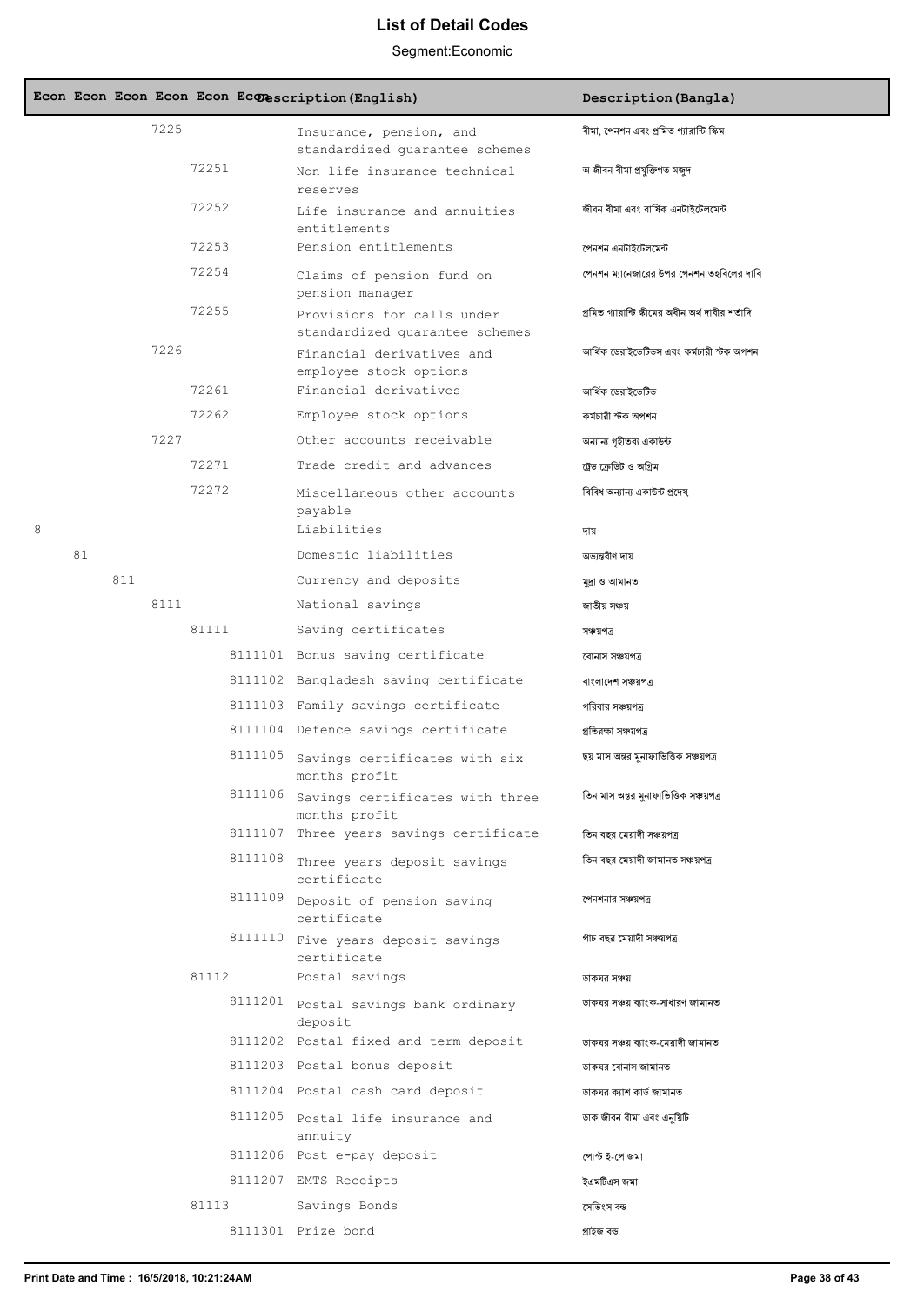|  |      |       | Econ Econ Econ Econ Econ Econescription (English)      | Description (Bangla)                           |
|--|------|-------|--------------------------------------------------------|------------------------------------------------|
|  |      |       | 8111302 Wage earner development bond                   | ওয়েজ আর্নার উন্নয়ন বন্ড                      |
|  |      |       | 8111303 Three years National investment<br>bond        | তিন বছর মেয়াদী জাতীয় বিনিয়োগ বন্ড           |
|  |      |       | 8111304 US dollar premium bond                         | ইউ.এস ডলার প্রিমিয়াম বন্ড                     |
|  |      |       | 8111305 US dollar investment bond                      | ইউ.এস ডলার বিনিয়োগ বন্ড                       |
|  | 8112 |       | Deposits (Interest bearing)                            | জমা/আমানত                                      |
|  |      | 81121 | Contribution to contributory<br>provident fund         | কন্ট্রিবিউশন টু কনট্রিবিউটরি প্রভিডেন্ড ফান্ড  |
|  |      |       | 8112101 Contribution to contributory<br>provident fund | কন্ট্রিবিউশন টু কন্ট্রিবিউটরি প্রভিডেন্ড ফান্ড |
|  |      | 81122 | Contribution to State provident<br>fund                | কন্ট্ৰিবিউশন টু স্টেট প্ৰভিডেন্ট ফান্ড         |
|  |      |       | 8112201 General provident fund (Civil)                 | সাধারণ ভবিষ্য তহবিল (সিভিল)                    |
|  |      |       | 8112202 General provident fund (Defence)               | সাধারণ ভবিষ্য তহবিল (প্রতিরক্ষা)               |
|  |      |       | 8112203 General provident fund (Railway)               | সাধারণ ভবিষ্য তহবিল (রেলওয়ে)                  |
|  |      |       | 8112204 General provident fund (Postal)                | সাধারণ ভবিষ্য তহবিল (ডাক বিভাগ)                |
|  |      |       | 8112205 General provident fund (T&T)                   | সাধারণ ভবিষ্য তহবিল (টি এন্ড টি)               |
|  | 8113 |       | Deposits (Not interest bearing)                        | জমা/আমানত                                      |
|  |      | 81131 | Departmental and judicial<br>deposits                  | বিভাগীয ও বিচার বিভাগীয জমা                    |
|  |      |       | 8113101 General deposit                                | সাধারণ জমা                                     |
|  |      |       | 8113102 Pension deposit                                | পেনশন জমা                                      |
|  |      |       | 8113103 Civil court deposit                            | সিভিল কোর্ট/ দেওয়ানী আদালত জমা                |
|  |      |       | 8113104 Criminal court deposit                         | ফৌজদারি আদালত জমা                              |
|  |      |       | 8113105 Customs and value added tax<br>deposit         | শঙ্ক ও মল্য সংযোজন কর জমা                      |
|  |      |       | 8113106 Ship's captain deposit                         | জাহাজের ক্যাপ্টেনের/ অধিনাযকের জমা             |
|  |      |       | 8113107 Rent controller's deposit                      | রেন্ট কন্ট্রোলারের জমা                         |
|  |      |       | 8113108 Local rate deposit                             | স্থানীয হারে জমা                               |
|  |      |       | 8113109 Departmental deposit                           | বিভাগীয় জমা                                   |
|  |      |       | 8113110 Local fund deposit                             | স্থানীয় তহবিল জমা                             |
|  |      |       | 8113111 Deposit on Account of Alcohol<br>and Narcotics | মদ, গাঁজা ও ভাং বাবদ জমা                       |
|  |      | 81132 | Renewal, reserve and<br>depreciation                   | নবায়ন, রিজার্ভ এবং অবচয়                      |
|  |      |       | 8113201 Depreciation reserve                           | অবচয় সঞ্চিতি/ডেপরিসিয়েশন রিজার্ভ             |
|  |      |       | 8113202 Renewal reserve                                | নবায়ন সঞ্চিতি/ রিনিউয়াল রিজার্ভ              |
|  |      | 81133 | Deposit against supplies and<br>work                   | সরবরাহ ও কাজের বিপরীতে জমা                     |
|  |      |       | 8113301 Contractor's security deposit                  | ঠিকাদারের নিরাপত্তা জমা                        |
|  |      |       | 8113302 Land acquisition deposit                       | ভূমি অধিগ্ৰহণ জমা                              |
|  |      |       | 8113303 Liquidated damage                              | লিক্যইডেট ড্যামেজ                              |
|  |      | 81134 | Food and commodity aid deposit                         | খাদ্য ও পণ্য সাহায্য জমা                       |
|  |      |       | 8113401 Food aid deposit                               | খাদ্য সাহায্য জমা                              |
|  |      |       | 8113402 Debt relief grant deposit                      | ঋণ মওকুফ অনুদান জমা                            |
|  |      |       | 8113403 Commodity aid deposit                          | পণ্য সাহায্য জমা                               |
|  |      | 81135 | Other deposits                                         | অন্যান্য জমা                                   |
|  |      |       | 8113501 Election deposit                               | নিৰ্বাচন জমা                                   |
|  |      |       | 8113502 Cashier's security deposit                     | কোষাধ্যক্ষের সিকিউরিটি জমা                     |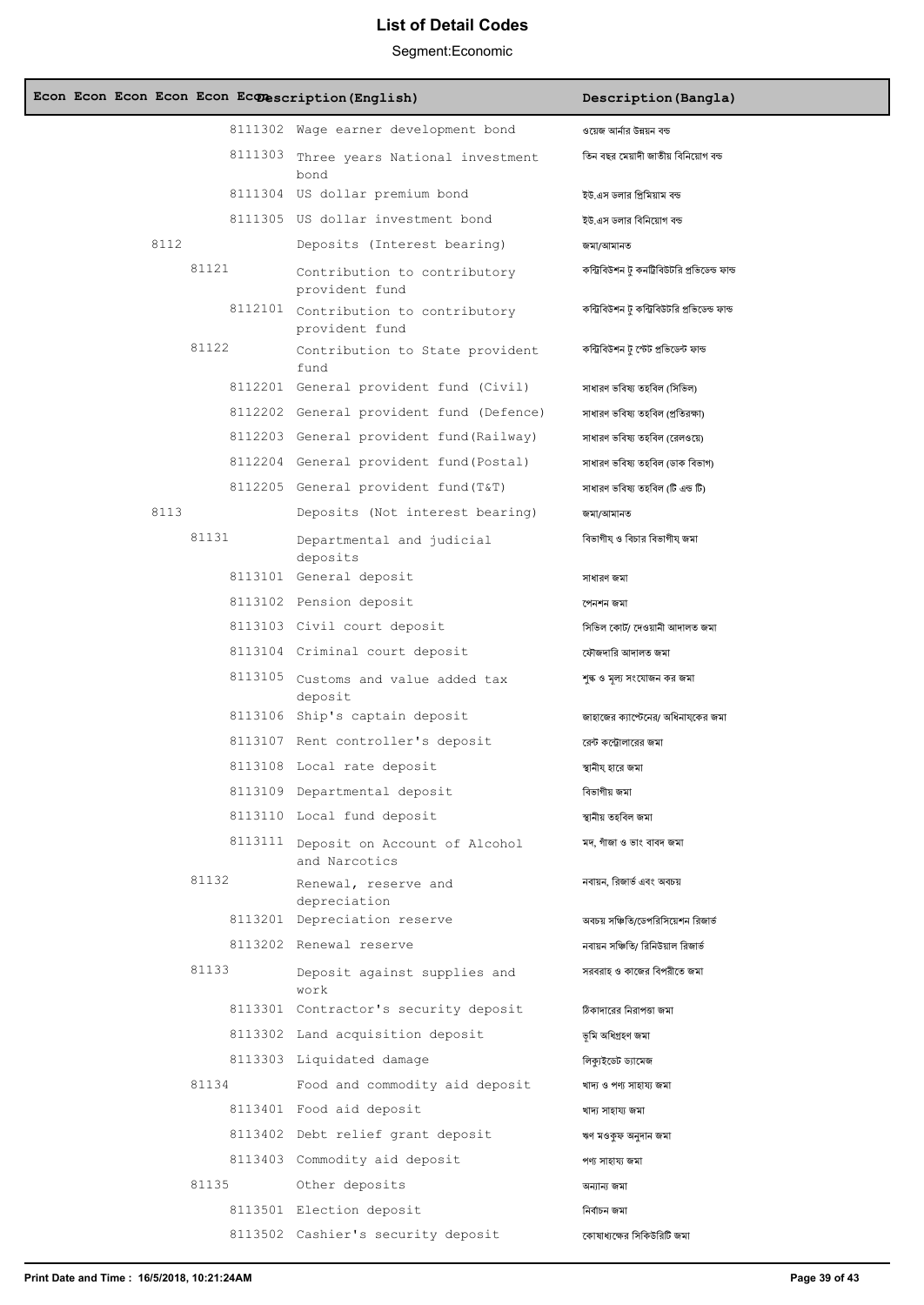| Econ Econ Econ Econ Econ Econescription (English) |                                                                                 | Description (Bangla)                                         |
|---------------------------------------------------|---------------------------------------------------------------------------------|--------------------------------------------------------------|
|                                                   | 8113503 Cultural heritage fund                                                  | সাংস্কৃতিক ঐতিহ্য তহবিল                                      |
|                                                   | 8113504 General provident fund -<br>unclaimed deposit                           | সাধারণ ভবিষ্য তহবিল - দাবিদারহীন জমা                         |
|                                                   | 8113505 Pre liberation war assets and<br>liabilities                            | প্ৰাক মুক্তিযুদ্ধ সম্পদ ও দায                                |
|                                                   | 8113506 Prize money deposits                                                    | প্ৰাইজ মানি ডিপোজিট                                          |
|                                                   | 8113507 Zakat deposit                                                           | যাকাত জমা                                                    |
|                                                   | 8113508 Deposit against lease of vested<br>properties                           | অৰ্পিত সম্পত্তির ইজারার বিপরীতে জমা                          |
|                                                   | 8113509 Personal ledger account deposit                                         | ব্যক্তিগত লেজার একাউন্ট                                      |
| 812                                               | Debt securities                                                                 | ঋণ অৰ্থপত্ৰ                                                  |
| 8121                                              | Treasury bills                                                                  | ট্রেজারি বিল                                                 |
| 81211                                             | Treasury bills                                                                  | ট্রেজারি বিল                                                 |
|                                                   | 8121101 Treasury bill (twenty-eight<br>days)                                    | ২৮ দিন মেয়াদি ট্রেজারি বিল                                  |
|                                                   | 8121102 Treasury bill (ninety-one days                                          | ৯১দিন মেয়াদি ট্রেজারি বিল                                   |
|                                                   | 8121103 Treasury bill (one hundred<br>eighty two days                           | ১৮২ দিন মেয়াদি ট্রেজারি বিল                                 |
|                                                   | 8121104 Treasury bill (three hundred<br>sixty-four days)                        | ৩৬৪ দিন মেয়াদি ট্রেজারি বিল                                 |
|                                                   | 8121105 Treasury bill                                                           | ট্রেজারি বিল                                                 |
|                                                   | 8121106 Promissory note                                                         | প্রমিজরি নোট                                                 |
|                                                   | 8121107 Cash credit accommodation                                               | নগদ অগ্রিম সংস্থান                                           |
| 8122                                              | Treasury bonds                                                                  | ট্রেজারী বড                                                  |
| 81221                                             | Treasury bonds                                                                  | ট্রেজারী বড                                                  |
|                                                   | 8122101 Treasury bond (one year)                                                | এক বছর মেয়াদী ট্রেজারী বড                                   |
|                                                   | 8122102 Treasury bond (two years)                                               | দুই বছর মেয়াদী ট্রেজারী বন্ড                                |
|                                                   | 8122103 Treasury bond (three years)                                             | তিন বছর মেয়াদী ট্রেজারী বড                                  |
|                                                   | 8122104 Treasury bond (four years)                                              | চার বছর মেয়াদী ট্রেজারী বড                                  |
|                                                   | 8122105 Treasury bond (five years)                                              | পাঁচ বছর মেয়াদী ট্রেজারী বড                                 |
|                                                   | 8122106 Treasury bond (six years)                                               | ছয় বছর মেয়াদী ট্রেজারী বড                                  |
|                                                   | 8122107 Treasury bond (seven years)                                             | সাত বছর মেয়াদী ট্রেজারী বড                                  |
|                                                   | 8122108 Treasury bond (Eight years)                                             | আট বছর মেয়াদী ট্রেজারী বড                                   |
|                                                   | 8122109 Treasury bond (nine years)                                              | নয় বছর মেয়াদী ট্রেজারী বড                                  |
|                                                   | 8122110 Treasury bond (ten Years)                                               | দশ বছর মেয়াদী ট্রেজারী বড                                   |
|                                                   | 8122111 Treasury bond (eleven years)                                            | এগার বছর মেয়াদী ট্রেজারী বড                                 |
|                                                   | 8122112 Treasury bond (thirteen years)<br>8122113 Treasury bond (fifteen years) | তের বছর মেয়াদী ট্রেজারী বড                                  |
|                                                   | 8122114 Treasury bond (twenty years)                                            | পনের বছর মেয়াদী ট্রেজারী বড                                 |
|                                                   |                                                                                 | বিশ বছর মেয়াদী ট্রেজারী বড<br>পঁচিশ বছর মেয়াদী ট্রেজারী বড |
|                                                   | 8122115 Treasury bond (twenty-five<br>years)                                    |                                                              |
|                                                   | 8122116 Block loan against ad-hoc<br>treasury bill                              | এডহক ট্রেজ্বারি বিলের বিপরীতে                                |
|                                                   | 8122117 Special treasury bond                                                   | বিশেষ ট্রেজারী বড থেকে ঋণ                                    |
| 813                                               | Loans                                                                           | ঋণ/দেনা                                                      |
| 8131                                              | Ways and means                                                                  | ওয়েজ এন্ড মিনস                                              |
| 81311                                             | Ways and means                                                                  | ওয়েজ এন্ড মিনস                                              |
|                                                   | 8131101 Ways and means advance                                                  | ওয়েজ এন্ড মিনস এ্যডভান্স                                    |
|                                                   | 8131102 Overdraft current (OD current)                                          | ওভারড়াষ্ট কারেন্ট                                           |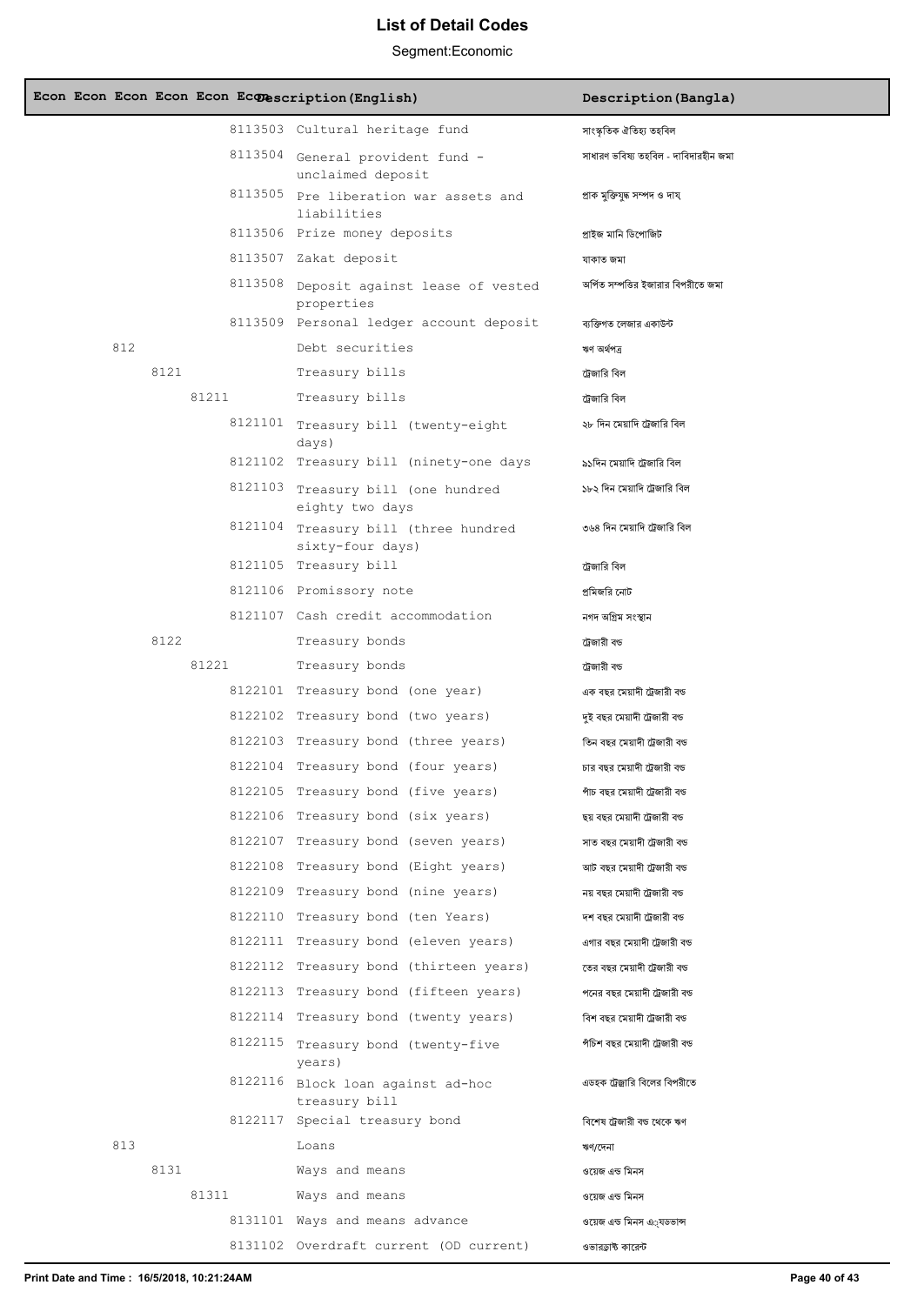|     |      |       | Econ Econ Econ Econ Econ Econescription (English)            | Description (Bangla)                            |
|-----|------|-------|--------------------------------------------------------------|-------------------------------------------------|
|     |      | 81312 | Borrowing from PAC                                           | প্রজাতন্ত্রের সরকারি হিসাব থেকে গৃহিত ঋণ        |
|     |      |       | 8131201 Borrowing from PAC                                   | প্রজাতন্ত্রের সরকারি হিসাব থেকে গৃহিত ঋণ        |
|     |      | 81313 | Borrowing from Bank                                          | ব্যাংক থেকে গৃহিত ঋণ                            |
|     |      |       | 8131301 Borrowing from Bank                                  | ব্যাংক থেকে গৃহিত ঋণ                            |
|     |      | 81314 | Borrowing from Central<br>Government.                        | কেন্দ্রিয় সরকার থেকে গৃহিত ঋণ                  |
|     |      |       | 8131401 Borrowing from Central<br>Government                 | কেন্দ্রিয় সরকার থেকে গৃহিত ঋণ                  |
| 814 |      |       | Equity and investment fund<br>shares                         | সমমূলধন/ইক্যুইটি ও বিনিযোগ তহবিল শেযার          |
|     | 8141 |       | Equity                                                       | সমমূলধন/ইক্যুইটি                                |
|     | 8142 |       | Investment fund shares or units                              | বিনিযোগ তহবিল শেযার বা ইউনিট                    |
| 815 |      |       | Insurance, pension and<br>standardized quarantee schemes     | বিমা, পেনশন এবং প্রমিত গ্যারান্টি স্কিম         |
|     | 8151 |       | Non life insurance technical<br>reserves                     | অ জীবন বীমা প্ৰযুক্তিগত মজুদ                    |
|     | 8152 |       | Life insurance and annuity<br>entitlements                   | জীবন বীমা এবং বাৰ্ষিক এনটাইটেলমেন্ট             |
|     | 8153 |       | Pension entitlements                                         | পেনশন এনটাইটেলমেন্ট                             |
|     | 8154 |       | Claims of pension funds on<br>pension manager                | পেনশন ম্যানেজারের উপর পেনশন তহবিলের দাবি        |
|     | 8155 |       | Provisions for calls under<br>standardized guarantee schemes | প্রমিত গ্যারান্টি স্কিমের অধীনে কলের জন্য প্রথা |
| 816 |      |       | Financial derivatives and<br>employee stock options          | আৰ্থিক ডেরাইভেটিভস এবং কর্মচারী স্টক অপশন       |
|     | 8161 |       | Financial derivatives                                        | আৰ্থিক ডেরাইভেটিভস                              |
|     | 8162 |       | Employee stock options                                       | কৰ্মচারী স্টক অপশন                              |
| 817 |      |       | Other accounts payable                                       | অন্যান্য অ্যাকাউন্ট প্ৰদেয⁄ পেয়বল              |
|     | 8171 |       | Trade credit and advances                                    | ট্রেড ক্রেডিট ও অগ্রিম                          |
|     | 8172 |       | Miscellaneous other accounts<br>payable                      | বিবিধ অন্যান্য একাউন্ট প্রদেয⁄ পেয়বল           |
|     |      | 81721 | Cheques and bills suspense<br>account                        | চেক এবং বিল সাসপেন্স অ্যাকাউন্ট                 |
|     |      |       | 8172101 Pre audit cheques civil                              | প্ৰাক নিরীক্ষা চেক- সিভিল                       |
|     |      |       | 8172102 Pre audit cheques railway                            | প্রাক নিরীক্ষা চেক- রেলওযে                      |
|     |      |       | 8172103 Chief accounts officers cheques                      | প্রধান হিসাব রক্ষণ কর্মকর্তার চেক               |
|     |      |       | 8172104 Divisional Controler of Accounts<br>Cheques          | বিভাগীয় হিসাব নিয়ন্ত্রকের চেক                 |
|     |      |       | 8172105 District accounts officers<br>cheques                | জেলা হিসাব রক্ষণ কর্মকর্তার চেক                 |
|     |      |       | 8172106 Jatio sangsad cheques                                | জাতীয্ সংসদ চেক                                 |
|     |      |       | 8172107 Electronic fund Transfer                             | ইলেকট্রিক ফান্ড ট্রান্সফার                      |
|     |      |       | 8172108 Bills payable                                        | প্ৰদেয় বিলস                                    |
|     |      | 81722 | Letter of credit                                             | ঋণপত্ৰ/ লেটার অব ক্রেডিট                        |
|     |      |       | 8172201 Letter of credit - unclear<br>transactions           | ঋণ পত্ৰ- অনিষ্পন্ন লেনদেন                       |
|     |      | 81723 | Taka and coinage                                             | টাকা ও মুদ্ৰা                                   |
|     |      |       | 8172301 'One taka' note                                      | 'এক টাকা' নোট                                   |
|     |      |       | 8172302 'Two taka' note                                      | 'দুই টাকা' নোট                                  |
|     |      |       | 8172303 Coinage                                              | মুদ্ৰা                                          |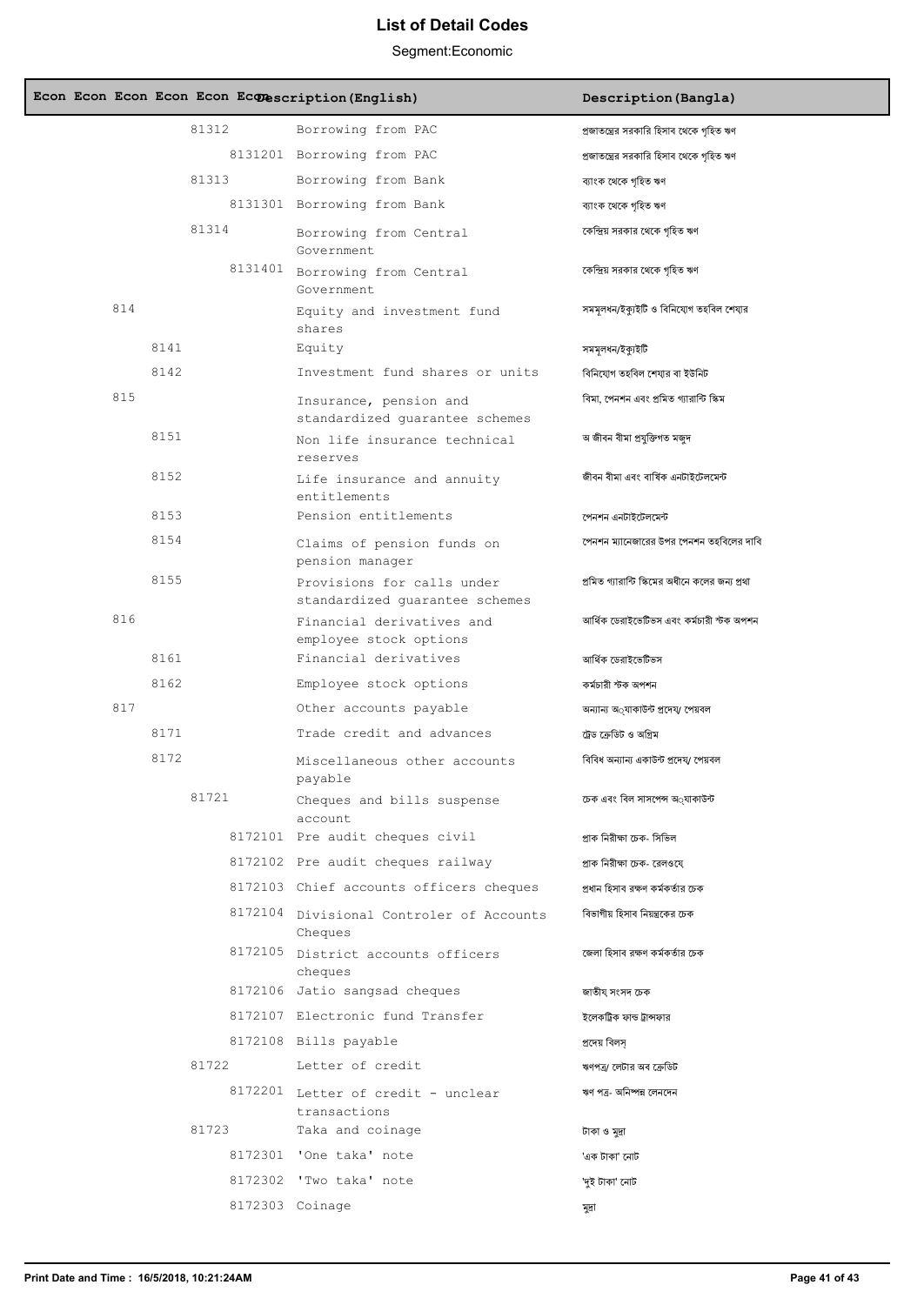|    |     |      |       | Econ Econ Econ Econ Econ Econescription (English)                               | Description (Bangla)                                             |
|----|-----|------|-------|---------------------------------------------------------------------------------|------------------------------------------------------------------|
|    |     |      | 81724 | Gas accounts for government<br>employees living in government<br>accommodations | সরকারি আবাসনে বসবাসকারী সরকারি কর্মচারীদের জন্য গ্যাস<br>একাউন্ট |
|    |     |      |       | 8172401 Titas gas bill                                                          | তিতাস গ্যাস বিল                                                  |
|    |     |      |       | 8172402 Bakhrabad gas bill                                                      | বাখরাবাদ গ্যাস বিল                                               |
|    |     |      |       | 8172403 Jalalabad gas bill                                                      | জালালাবাদ গ্যাস বিল                                              |
|    |     |      |       | 8172404 Karnaphuli qas bill                                                     | কৰ্ণফুলী গ্যাস বিল                                               |
|    |     |      | 81725 | Welfare funds                                                                   | কল্যাণ তহবিল                                                     |
|    |     |      |       | 8172501 Welfare fund                                                            | কল্যাণ তহবিল                                                     |
|    |     |      |       | 8172502 Relief fund                                                             | ত্ৰাণ তহবিল                                                      |
|    |     |      |       | 8172503 Employee benevolent fund                                                | কৰ্মচারী কল্যান তহবিল                                            |
|    |     |      |       | 8172504 Employee group insurance fund                                           | কৰ্মচারী যৌথ বীমা তহবিল                                          |
|    |     | 8173 |       | Other suspense accounts                                                         | অন্যান্য সাসপেন্স একাউন্ট                                        |
|    |     |      | 81731 | Departmental suspense accounts                                                  | বিভাগীয্ সাসপেন্স একাউন্ট                                        |
|    |     |      |       | 8173101 Suspense accounts                                                       | সাসপেন্স একাউন্টস                                                |
|    |     |      |       | 8173102 Uncleared bank transactions                                             | অমুক্ত ব্যাংক লেনদেন                                             |
|    |     |      |       | 8173103 Government of Myanmar                                                   | মিযানমার সরকার                                                   |
|    |     |      |       | 8173104 Government of India                                                     | ভারত সরকার                                                       |
|    |     |      |       | 8173105 Government of Pakistan                                                  | পাকিস্তান সরকার                                                  |
|    |     |      | 81732 | Challan remittance                                                              | বিভাগীয চালান রেমিটেন্স                                          |
|    |     |      |       | 8173201 Departmental challan remittance                                         | ডিপার্টমেন্টাল চালান রেমিটেন্স                                   |
|    |     |      |       | 8173202 Other challan remittance                                                | অন্যান্য চালান রেমিটেন্স                                         |
|    |     |      | 81733 | Departmental cheques remittance                                                 | বিভাগীয চেক রেমিটেন্স                                            |
|    |     |      |       | 8173301 Departmental Cheques Remittance                                         | ডিপার্টমেন্টাল চেক রেমিটেন্স                                     |
|    |     |      |       | 8173302 Departmental EFT Remittance                                             | ডিপার্টমেন্টাল ইএফটি রেমিটেন্স                                   |
|    |     |      | 81734 | Intra department transfers                                                      | আন্তঃবিভাগ স্থানান্তর                                            |
|    |     |      |       | 8173401 Intra department transfers                                              | আন্তঃবিভাগ স্থানান্তর                                            |
|    |     |      | 81735 | Cash and bank remittance                                                        | ক্যাশ এবং ব্যাংক রেমিটেন্স                                       |
|    |     |      |       | 8173501 Embassy remittance                                                      | দতাবাসের রেমিটেন্স                                               |
|    |     |      |       | 8173502 Foreign money order                                                     | বৈদেশিক/ ফরেন মানি অর্ডার                                        |
|    |     |      |       | 8173503 Internal money order                                                    | অভ্যন্তরীণ মনি - অর্ডার                                          |
|    |     |      |       | 8173504 Cash remittance between<br>treasuries                                   | ট্রেজারী সমূহের মধ্যে স্থানান্তর                                 |
|    |     |      | 81736 | Exchange accounts in between CGA<br>and CGDF                                    | সি জি এ এবং সি জি ডি এফ এর মধ্যে এক্সচেঞ্জ একাউন্ট               |
|    |     |      |       | 8173601 Challan remittances                                                     | চালান রেমিটেন্স                                                  |
|    |     |      |       | 8173602 Cheque remittances                                                      | চেক রেমিটেন্স                                                    |
|    |     |      |       | 8173603 Items adjustable by CGA                                                 | সি জি এ দ্বারা সমন্বয়যোগ্য আইটেম                                |
|    |     |      |       | 8173604 Items adjustable by CGDF                                                | সি.জি.ডি.এফ দ্বারা সমন্বয়যোগ্য আইটেম                            |
|    |     |      | 81737 | Exchange accounts between CGA<br>and railway accounts                           | সি জি এ এবং রেলওয়ে একাউন্ট এর মধ্যে এক্সচেঞ্জ একাউন্ট           |
|    |     |      |       | 8173701 Railway-cash adjustment                                                 | রেলওযে-নগদ সমন্বয                                                |
|    |     |      |       | 8173702 Railway-accounts adjustment                                             | রেলওযে-হিসাব সমন্বয্                                             |
| 82 |     |      |       | Foreign liabilities                                                             | বৈদেশিক দায                                                      |
|    | 821 |      |       | Currency and deposits                                                           | মুদ্ৰা ও আমানত                                                   |
|    | 822 |      |       | Debt securities                                                                 | ঋণ অৰ্থপত্ৰ                                                      |
|    | 823 |      |       | Loans                                                                           | ঋণ/দেনা                                                          |